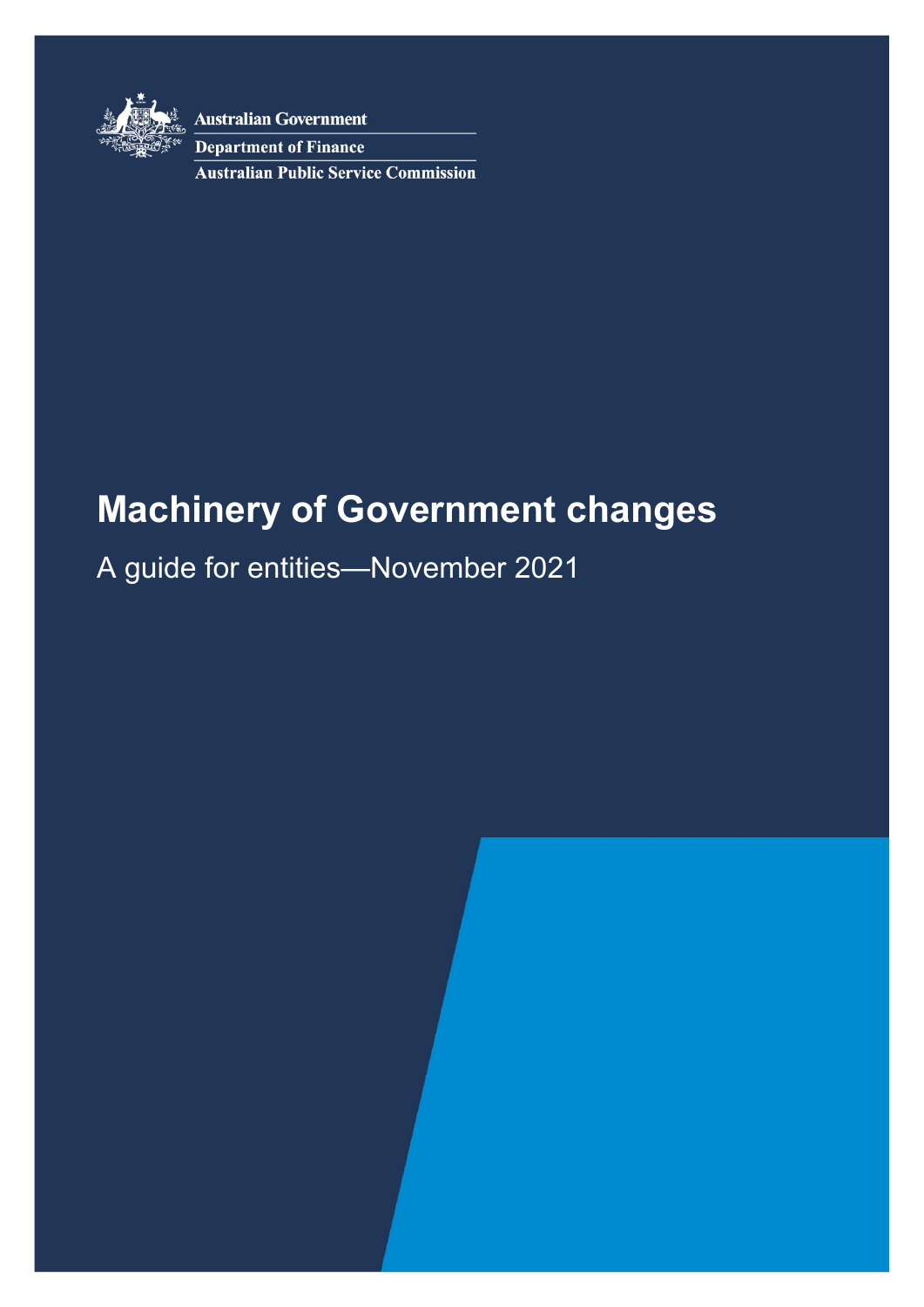# **Table of Contents**

| 1. |  |
|----|--|
|    |  |
|    |  |
|    |  |
|    |  |
|    |  |
| 2. |  |
|    |  |
|    |  |
|    |  |
|    |  |
|    |  |
|    |  |
| 3. |  |
|    |  |
|    |  |
|    |  |
|    |  |
|    |  |
|    |  |
|    |  |
|    |  |
|    |  |
|    |  |
|    |  |
| 4. |  |
|    |  |
|    |  |
|    |  |
|    |  |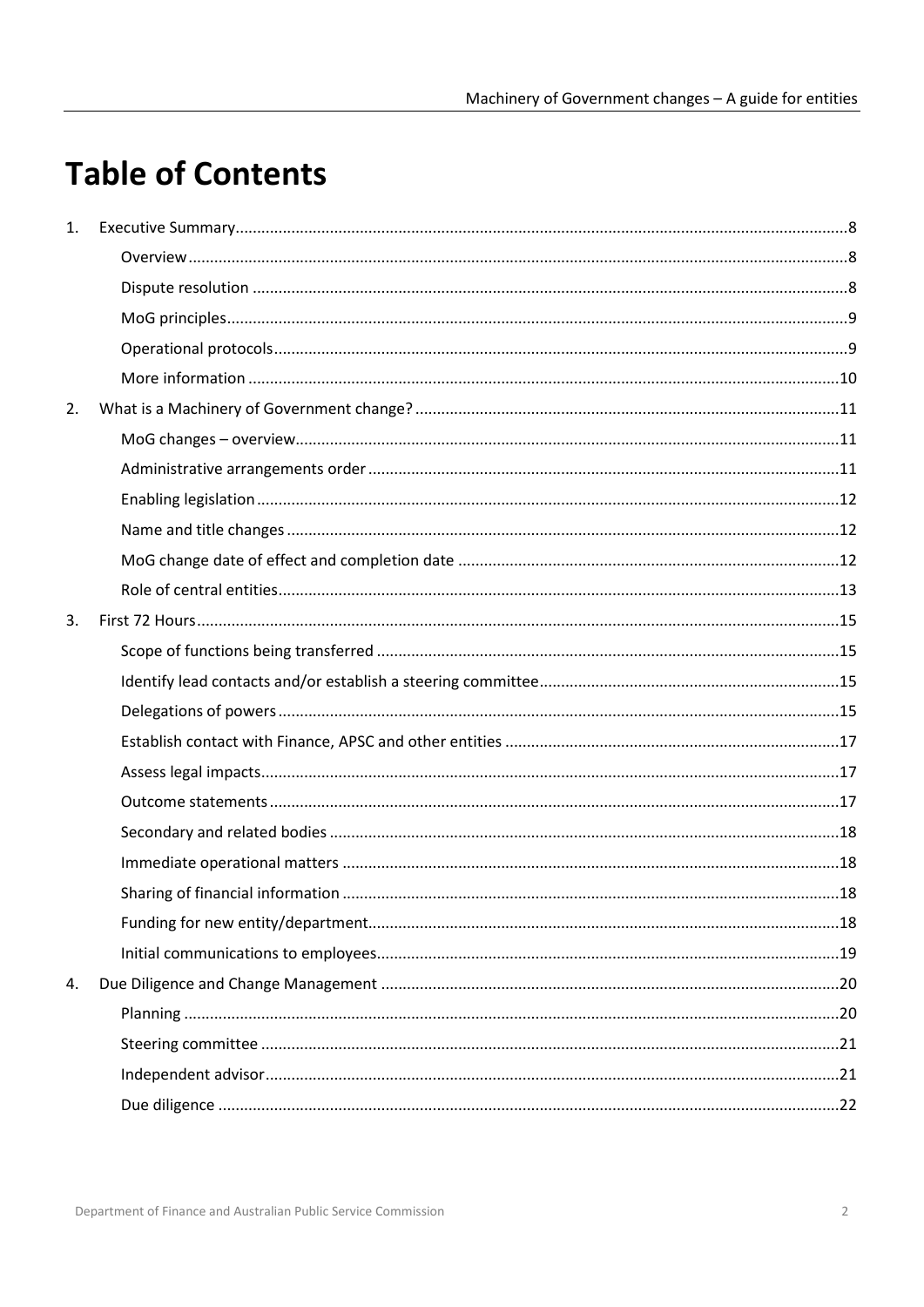| 5. |                                                                                                  |  |
|----|--------------------------------------------------------------------------------------------------|--|
|    |                                                                                                  |  |
|    |                                                                                                  |  |
|    |                                                                                                  |  |
|    |                                                                                                  |  |
|    |                                                                                                  |  |
|    |                                                                                                  |  |
|    |                                                                                                  |  |
|    |                                                                                                  |  |
|    |                                                                                                  |  |
|    |                                                                                                  |  |
|    |                                                                                                  |  |
|    |                                                                                                  |  |
|    |                                                                                                  |  |
|    |                                                                                                  |  |
|    |                                                                                                  |  |
|    |                                                                                                  |  |
|    | Where a decision to engage or promote an individual has been made by the transferring entity but |  |
|    |                                                                                                  |  |
|    | Reassignment of duties under section 26 of the PS Act (permanent or temporary) 32                |  |
|    |                                                                                                  |  |
|    |                                                                                                  |  |
|    |                                                                                                  |  |
|    |                                                                                                  |  |
|    |                                                                                                  |  |
|    |                                                                                                  |  |
| 6. |                                                                                                  |  |
|    |                                                                                                  |  |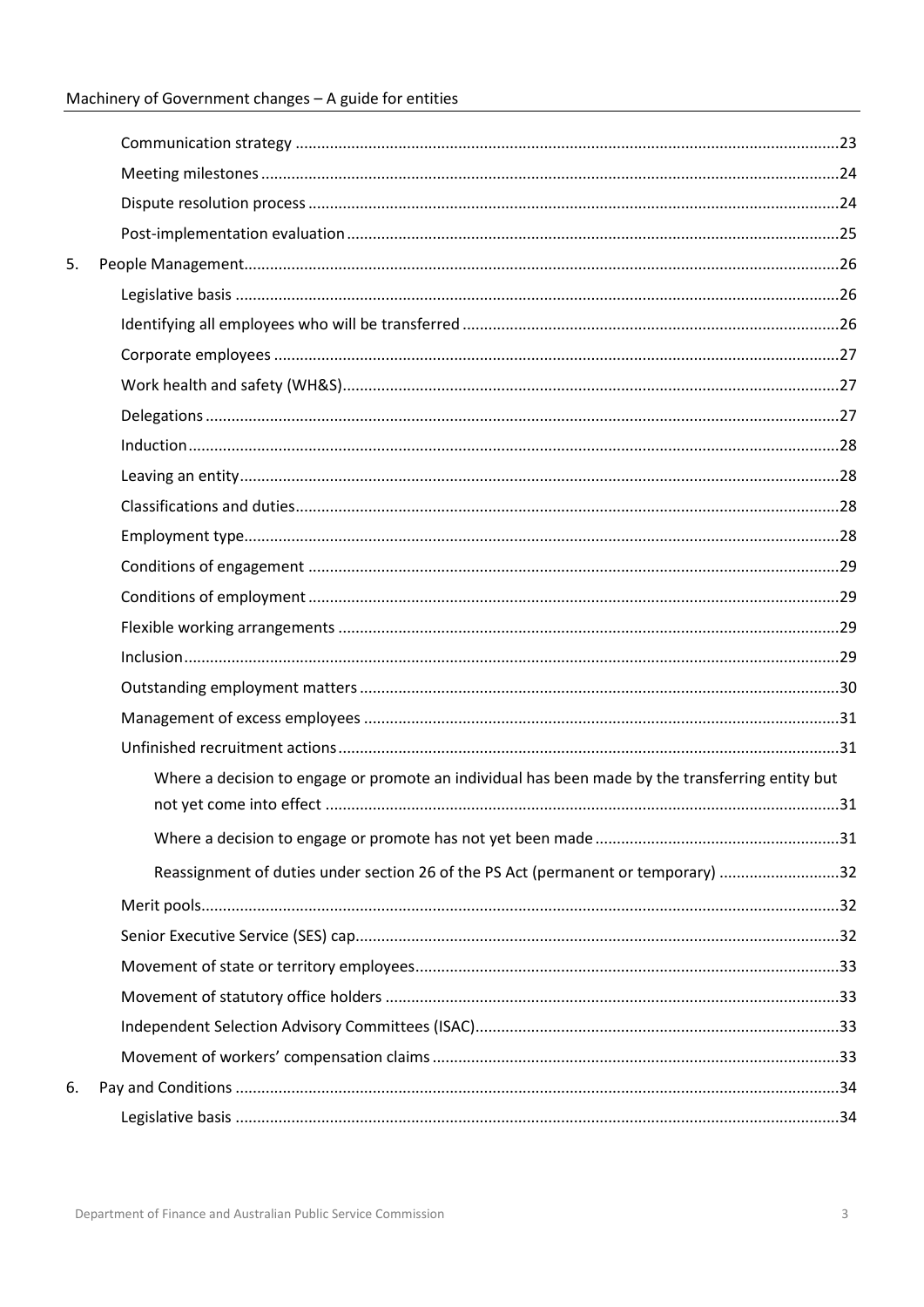| 7. |  |
|----|--|
|    |  |
|    |  |
|    |  |
|    |  |
|    |  |
|    |  |
|    |  |
|    |  |
|    |  |
|    |  |
|    |  |
|    |  |
|    |  |
|    |  |
|    |  |
|    |  |
|    |  |
|    |  |
|    |  |
|    |  |
|    |  |
|    |  |
|    |  |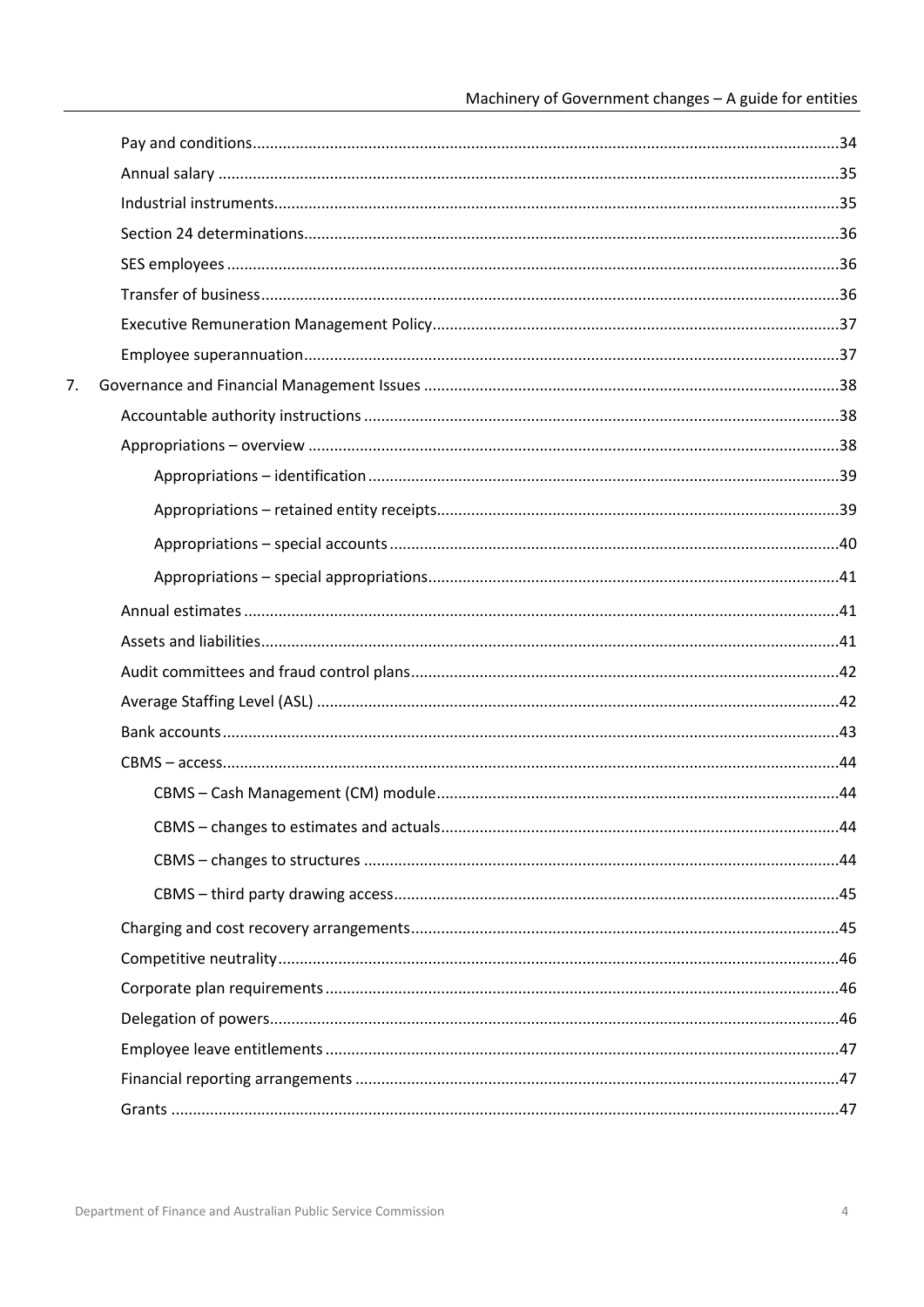| 8. |  |
|----|--|
|    |  |
|    |  |
|    |  |
|    |  |
| 9. |  |
|    |  |
|    |  |
|    |  |
|    |  |
|    |  |
|    |  |
|    |  |
|    |  |
|    |  |
|    |  |
|    |  |
|    |  |
|    |  |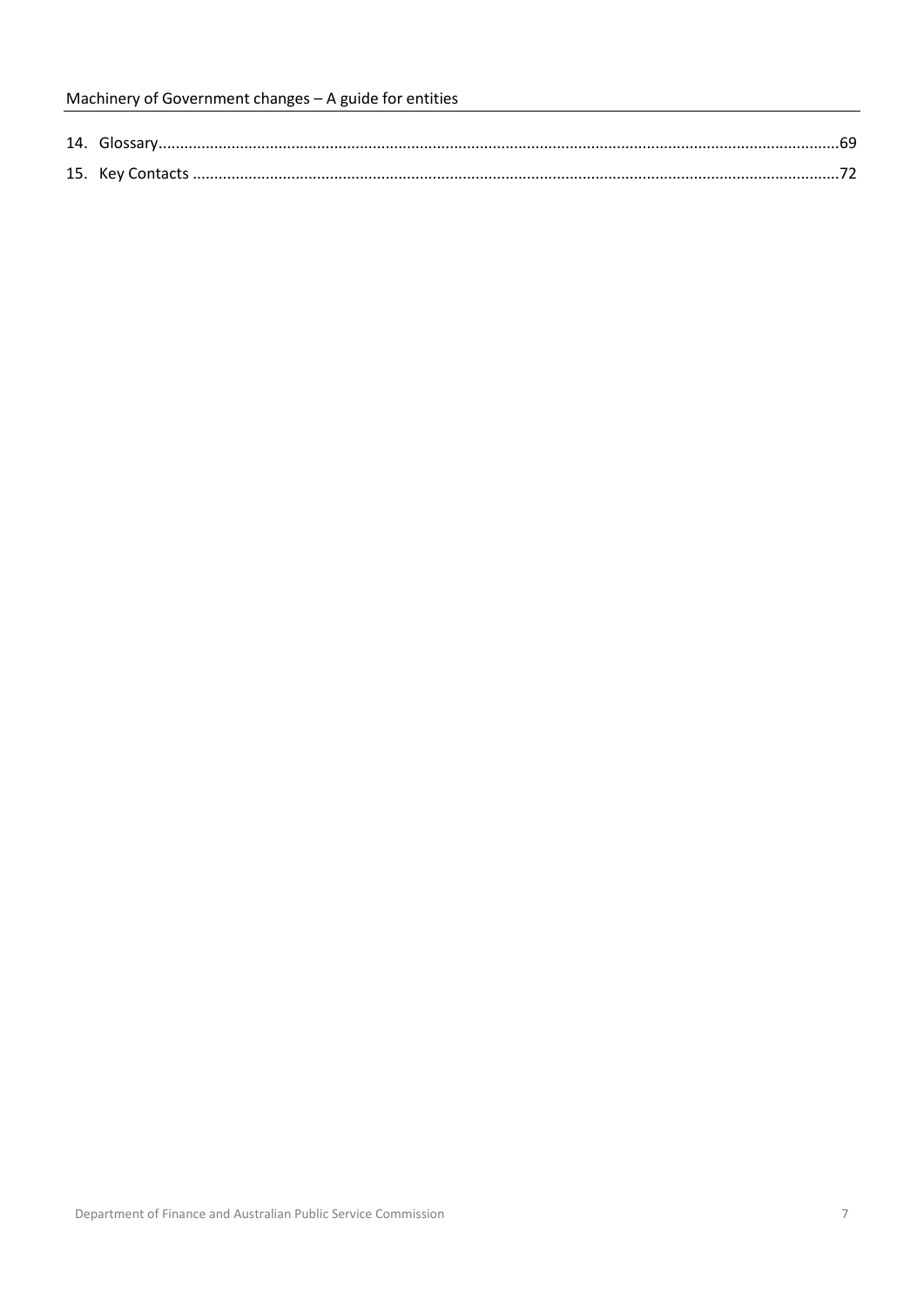# <span id="page-7-0"></span>**1. Executive Summary**

## <span id="page-7-1"></span>**Overview**

- 1. Machinery of Government (MoG) changes are to be implemented cooperatively and in a timely manner.
- 2. The Prime Minister may specify a date by which a MoG change is to be completed (the completion date).
- 3. However, if the Prime Minister does not specify a completion date, entities are expected to complete MoG changes within 13 weeks from the date of effect (i.e. commencement date) of the MoG change.
- 4. Agency heads/accountable authorities involved in the MoG change are responsible for meeting this deadline and for implementing MoG changes in accordance with the principles outlined in this Guide and other relevant guidance.
- 5. The Department of the Prime Minister and Cabinet (PM&C), the Department of Finance (Finance) and the Australian Public Service Commission (APSC) will set milestones for the completion of the MoG change, as appropriate, to assist entities with their planning.
- 6. Entities and their agency heads/accountable authorities are responsible for managing the completion of MoG changes, and for negotiating and resolving contested issues.
- 7. It is good practice to complete a thorough due diligence exercise within the first five to ten days to identify complex or contested issues early. See the [Due Diligence and Change Management chapter](#page-19-0) for more information.
- 8. Entities are encouraged to appoint an independent advisor early in the process to manage the information exchange process, facilitate negotiations and to help resolve contested issues. An independent advisor must be appointed if milestones are not being met. If it is apparent that a MoG is large, complex, contested or there is likely to be a conflict of interest, an independent advisor should be appointed to identify potentially contentious issues and mediate a resolution.
- 9. The prompt sharing of all relevant information between entities to inform negotiations and the due diligence process is paramount to a prompt and effective MoG change. Entities shall notify all relevant parties of any delays in information sharing or process steps to maintain high levels of transparency.
- 10. A risk management approach will be required to avoid letting relatively minor issues delay negotiations.

## <span id="page-7-2"></span>**Dispute resolution**

- 11. It is expected that agency heads/accountable authorities, and where applicable Secretaries of the respective portfolio departments, will step in to reach a decision where entities cannot resolve a matter at the working level.
- 12. Entities must advise PM&C, Finance and the APSC of any delays in finalising negotiations and if the completion date may not be met. If appropriate, Finance and the APSC may adjust milestones and may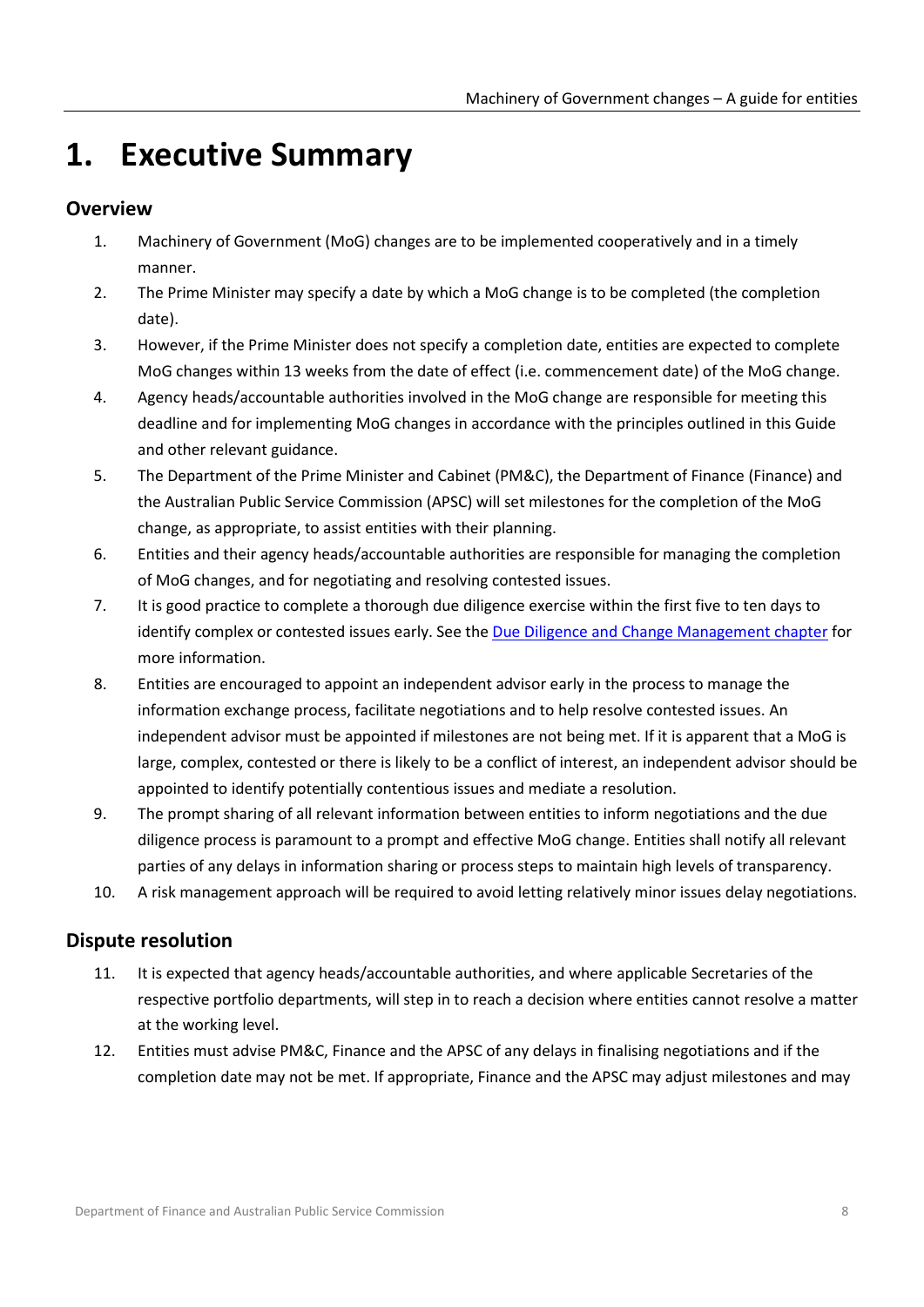provide information or advice to the appointed independent advisor to assist them in mediation between the affected entities.

13. If a matter remains unresolved and meeting the completion date looks in doubt, a recommended position by the independent advisor on the matter must be escalated to a Committee chaired by the Secretary of PM&C and comprising the Secretary of Finance and the Australian Public Service Commissioner (the Commissioner). In the unlikely event that PM&C, Finance or APSC are parties to the dispute to be resolved, the relevant Secretary or the Commissioner will excuse themselves from the Committee. See the [Dispute resolution process](#page-23-1) section for more information.

## <span id="page-8-0"></span>**MoG principles**

14. Consistent with entities' ongoing obligations under legislation such as the *Public Governance, Performance and Accountability 2013* (PGPA Act) and the *Public Service Act 1999* (PS Act), the following principles apply to implementing MoG changes:

## a. *Continuity of service*:

A MoG change must be implemented in a timely and effective manner, ensuring continuity of Government business.

See also 'Taking a whole-of-government approach' and 'Accountability and compliance with legislation and policy' in th[e Operational protocols section.](#page-8-1)

#### b. *Effective change management*:

Entities are to work co-operatively, collegially and professionally to implement the change. See also 'Taking a whole-of-government approach' and 'Constructive and open communication with employees' in the [Operational protocols section.](#page-8-1)

#### c. *A responsive APS*:

Entities are to ensure, where practicable, their systems, processes and practices are able to adapt and are responsive to change. Entities should ensure continued accountability and risk management for the transferring functions throughout the transition. See also 'Taking a whole-of-government approach' and 'Accountability and compliance with legislation and policy' in th[e Operational protocols section.](#page-8-1)

## <span id="page-8-1"></span>**Operational protocols**

- 15. Entities are to observe the following operational protocols when implementing MoG changes:
	- a. Taking a whole-of-government approach:
		- i. good faith negotiations
		- ii. open and honest identification of resource implications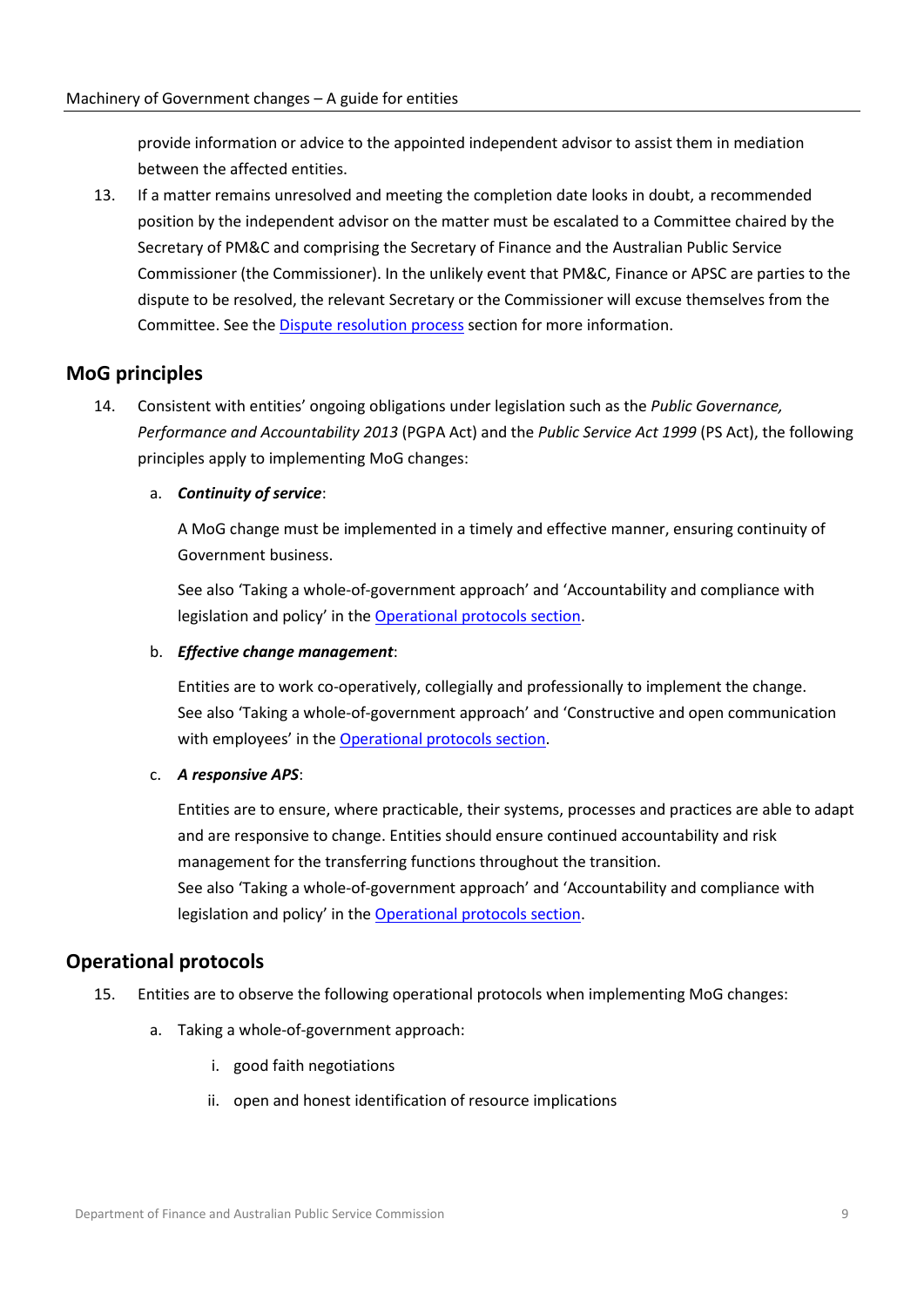- iii. timely and accurate exchange of information.
- b. Constructive and open communication with employees:
	- i. early advice and assistance to employees
	- ii. consultation employees will have opportunities to contribute to the implementation process within the boundaries of Government decisions
	- iii. acting with integrity.
- c. Accountability and compliance with legislation and policy:
	- i. ensure adequate records management
	- ii. follow established procedural frameworks, such as 'employees follow function', 'finances follow function', and 'obligations follow function', whilst taking account of whole-of-government and productivity reforms such as shared services and whole-of-government systems/platforms.
- 16. These protocols apply to MoG changes irrespective of any historical budget decisions. Employees, resources and appropriations devoted to a function at the point of the MoG change are transferred to the receiving entity. Receiving entities are to accept the obligations connected with the employees, resources and appropriations transferred.

#### <span id="page-9-0"></span>**More information**

- 17. For more information about:
	- the Commonwealth Resource Management Framework, please refer to the Managing [Commonwealth Resources](https://www.finance.gov.au/government/managing-commonwealth-resources) section of the Finance website
	- key contacts for queries, see the [Key contacts section.](#page-71-0)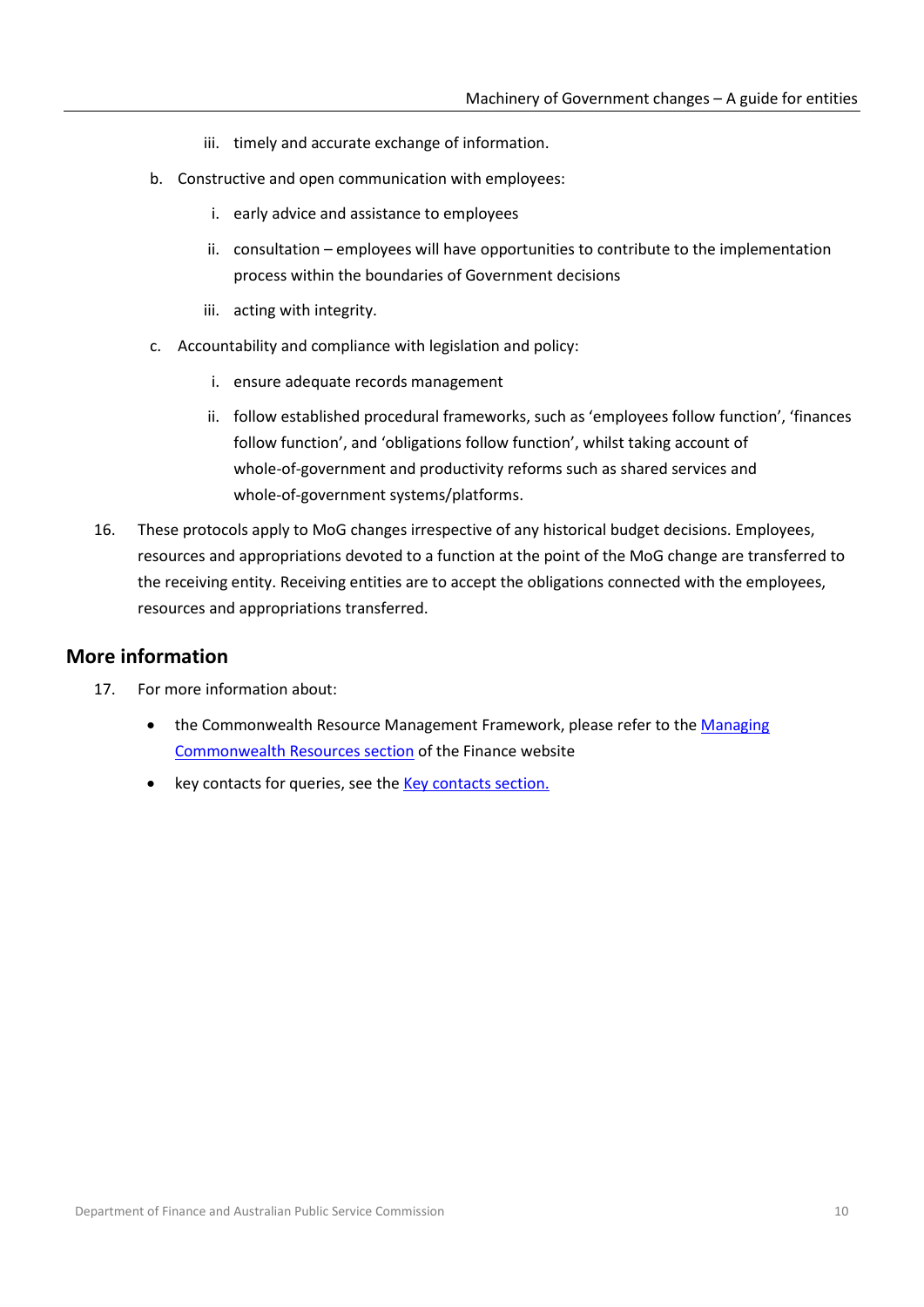# <span id="page-10-0"></span>**2. What is a Machinery of Government change?**

**A MoG change occurs when the Government makes a decision to change the way Commonwealth responsibilities are managed. It can involve the movement of functions, resources and people from one entity to another.**

## <span id="page-10-1"></span>**MoG changes – overview**

- 18. The authority for a MoG change can be through:
	- a change to the Administrative Arrangements Order (AAO)
	- a decision of the Prime Minister or Cabinet regarding the movement of responsibilities and functions between entities (where this change does not result in a change to the AAO).
- 19. A MoG change can lead to:
	- the creation of a new government entity
	- the creation of a new portfolio
	- the movement of entities between portfolios
	- a change in an entity's status (for example from a Department to an Executive entity)
	- the closure of an existing government entity
	- the movement of functions and responsibilities from:
		- o an Australian Public Service (APS) entity to another APS entity
		- o an APS entity to a non-APS Commonwealth entity
		- o a non-APS entity to an APS entity.
- 20. PM&C will inform entities, Finance and the APSC of Government decisions resulting in MoG changes. For advice on when a transfer of administrative functions can be treated as a MoG change, [contact](#page-71-0)  [PM&C or Finance.](#page-71-0)

#### <span id="page-10-2"></span>**Administrative arrangements order**

- 21. On the advice of the Prime Minister, the Governor-General appoints Ministers, establishes Departments of State and allocates executive responsibility to Ministers through the AAO.
- 22. The AAO is published in the Commonwealth Gazette and posted on the PM&C website. It describes the principal matters dealt with by each Commonwealth department and the legislation administered by the relevant Minister.
- 23. Changes to the AAO can happen at any time. Changes are more common following a general election as a new Government puts arrangements in place to implement its priorities and programs.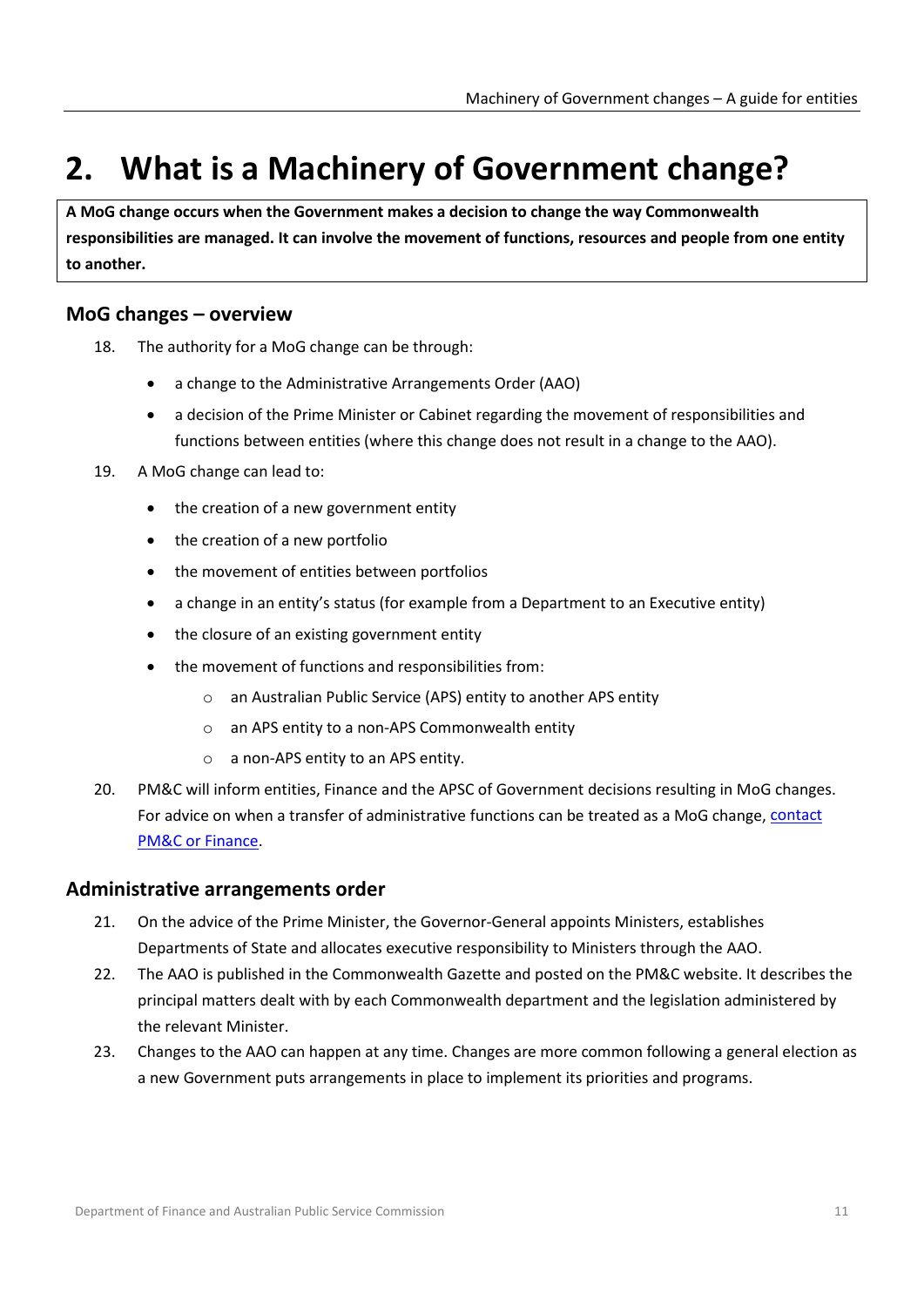- 24. A MoG change within a portfolio, or the movement of some functions between portfolios, may not require changes to the AAO. PM&C's Government Division will work with affected entities on whether a change to the AAO is necessary.
- 25. Negotiations between affected entities should occur whilst waiting for AAO changes to come into effect or enabling legislation to be passed.

## <span id="page-11-0"></span>**Enabling legislation**

26. Legislative change may be needed to implement new administrative arrangements, for example, to create or abolish an entity. Entities are advised to seek legal advice from their internal legal advisors and/or the Australian Government Solicitor (AGS) within three business days of being advised of upcoming AAO changes, to confirm if legislative changes may be necessary. Where legislative change is required, entities should prepare drafting instructions to issue to the Office of Parliamentary Counsel (OPC).

## <span id="page-11-1"></span>**Name and title changes**

27. It may be necessary to change the names of departments and entities or the title of responsible Ministers as they appear in Acts or legislative instruments. In some cases, the *[Acts Interpretation Act](https://www.legislation.gov.au/Series/C1901A00002)  [1901](https://www.legislation.gov.au/Series/C1901A00002)* can be used to give the same effect, including through substituted reference orders. Further advice on the impact of a name change can be obtained from th[e Attorney-General's Department.](#page-71-0)

## <span id="page-11-2"></span>**MoG change date of effect and completion date**

- 28. The date of effect (commencement date) of a MoG change will be either:
	- the date the change to the AAO was issued
	- the date specified in a decision by the Prime Minister or Cabinet, or
	- the date specified in legislation or a legislative instrument.
- 29. Where a MoG change is anticipated (as a result of discussions with PM&C and/or ministerial correspondence), affected entities should prepare in advance of the expected date of the MoG change. This includes ensuring delegation instruments are drafted and ready to be signed on the date of effect, to mitigate against potential legislative and financial breaches – see [Delegation of powers s](#page-45-2)ection.
- 30. Please note that the MoG date of effect may be different to the agreed date for the movement of employees under [section 72 of the PS Act.](https://www.legislation.gov.au/Series/C2004A00538)
- 31. Where the Prime Minister has specified a completion date for a MoG change (which may be different to the date of effect of the MoG change), entities must complete the following core activities by the completion date:
	- transfer of legal responsibility for the functions, where the transfer does not require legislative amendment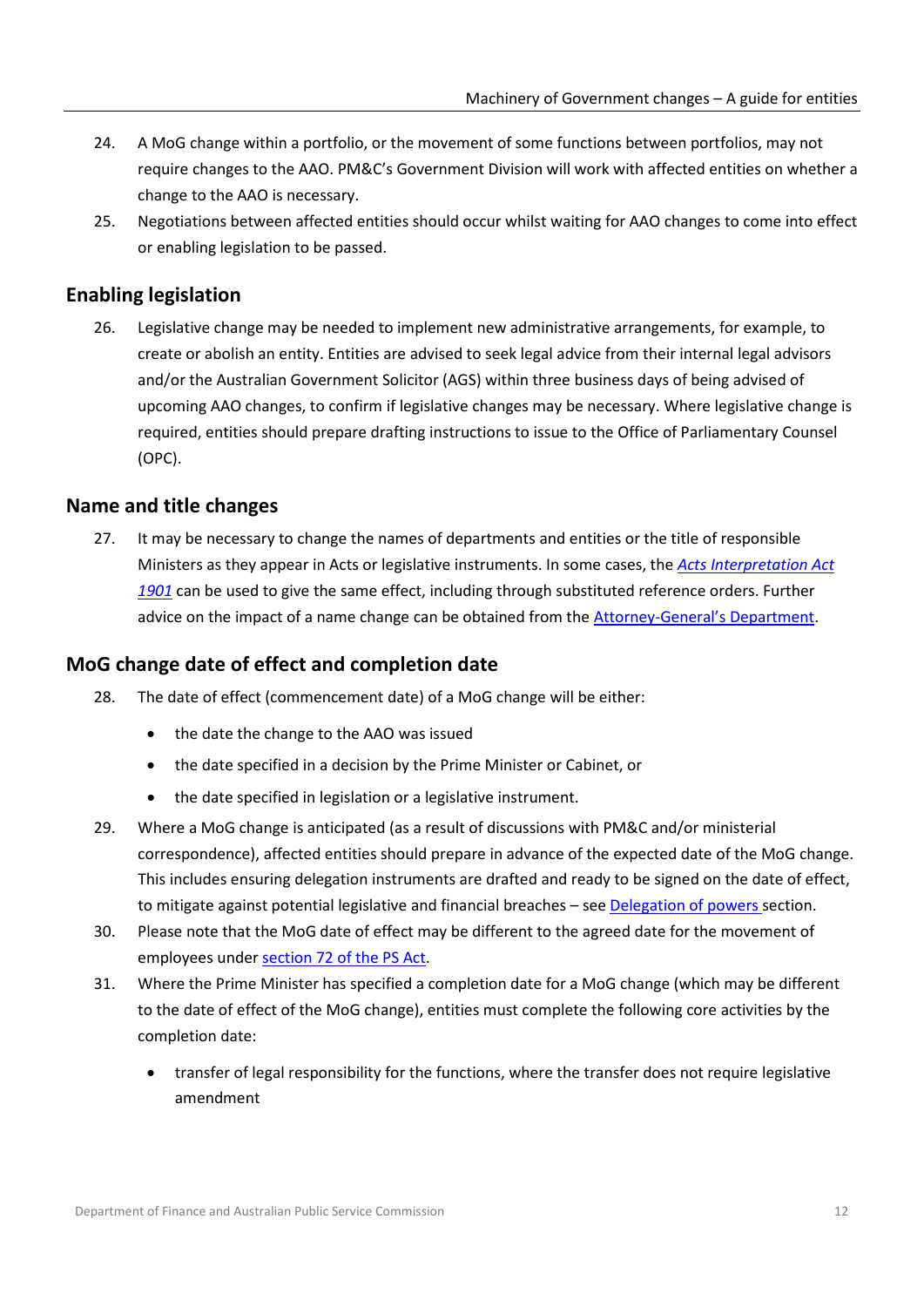- transfer of special appropriations, special accounts, assets and liabilities
- transfer of annual appropriations, subject to minor balance adjustments which may be required as accounts are settled
- transfer of employees under the PS Act
- agreed reporting arrangements for the MoG change, including transitional arrangements
- develop a plan or strategy to resolve remaining matters, such as transfer of the delivery of functions, employee integration and culture, information technology, property, security clearances, and minor appropriation balances.
- 32. Where the completion date has not been specified, entities must complete the activities set out at paragraph 31 within 13 weeks from the date of effect.

## <span id="page-12-0"></span>**Role of central entities**

- 33. Department of the Prime Minister and Cabinet (PM&C)
	- informs entities of and provides advice on the Prime Minister's decisions on MoG changes and AAO changes.
- 34. Australian Public Service Commission (APSC)
	- makes determinations under section [72 of the PS Act](https://www.legislation.gov.au/Series/C2004A00538) to move or engage employees
	- advises on the PS Act, remuneration policy, terms and conditions of employment and workplace arrangements under the [Australian Government's current public sector workplace relations](https://www.apsc.gov.au/initiatives-and-programs/workplace-relations)  [policy.](https://www.apsc.gov.au/initiatives-and-programs/workplace-relations)
- 35. Department of Finance (Finance)
	- makes determinations under section [75 of the PGPA](https://www.legislation.gov.au/Series/C2013A00123) Act to transfer annual appropriation funding
	- advises on special appropriations and special accounts, and makes determinations under section [78 of the PGPA Act](https://www.legislation.gov.au/Series/C2013A00123) to amend special account determinations
	- advises on outcome statements, governance arrangements, superannuation, accounting and budgeting, reporting, grants, banking, shared services, insurance, property management issues, non-ICT procurements, Australian Government investment funds, government business enterprises, advertising, average staffing levels and the Central Budget Management System (CBMS).
- 36. National Archives of Australia (NAA)
	- permits the transfer of custody or ownership of records outside the Commonwealth where appropriate
	- advises on policy, mechanisms and standards for the transfer of information, records and data between entities.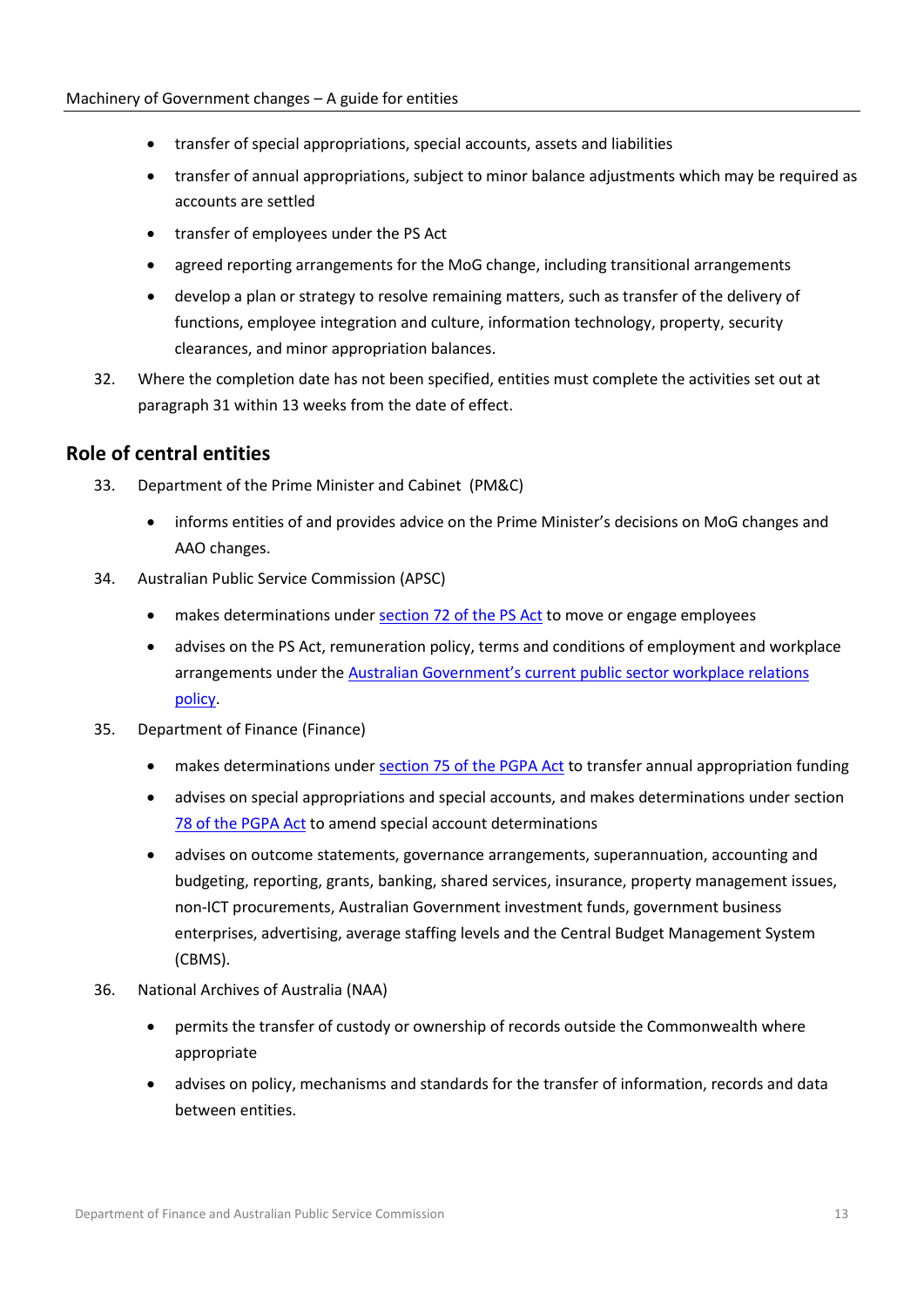- 37. Attorney-General's Department (AGD)
	- advises on administrative law issues, including substituted reference orders made under the *[Acts](https://www.legislation.gov.au/Series/C1901A00002)  [Interpretation Act 1901](https://www.legislation.gov.au/Series/C1901A00002)* to amend references to Ministers, departments, entities and offices in legislation.
- 38. Digital Transformation Agency (DTA)
	- advises on investments in digital and information and communications technology (ICT).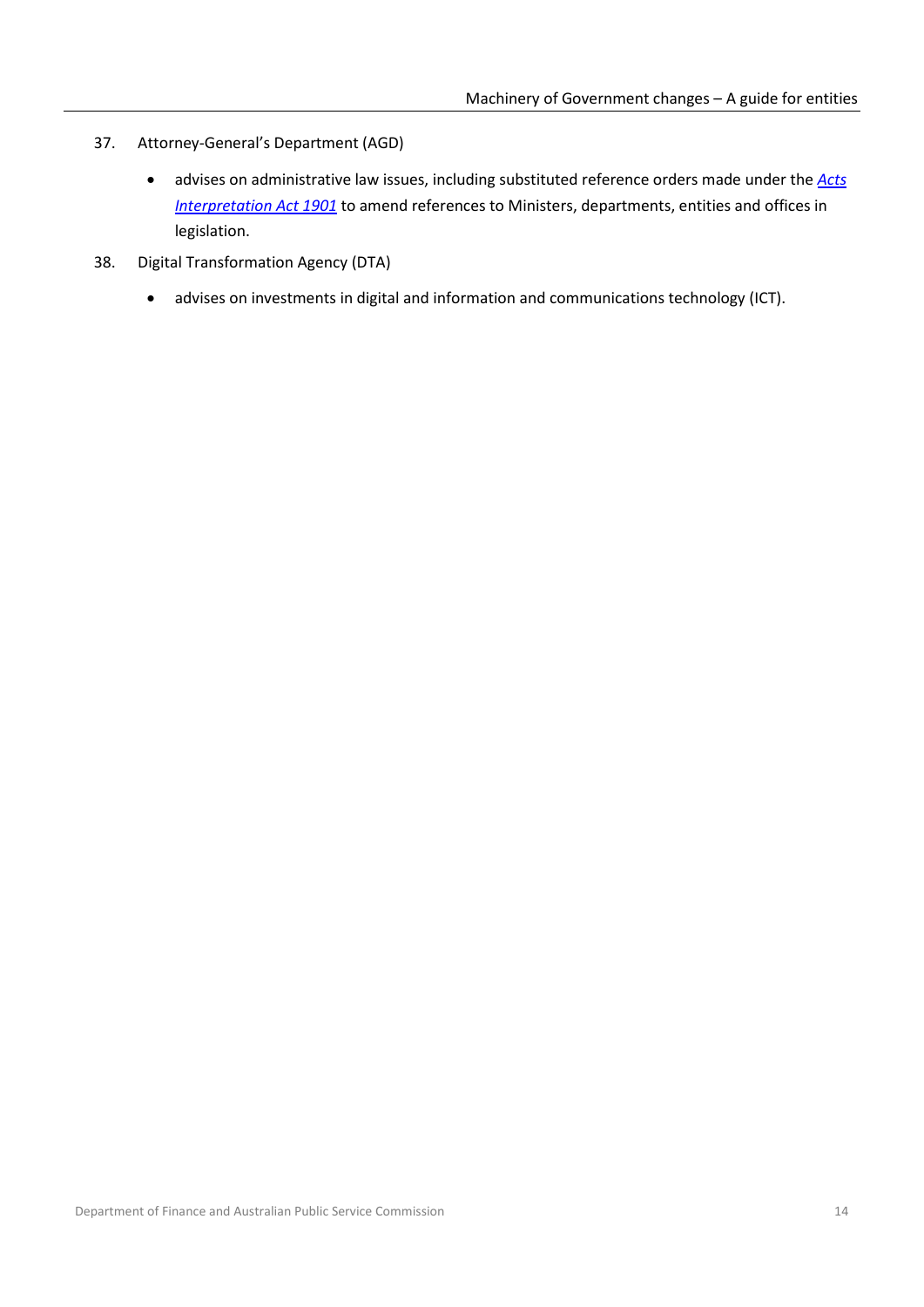# <span id="page-14-0"></span>**3. First 72 Hours**

**Actions undertaken within the first 72 hours of a MoG change being announced will form part of the affected entities' [due diligence and change management activities.](#page-19-0)** 

**Entities are expected to implement the MoG change in a way consistent with the MoG principles and operational protocols outlined in th[e Executive Summary.](#page-8-0)** 

# <span id="page-14-1"></span>**Scope of functions being transferred**

- 39. Affected entities are to clarify the scope of functions and programs to be transferred. Where the scope of the MoG change is unclear, entities should [seek advice from PM&C.](#page-71-0)
- 40. Transferring entities are to provide background information to receiving entities on the programs/functions to be transferred. This can include soft copies of the most recent portfolio budget statements/portfolio additional estimates statements, annual reports, corporate plans, organisational structures/charts, affected branch and team names, program descriptions, and internal budget allocations.

# <span id="page-14-2"></span>**Identify lead contacts and/or establish a steering committee**

- 41. Consideration and appointment of lead contacts should be completed within 72 hours of the MoG change being announced. These lead contacts will typically be Senior Executive Service (SES) level or appropriate senior officers from the affected entities' corporate or enabling services areas.
- 42. For large or complex MoG changes, a joint, multi-disciplinary steering committee should be established. The steering committee should be comprised of the lead contacts as well as relevant senior officers from all affected entities, and may be supported by working groups, taskforces and/or a secretariat. The steering committee should establish a list of key operational contacts within all affected entities to assist with implementation, such as contacts from the finance, human resources (HR), information and communications technology (ICT), legal, parliamentary, communications, security, records and relevant program/policy areas. Entities should also identity key contacts in shared services or other providers whose operations may be impacted by the MoG change.

## <span id="page-14-3"></span>**Delegations of powers**

- 43. The accountable authority of a non-corporate Commonwealth entity (NCE) can delegate their powers under the [PGPA](https://www.legislation.gov.au/Series/C2013A00123) Act and the *[Public Governance, Performance and Accountability Rule](https://www.legislation.gov.au/Series/F2014L00911) 2014* (PGPA Rule) to employees in their entity, and employees of other NCEs, so that they can undertake resource management activities on behalf of the entity.
- 44. Receiving entities should review their delegation instruments and accountable authority instructions (AAIs) to ensure appropriate arrangements are in place and that they cover all relevant matters and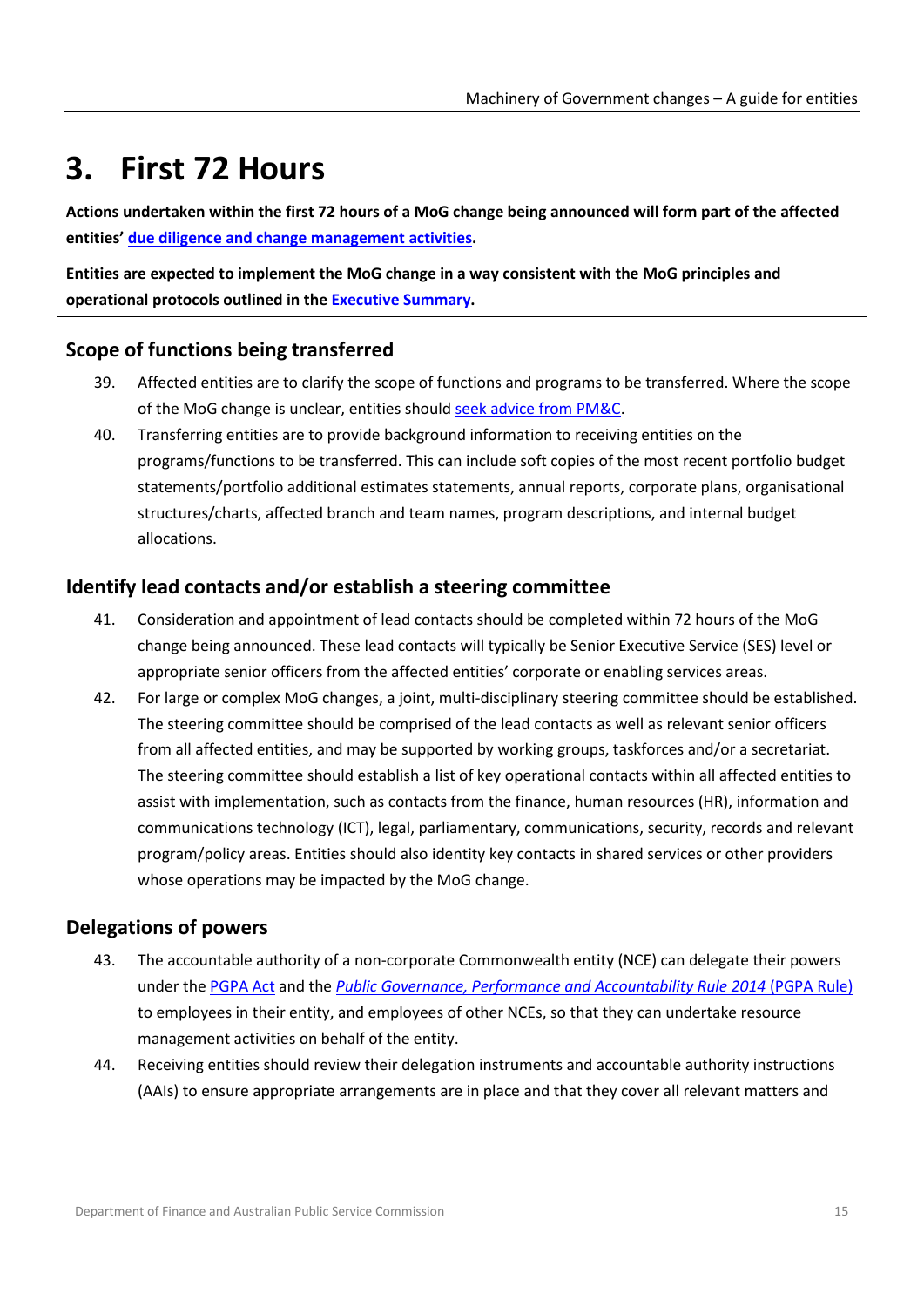legislation to be administered by that entity, including where functions are delivered by a third party such as a shared service provider.

- 45. If a new entity is created, consideration should be given to what delegations, if any, will be required to be in place at the time of establishment. Similarly, employees in an entity that is transferring functions should review their delegations to ensure that they no longer deal with matters that have transferred to another entity.
- 46. New instruments of delegation and authorisations should be made on the date of effect of a MoG change or as soon as practicable following the date of effect, but may be drafted earlier where MoG changes are known in advance of the date of effect.
- 47. In addition, if, because of MoG changes, an entity gets a new Minister or accountable authority, it is good practice to provide them with the opportunity to reconsider arrangements for delegated decision-making and issue new instruments of delegation.
- 48. Employees, board members and other relevant officers (and similar individuals in other entities who are assisting with the transfer of functions) should be advised of relevant delegations of powers. This is important for all employees, board members and other relevant officers, including those that may be based in other states/territories or at Australia's international posts.
- 49. There can be timing differences between the date of a MoG decision and the date of transfer of employees and appropriations. Depending on the timing of transfers of entity functions and appropriations, entities may need to put in place interim arrangements under the PGPA Act<sup>[1](#page-15-0)</sup> to make adequate provision for transferring functions. For example:
	- the accountable authority of the receiving entity may provide delegations to employees in the transferring entity (or employees in a third entity that is involved in service delivery) to enable them to continue to administer functions, until officials in the receiving entity are ready to take over that role.
	- the transferring entity may seek delegations from the accountable authority of the receiving entity to enable employees to continue to administer functions transferred until appropriations and employees are transferred from the transferring entity.
	- entities may agree that employees in transferring entities continue to undertake transferred activities, using their own delegations and AAIs, until appropriations and officials are transferred.
- 50. It is prudent where a receiving entity is relying on a transferring entity to continue to undertake transferred functions they do so with the authority of the receiving entity for future payments. This could be done via email using words similar to below:

*I [name] as accountable authority of [receiving entity] authorise, to the extent that such authority is necessary, including from XX XXXX 201X (date of MoG announcement or date of effect), the* 

l

<span id="page-15-0"></span><sup>1</sup> Refer to sections 20A and 110 of the PGPA Act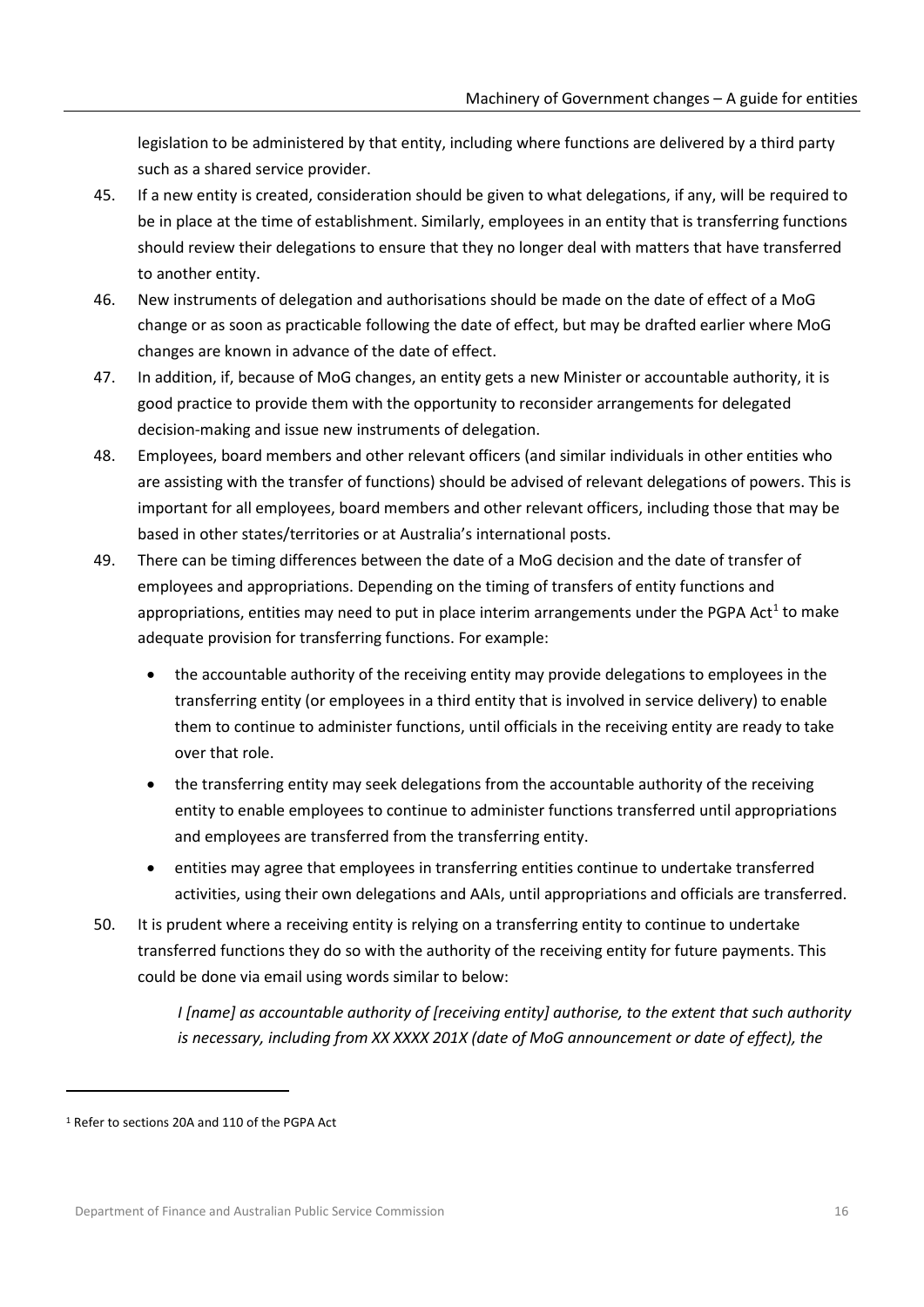*relevant officials of the [transferring entity/Department of XXX] to continue to make payments, consistent with program obligations and other relevant policy decisions on behalf of the [program or function description] until the transfer of functions between our entities is completed.*

- 51. There may be value in a receiving entity picking up relevant parts of the AAIs of the transferring entity in relation to functions that are transferred.
- 52. Accountable authorities may choose to apply the AAIs of a transferring entity until the accountable authority is able to issue AAIs specifically for the transferred functions for the entity.
- 53. Further information on delegations and AAIs under the PGPA Act and the current PGPA Delegation from the Minister for Finance to accountable authorities of NCEs can be found on the [Finance website,](https://www.finance.gov.au/government/managing-commonwealth-resources/pgpa-legislation-associated-instruments-and-policies) or entities can [contact Finance for advice.](#page-71-0)
- 54. For further information on AAIs, see *[RMG 206: Model Accountable Authority Instructions](https://www.finance.gov.au/government/managing-commonwealth-resources/managing-risk-internal-accountability/duties/risk-internal-controls/accountable-authority-instructions-aais-rmg-206)*.

## <span id="page-16-0"></span>**Establish contact with Finance, APSC and other entities**

55. Finance will contact the affected entities' Chief Financial Officers (CFOs) once the MoG changes are announced or known. Finance will organise a meeting with affected entities' CFOs and lead contacts to discuss critical timelines and resource management issues. Subject matter experts will attend where required to address entities' queries and/or concerns.

## <span id="page-16-1"></span>**Assess legal impacts**

- 56. A MoG change may impact entities' duties and responsibilities under legislation. It is important that entities identify all relevant legislation (including those containing appropriations) and associated delegations early, and assess whether such legislation and delegations need to be amended in order to give effect to the MoG change.
- 57. Where available, transferring entities should provide an extract of their legislation database to receiving entities to assist in the assessment of legal impacts. Affected entities may also be able to request a list of legislation from the OPC.
- 58. Affected entities may also need to contact th[e Attorney-General's Department](#page-71-0) where they intend to rely on the *[Acts Interpretation Act 1901](https://www.legislation.gov.au/Series/C1901A00002)* to reflect changes to the names of entities, departments or Ministers in their legislation. See th[e Name and title changes section.](#page-11-1)

#### <span id="page-16-2"></span>**Outcome statements**

- 59. Affected entities need to review their outcome statements within the first 72 hours of the MoG change being announced to determine if changes are required.
- 60. Receiving entities may need to seek legal advice where it is unclear whether the outcome statement(s) will support the functions being transferred. For more information, see the [Governance and Financial](#page-47-2)  [Management issues section.](#page-47-2)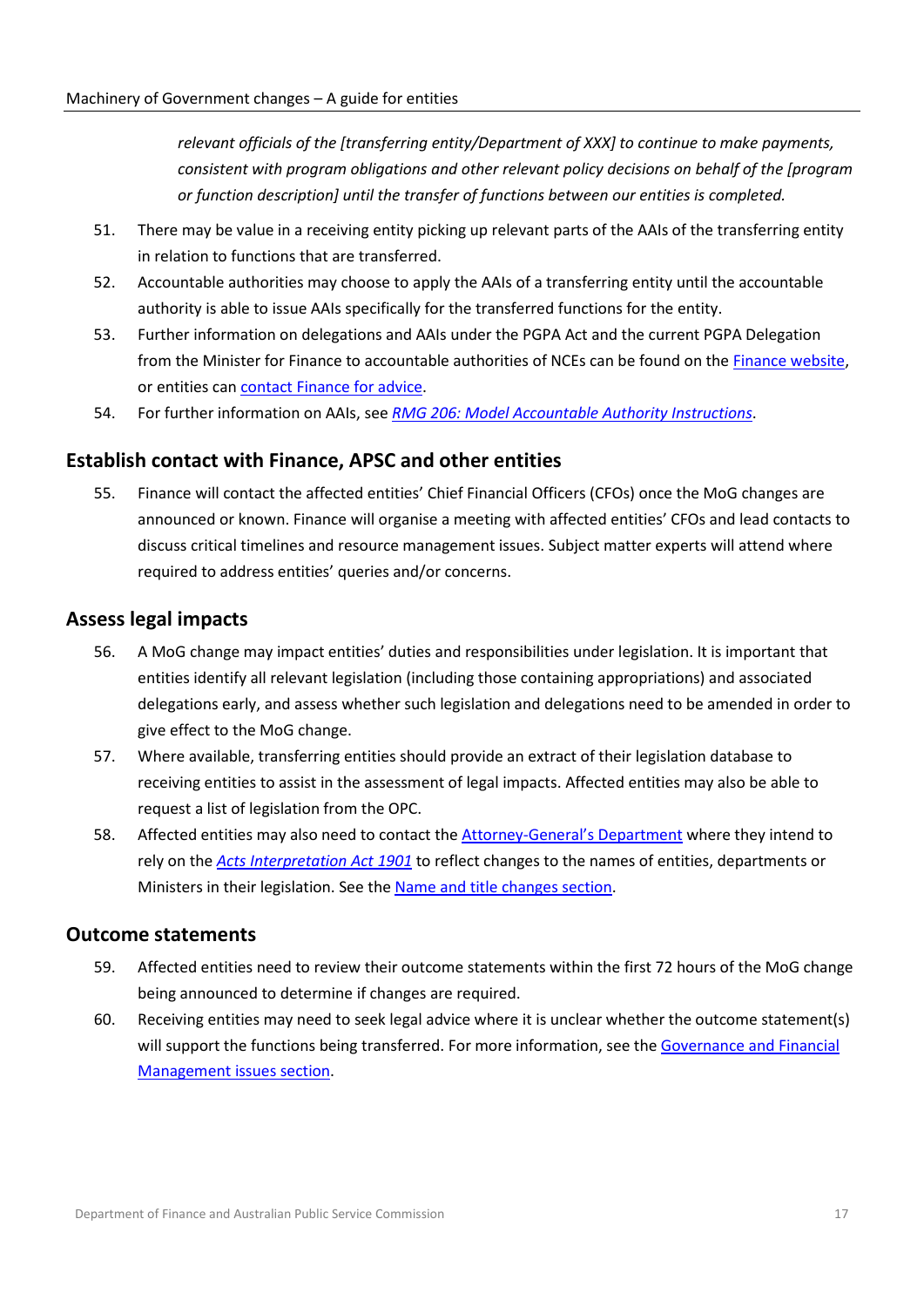## <span id="page-17-0"></span>**Secondary and related bodies**

61. Transferring entities should provide receiving entities with a list of secondary and related bodies that will be affected by the MoG change. This list of secondary and related bodies can be sourced from the entity's records or the [Australian Government Organisations Register.](https://www.directory.gov.au/reports/australian-government-organisations-register) See th[e Due Diligence and](#page-21-0)  [Change Management](#page-21-0) an[d People Management](#page-32-1) sections.

## <span id="page-17-1"></span>**Immediate operational matters**

- 62. Entities should identify those areas of operations which may be immediately impacted by a change in the legal status of an entity.
- 63. For example, these operations could include invoicing arrangements (where the entity's Australian Business Number needs to change), credit cards, financial delegations, funding agreements, travel arrangements, memoranda of understanding (MoUs), service level agreements and contracts.

# <span id="page-17-2"></span>**Sharing of financial information**

- 64. Within 72 hours of the MoG changes being announced, transferring entities will be required to provide a download of their financial management information system (FMIS) to receiving entities for the specific function(s) they are transferring and associated corporate functions. The download should include details of the available estimates and the latest monthly actuals for the functions being transferred at the cost centre/profit centre/fund centre/internal order level, as well as a chart of accounts. Transferring entities should also provide a download of the annual estimates for the outcomes/programs being transferred from CBMS.
- 65. For MoG changes that transfer functions which are not entire outcomes or programs, it may be difficult for the transferring entity to identify transactions relating to the transferring function and associated corporate functions. While it may be difficult, transferring entities should provide as much information, as soon as possible, caveated where necessary to say that further analysis is required, prior to providing final information.

## <span id="page-17-3"></span>**Funding for new entity/department**

- 66. Where a new entity is being established, funding may either be transferred from an existing entity or the new entity may need new funding.
- 67. The portfolio department of the affected portfolio should [contact Finance](#page-71-0) for further advice on funding arrangements for the new entity. For further information, see th[e MoG Scenarios -](#page-64-0) New [Department/APS Entity section.](#page-64-0)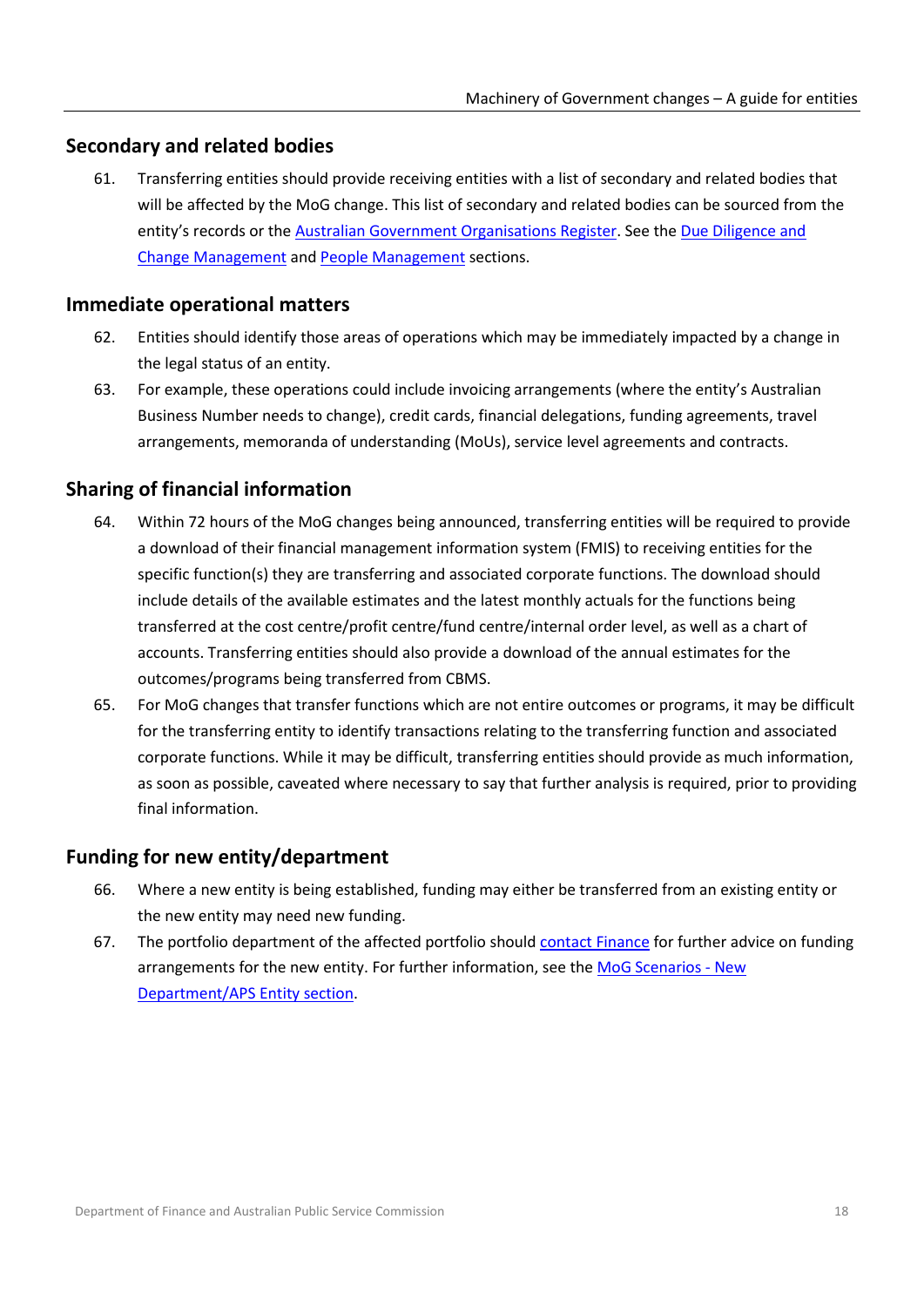## <span id="page-18-0"></span>**Initial communications to employees**

- 68. Entities should develop and issue joint, consistent advice to all employees advising them of the MoG change and how it impacts the entities. Care is needed to ensure commitments are not given to employees that cannot be fulfilled.
- 69. Entities may also consider establishing a dedicated intranet site and email address for queries from employees on the MoG change.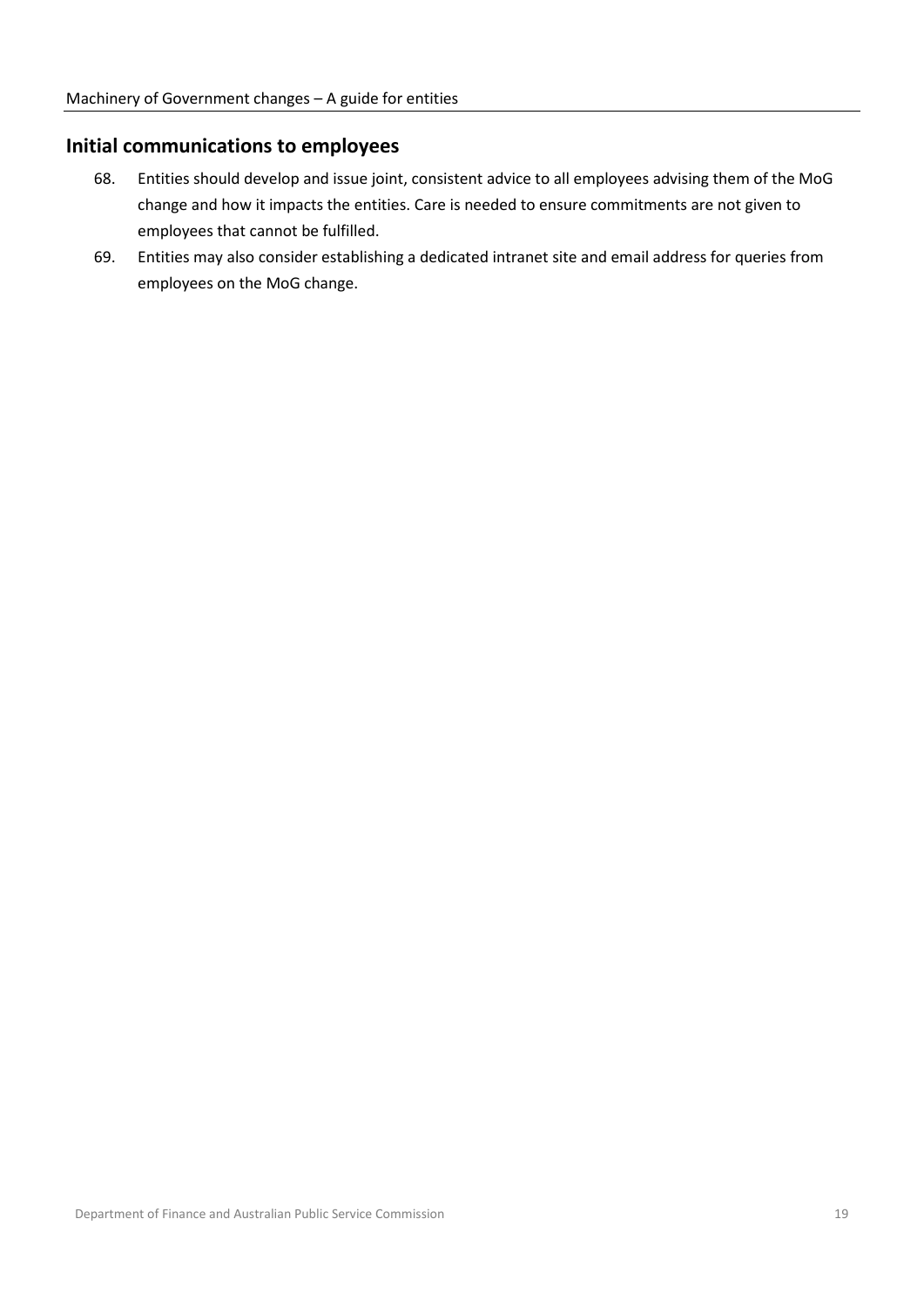# <span id="page-19-0"></span>**4. Due Diligence and Change Management**

**It is good practice for entities to start MoG planning as early as possible. As soon as it becomes clear that a MoG change will occur, affected entities are expected to:**

- **commence planning activities**
- **establish a cross-entity, multi-disciplinary steering committee to oversee implementation**
- **consider the appointment of an independent third party to facilitate and advise on the process**
- **prepare for an immediate and thorough due diligence exercise, and**
- **develop a communications strategy to keep employees informed.**

**The extent of these actions will depend on the size and complexity of the MoG change.** 

**After the completion date of the MoG change, entities should also conduct an evaluation to assess how the implementation has progressed to date, and gather lessons learnt for future MoG changes.** 

**Entities are expected to implement the MoG change in a way consistent with the MoG principles and operational protocols outlined in th[e Executive Summary.](#page-8-0)** 

## <span id="page-19-1"></span>**Planning**

- 70. Entities should adopt a project management approach to managing MoG changes. Entities may wish to refer to the Common Tasks Tool for a listing of common tasks and activities associated with implementing MoG changes, available under [Tools and templates on the Finance MoG changes](http://www.finance.gov.au/government/managing-commonwealth-resources/machinery-of-government-changes)  [webpage.](http://www.finance.gov.au/government/managing-commonwealth-resources/machinery-of-government-changes)
- 71. Entities should review their delegation instruments and accountable authority instructions (AAIs) to ensure appropriate arrangements are in place. Where there is a delay between the date of a MoG decision and the date of transfer of employees and appropriations, interim delegations (under the PS Act and PGPA Act for example) and AAIs may need to be put in place.
- 72. Responsibility for the following transfers to the receiving entity on the MoG date of effect:
	- special appropriations in legislation
	- special accounts established in Acts in accordance with section [80 of the PGPA](https://www.legislation.gov.au/Series/C2013A00123) Act
	- special accounts established unde[r section 78 of the PGPA Act,](https://www.legislation.gov.au/Series/C2013A00123) where the AAOs clearly transfer responsibility for functions associated with the special accounts to another department
	- revenues and expenses, which are collected or incurred under specific legislation.
- 73. Where entities are unsure of the date of the effect for the transfer of appropriations, they should [contact Finance for further advice.](#page-71-0)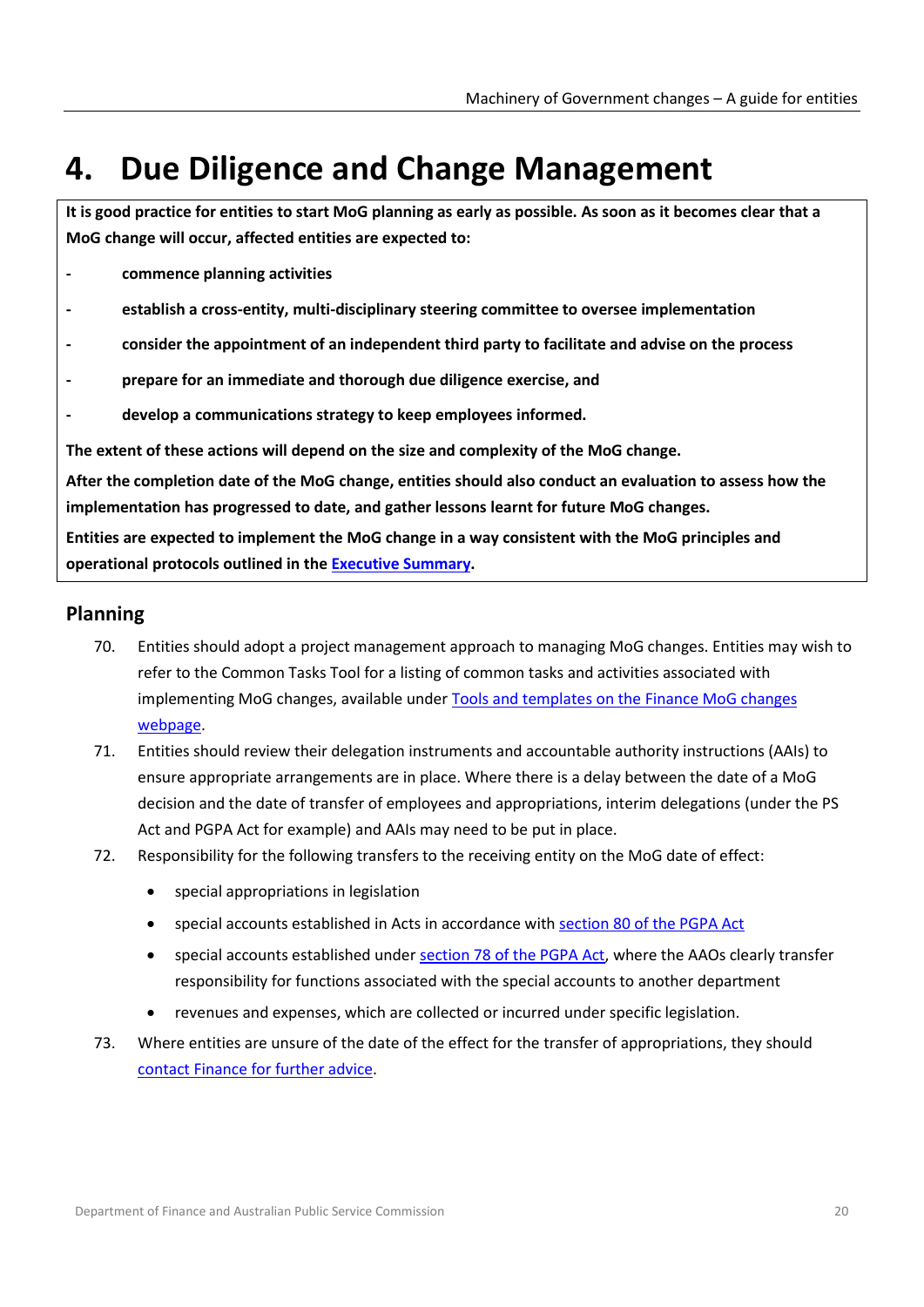- 74. By the completion date (13 weeks after the date of effect or by the date specified by the Prime Minister), the following should have occurred:
	- transfer of legal responsibility for the functions, where the transfer does not require legislative amendment
	- transfer of annual appropriations, special appropriations, special accounts, assets and liabilities
	- transfer of annual appropriations, subject to minor balance adjustments which may be required as accounts are settled
	- transfer of employees under the PS Act
	- agreement reached on the reporting arrangements for the MoG change, including transitional arrangements
	- development of a plan or strategy resolve remaining matters, such as transfer of the delivery of functions, employee integration and culture, information technology, property, security clearances, and minor annual appropriation balances.

## <span id="page-20-0"></span>**Steering committee**

- 75. Where the MoG change is large and/or complex, a multi-disciplined, joint steering committee should be established within three to five business days of the announcement of the MoG change to oversee implementation and where required, to support an independent advisor. Such a committee would operate with:
	- senior representatives from all affected entities—these may be managers from corporate or enabling services as well as program and policy areas, including at the SES-level
	- clear lines of responsibilities for individuals and groups
	- governance mechanisms and protocols for recording key decisions and tracking progress
	- regular reporting to the executives of all affected entities.
- 76. The steering committee may be assisted by smaller working groups or taskforces within the entities.

#### <span id="page-20-1"></span>**Independent advisor**

- 77. An independent advisor should be appointed by affected entities to manage the MoG process in circumstances where:
	- the MoG change is large, sensitive and/or complex
	- the MoG change involves the closure of an entity
	- the affected entities are having difficulty in resolving issues.

Note: Entities may consider appointing an independent advisor in other circumstances, where it would assist in managing the MoG change more efficiently.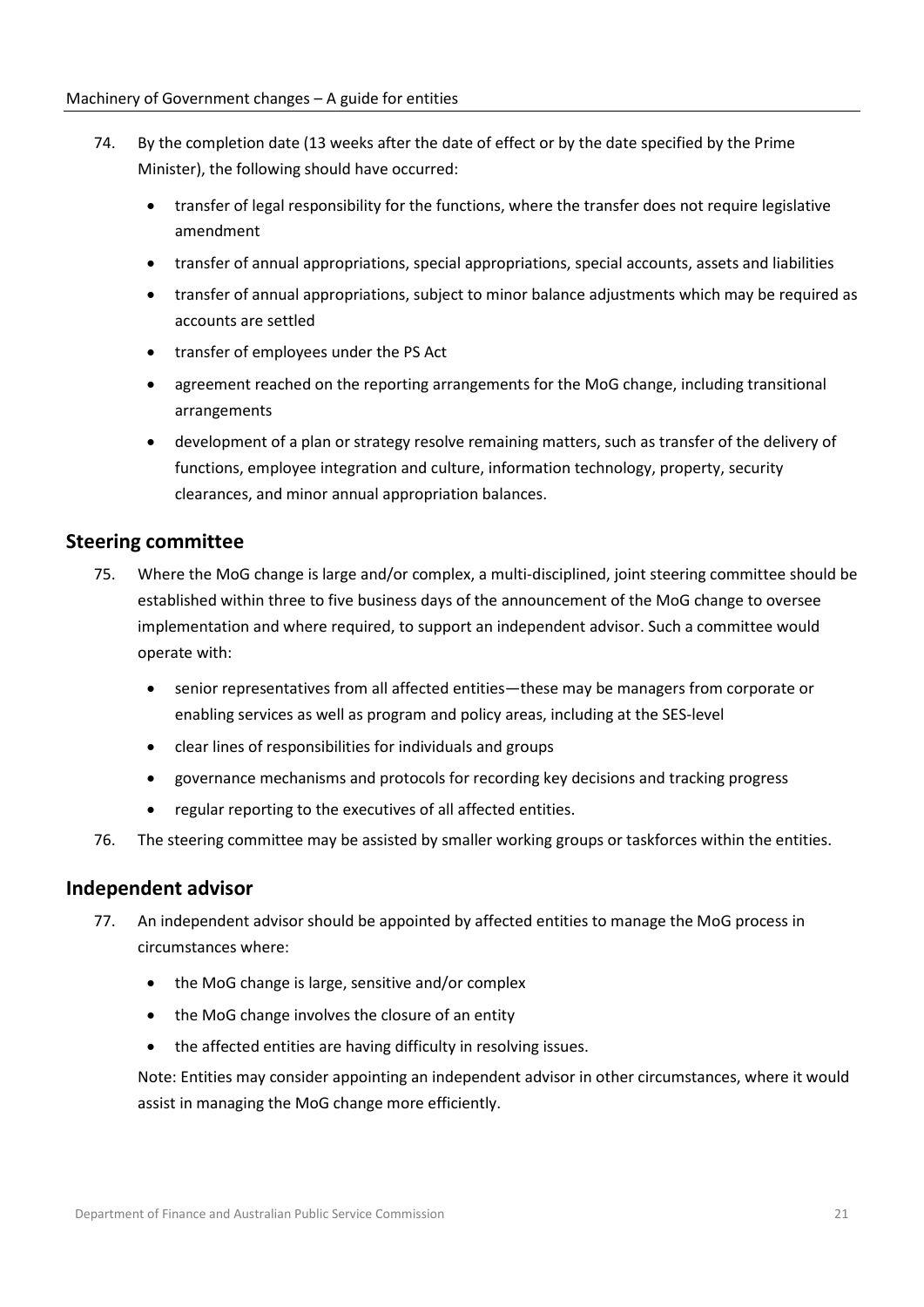- 78. An independent advisor must be appointed in circumstances where milestones are not being met. Once a MoG change is announced, milestones will be set to ensure the completion date is achieved.
- 79. The independent advisor's role is to manage the process of information exchange between the transferring and receiving entities. This can involve:
	- managing a detailed examination of all aspects of the function being transferred, including assets and liabilities and statutory, contractual and other arrangements, to identify any issues which may need to be addressed—see also the Due [Diligence](#page-21-0) section
	- assisting the transferring and receiving entities to resolve outstanding issues.
- 80. The independent advisor is not a decision maker, but may recommend accountable authorities or delegates of affected entities agree on an equitable and fair transfer of resources to support the transferring functions as well as the functions that remain.
- 81. If outstanding issues are unable to be resolved, the independent advisor is to determine and recommend a position on the matter for escalation to a committee chaired by the Secretary of PM&C and comprising the Secretary of Finance and the Commissioner—see also [Dispute resolution process.](#page-23-1)
- 82. Finance can provide affected entities with advice around the appointment of independent advisors.
- 83. Affected entities should agree on an advisor and arrange their engagement.
- 84. The costs of engaging the services of an independent advisor are expected to be shared equally between the affected entities.

## <span id="page-21-0"></span>**Due diligence**

- 85. Transferring entities are to provide receiving entities with the following due diligence information within 10 business days of the announcement of the MoG change or being advised of the Prime Minister's decision:
	- the statutory basis of programs and functions, including information on any legislation to be administered by the receiving entity
	- the list of relevant entities from the [Australian Government Organisations Register,](https://www.directory.gov.au/reports/australian-government-organisations-register) which contains secondary and related bodies (for example, committees, advisory and expert panels, boards, and statutory branded functions) that may be required to transfer
	- details of funding/grant agreements, partnerships, joint ventures, and associated taxation issues, includin[g AusTender](https://www.tenders.gov.au/) an[d GrantConnect](https://www.grants.gov.au/) records
	- delegations and authorisations
	- details of assets, liabilities and intellectual property, including information and communications technology (ICT) systems, applications, platforms and licenses associated with the functions being transferred, as well as details of employee access and network requirements
	- records and information management (see [First 72 Hours](#page-14-0) section), including information on business continuity arrangements and risks registers for the transferring functions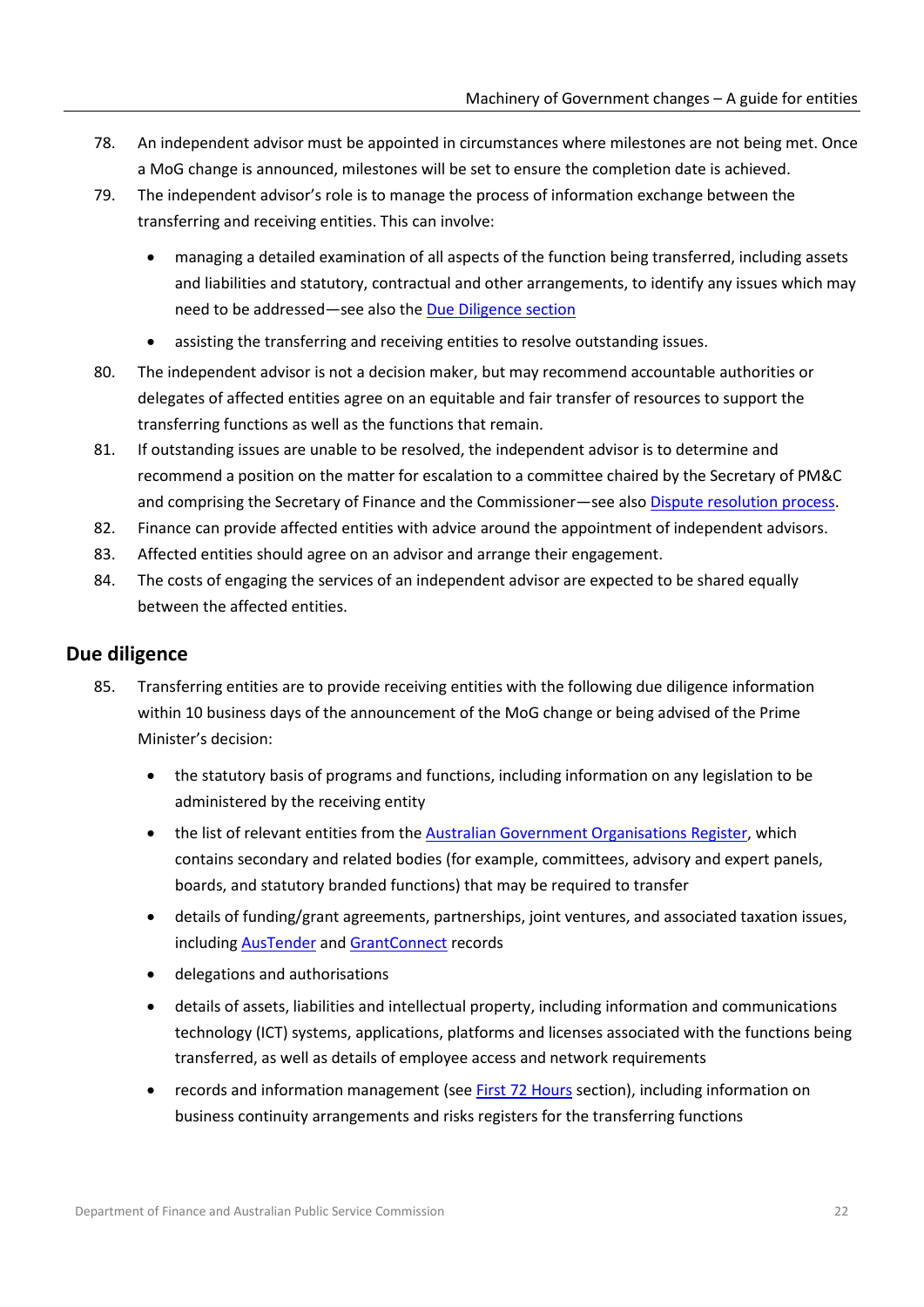- details of media, social media/communications, internet and intranet sites, design/branding, and parliamentary/ministerial functions, correspondence and records
- contractual arrangements for property, equipment and goods and services, including [AusTender](https://www.tenders.gov.au/) records and details of contractors/consultants associated with the transferring function
- identification of any personal information records which will need to be transferred in accordance with the *Privacy Act 1988* (see [Records Management](#page-55-0) section)
- outstanding legal action and freedom of information (FOI) requests (se[e Records Management](#page-55-0) section)
- unfinished or in-progress audits or parliamentary inquiries, and details and status of responses to recommendations from completed audits, parliamentary inquiries and parliamentary committees
- resourcing allocated to the function, including average staffing level (ASL) numbers, current and prior year annual appropriations, special appropriations and special accounts, own source revenue, current and forward year estimates and actuals for current year (and prior years as appropriate)
- program reviews in progress and pending program reviews.
- 86. Receiving entities should also:
	- establish measures of success or key performance indicators for the implementation of the MoG change and adherence to the 13-week or specified completion timeframes
	- establish measures of success or key performance indicators for the achievement of the MoG purpose
	- review any materials prepared during previous MoG changes, particularly tactical materials and lessons learnt, to assist with planning for the implementation of the current MoG changes.

## <span id="page-22-0"></span>**Communication strategy**

- 87. Organisational and workplace change can be challenging, and if not managed well, can affect morale and engagement.
- 88. Section 47 of the *[Work Health and Safety Act](https://www.legislation.gov.au/Series/C2011A00137) 2011* requires that a business consults—so far as is reasonably practicable—with employees who are (or are likely to be) directly affected by health and safety matters.
- 89. Entities should, at a minimum, ensure they meet consultation requirements set out in their industrial instruments and internal policies.
- 90. During a MoG change, entities should conduct ongoing communication and consultation with employees about their transition to new work arrangements. Transferring entities are also encouraged to provide receiving entities with direct access to all transferring employees, as it is important to communicate with affected employees early in the process to explain: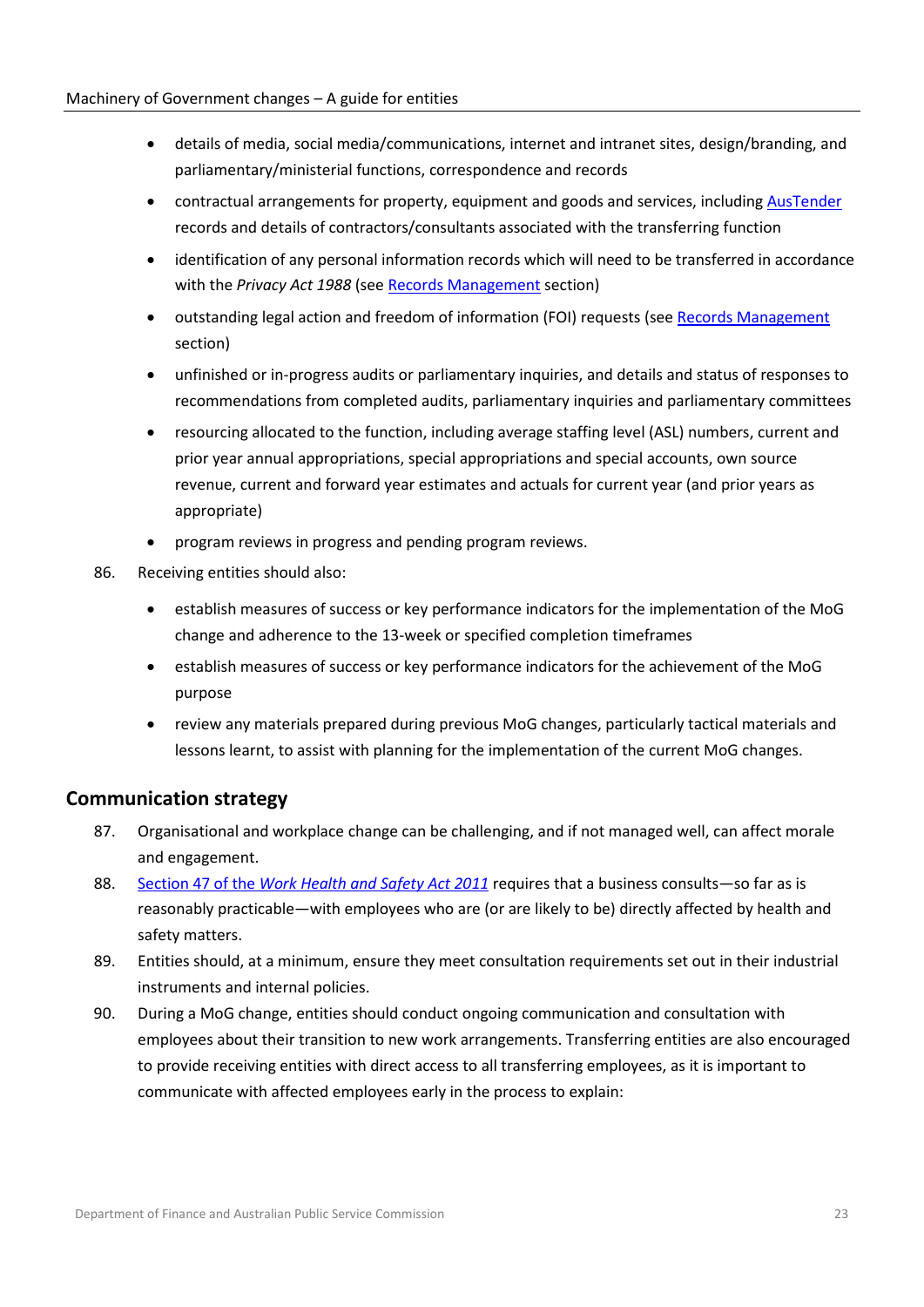- **why**—the reasons and objectives for change
- **what**—the impact of change and what the entity is doing to minimise any adverse impact to employees
- **what next**—the timetable for specific activities relating to the change
- **how**—the mechanism for providing input on the implementation.
- 91. A joint communications strategy should be developed by entities to ensure consistent advice and messaging to employees. Entities may also decide to appoint a Communications Manager in each affected entity.

## <span id="page-23-0"></span>**Meeting milestones**

- 92. By four weeks after the date of the MoG decision, lead contacts and/or entity CFOs must advise PM&C, Finance and the APSC of their progress towards meeting the completion date including:
	- progress against any key milestones
	- the status of negotiations, and
	- the existence of any contested issues.

## <span id="page-23-1"></span>**Dispute resolution process**

- 93. If any matters in dispute cannot be resolved at the working level, accountable authorities and Secretaries of the respective portfolio departments are expected to reach a resolution.
- 94. If at any stage it becomes clear that key milestones are not likely to be met, the entities must:
	- advise PM&C, Finance and the APSC
	- appoint an independent advisor to assist in finalising negotiations and resolving contested issues. This process involves:
		- $\circ$  the affected entities providing the independent advisor with information supporting their respective positions
		- $\circ$  the affected entities meeting jointly with the independent advisor to discuss outstanding issues
		- o the independent advisor working with the affected entities to reach agreement.
- 95. After conducting an analysis of the information provided by the affected entities and potentially discussing contentious issues with representatives from the affected entities, the independent advisor may support one of the positions or provide a third position for agreement.
- 96. If appropriate, Finance may be able to support the independent advisor to assist the affected entities to resolve outstanding issues relating to financial matters. The APSC can provide advice on the requirements of the PS Act and the Government's applicable workplace relations policy.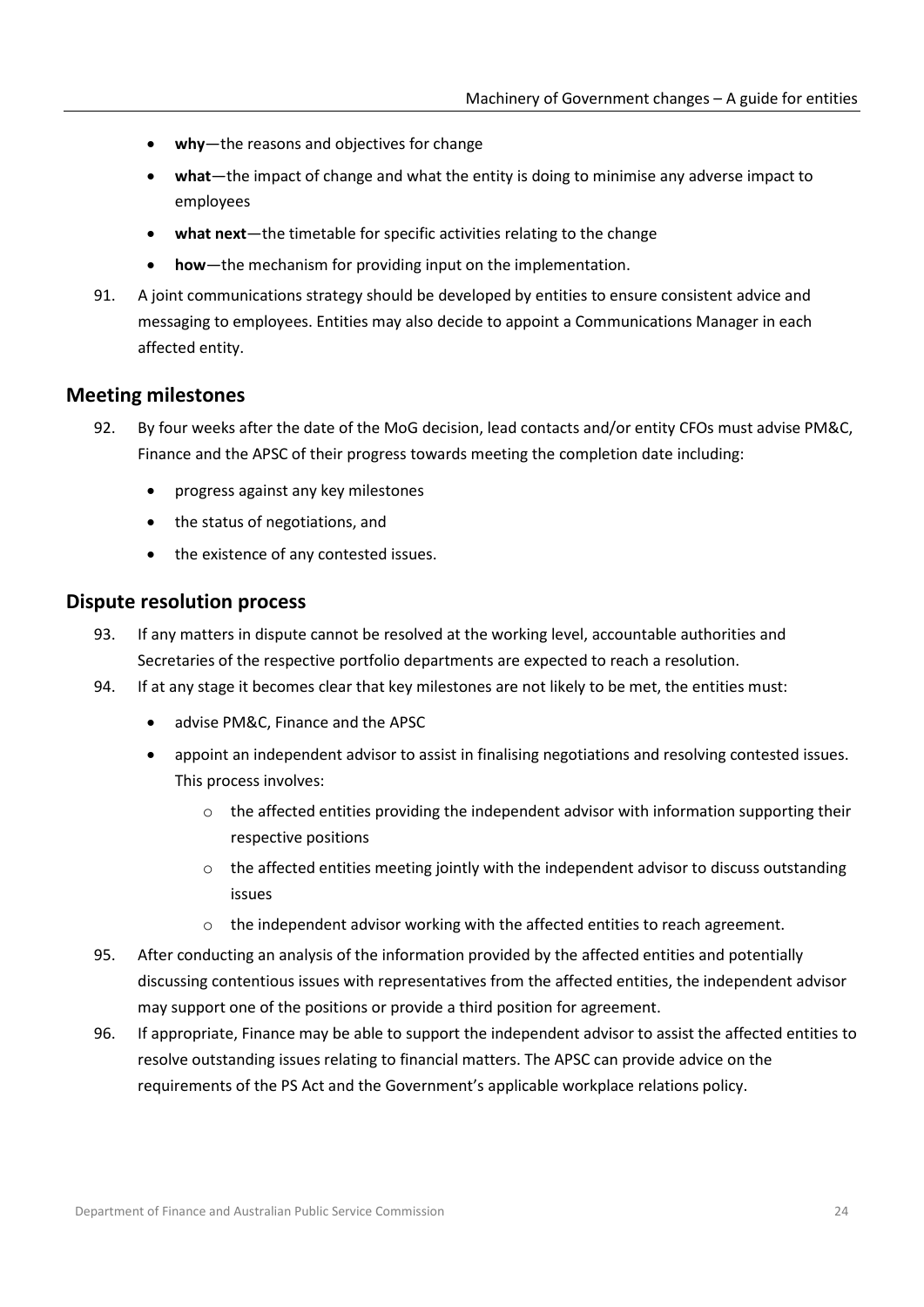- 97. If any matters remain unresolved and meeting the completion date looks in doubt, a recommended position by the independent advisor on the matter must be escalated to a Committee, chaired by the Secretary of PM&C and comprising the Secretary of Finance and the Commissioner, for their consideration and final decision on the matter. In the unlikely event that PM&C, Finance or APSC are parties to the dispute to be resolved, the relevant Secretary or the Commissioner will excuse themselves from the Committee.
- 98. The Chair of the Committee (the Secretary of PM&C, where PM&C is not a party to the dispute) will advise the relevant accountable authorities and/or portfolio Secretaries of the decision in writing.
- 99. If necessary, Finance may transfer funds and the Commissioner may transfer employees without the agreement of entities.
- 100. Where entities have not completed a MoG change by the set completion date, the Secretaries of the respective portfolio departments are to write to the Secretary of PM&C, the Secretary of Finance and the Commissioner to advise them of the reason(s) for the delay and advise of the expected completion date.

## <span id="page-24-0"></span>**Post-implementation evaluation**

- 101. Entities should consider conducting a post-completion evaluation to identify lessons learnt from the implementation process, as well as to identify any outstanding or longer-term implementation challenges.
- 102. Such an evaluation could include feedback from employees, corporate and enabling services teams and the steering committee.
- 103. The evaluation should be shared with the senior leadership group of the receiving entity, to help inform strategic planning and form part of the due diligence materials for future MoG changes. The evaluation, or relevant extracts from the evaluation, should also be shared with PM&C, Finance and APSC to enable lessons learnt to be considered in future MoG changes, beyond the affected entities.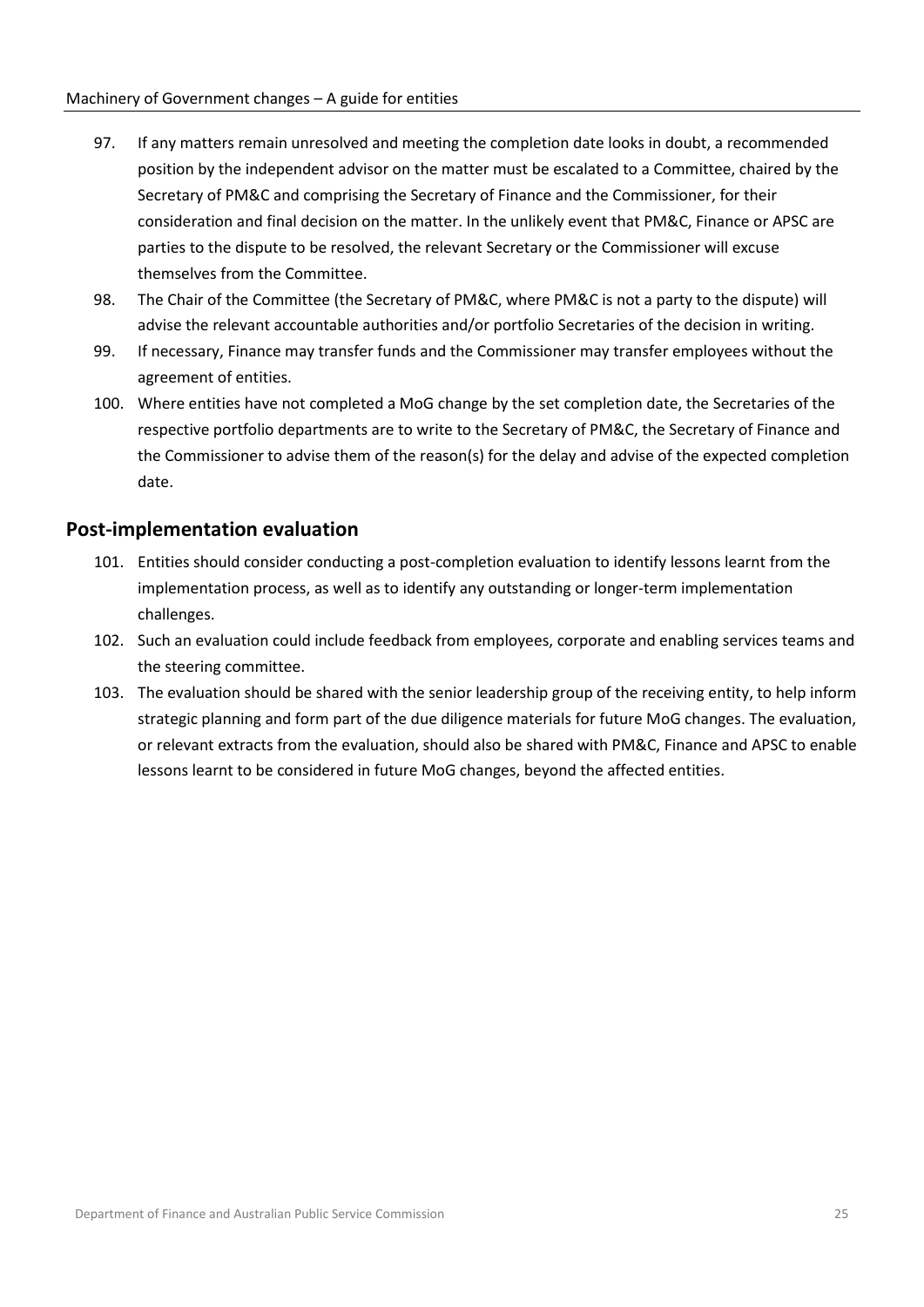# <span id="page-25-0"></span>**5. People Management**

**The Commissioner authorises the movement of employees from one entity to another following a MoG change.**

**Entities are expected to implement the MoG change in a way consistent with the MoG principles and operational protocols outlined in th[e Executive Summary.](#page-8-0)** 

## <span id="page-25-1"></span>**Legislative basis**

- 104. Section [72 of the PS](https://www.legislation.gov.au/Series/C2004A00538) Act gives the Commissioner the authority to move employees following a MoG change. The Commissioner can:
	- move an APS employee to another APS or non-APS Commonwealth entity
	- move an employee from a non-APS Commonwealth entity into an APS entity
	- engage any person as an APS employee in a specified APS entity.
- 105. The Commissioner makes a written determination based on advice from the affected entities.
	- as early as possible following the confirmed MoG decision, the APSC will provide affected entities with a draft section 72 determination
	- the transferring entity is then responsible for creating the employee list(s) and both entities must agree to the lists before the Commissioner will make the determination
	- the section 72 determination will also provide for any measures necessary for the treatment of employment circumstances and outstanding employment decisions in the receiving entity – see [Outstanding Employment Matters](#page-29-0) below.
- 106. The *[Public Service Regulations 1999](https://www.legislation.gov.au/Series/F1999B00307)* exclude decisions to move employees because of a MoG change from review by the Merit Protection Commissioner.
- 107. Where possible section 72 determinations should take effect on a public service payday unless otherwise agreed by the affected entities.

## <span id="page-25-2"></span>**Identifying all employees who will be transferred**

- 108. The established protocol of 'employees follow function' will apply and employees will transfer with their function/the business activities. This includes ongoing and non-ongoing APS employees. Entities may agree to a function to be moved without employees. In such cases, vacant average staffing level (ASL) positions attached to the function would move to the receiving entity unless otherwise agreed.
- 109. While not included in the section 72 determination, any contractors associated with the function/activity being transferred are to be identified.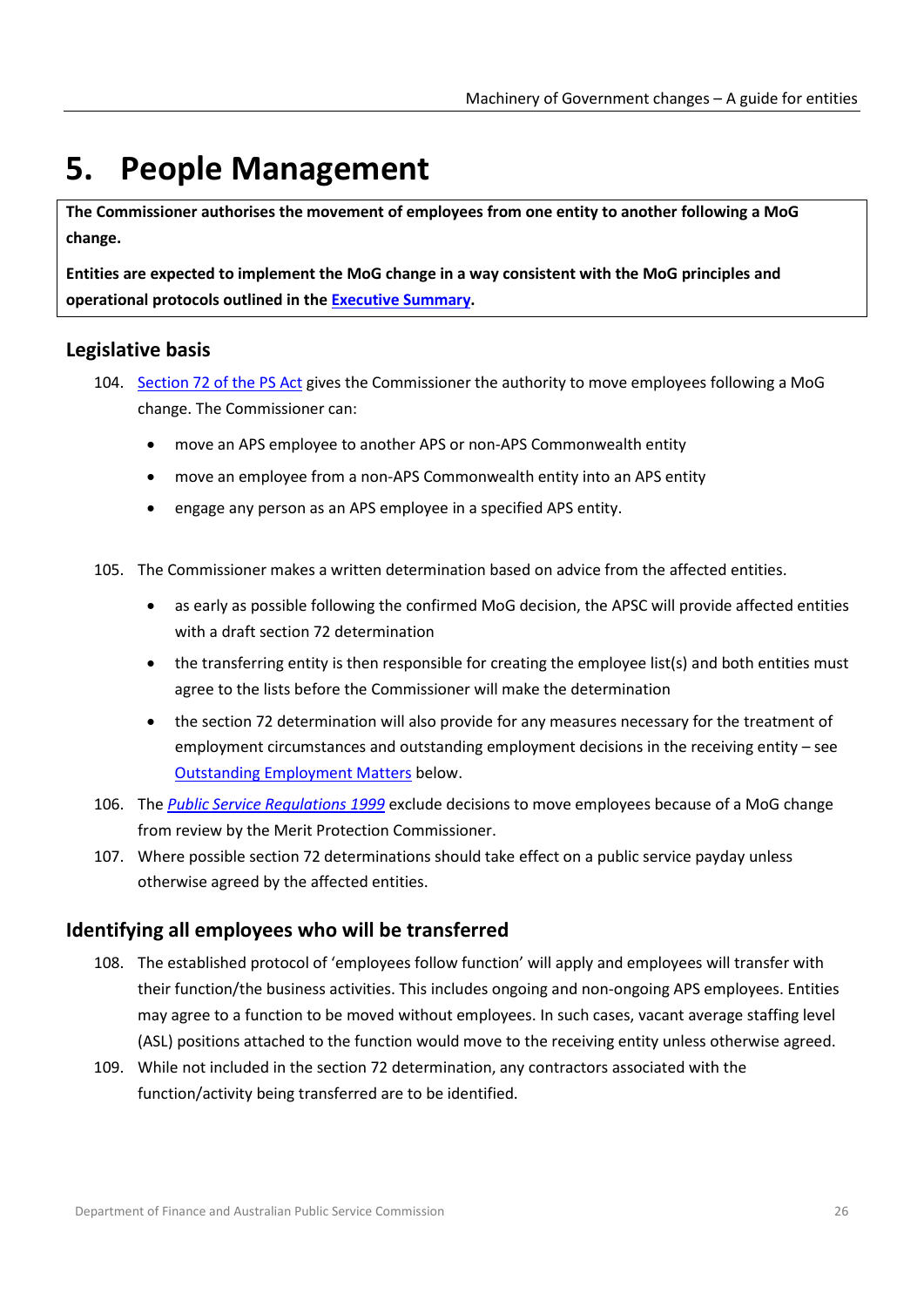- 110. Employees who normally perform work associated with a function that is to be moved are identified by the transferring entity and moved to the receiving entity, including employees who are:
	- on paid or unpaid leave—these employees will normally be moved to the receiving entity on the date of the MoG change and start work there when the period of leave ends
	- in receipt of rehabilitation compensation—rehabilitation rights for employees and former employees generally continue with the receiving entity
	- employees performing duties associated with a transferring function, but temporarily performing duties elsewhere in the entity—these employees will transfer to the receiving entity (a temporary transfer back to the transferring entity can be arranged, if appropriate)
	- performing duties at a higher classification—these employees will transfer at their substantive classification. The receiving entity may decide to continue the higher duties arrangement
	- seconded or on temporary transfer*[2](#page-26-3)* **to a third entity**—these agreements may continue in accordance with the original terms. At the end of a temporary transfer, employees generally return to the entity where their substantive function is located
	- seconded or on temporary transfer **from a third entity**—these employees would normally move with their function and return to their original entity at the end of the transfer period.
- 111. Once all employees to be transferred have been identified, the transferring entity is to provide the receiving entity with all relevant information of the transferring employees such as payroll data (for example, length of service, salary sacrifice and superannuation contributions).

# <span id="page-26-0"></span>**Corporate employees**

112. The movement of corporate employees will be negotiated between entities. This can be particularly challenging— se[e Movement of corporate functions and shared services.](#page-52-0)

# <span id="page-26-1"></span>**Work health and safety (WH&S)**

- 113. Comcare has developed tools and guidance to assist entities to reduce the psychosocial risks of workplace change, available from Comcare's [Workplace change webpage.](https://www.comcare.gov.au/safe-healthy-work/prevent-harm/psychosocial-hazards)
- 114. The transferring entity should transfer all relevant information to the receiving entity regarding possible WH&S, equipment and procedural instructions attached to the transferring function. Employees with specialist WH&S equipment need to be identified and provided support.

# <span id="page-26-2"></span>**Delegations**

l

115. Affected entities must review their delegations under the PS Act. Delegations and authorisations attached to employees from a transferring entity will cease to have effect in the receiving entity.

<span id="page-26-3"></span><sup>&</sup>lt;sup>2</sup> The PS Act uses the term 'temporary movement'.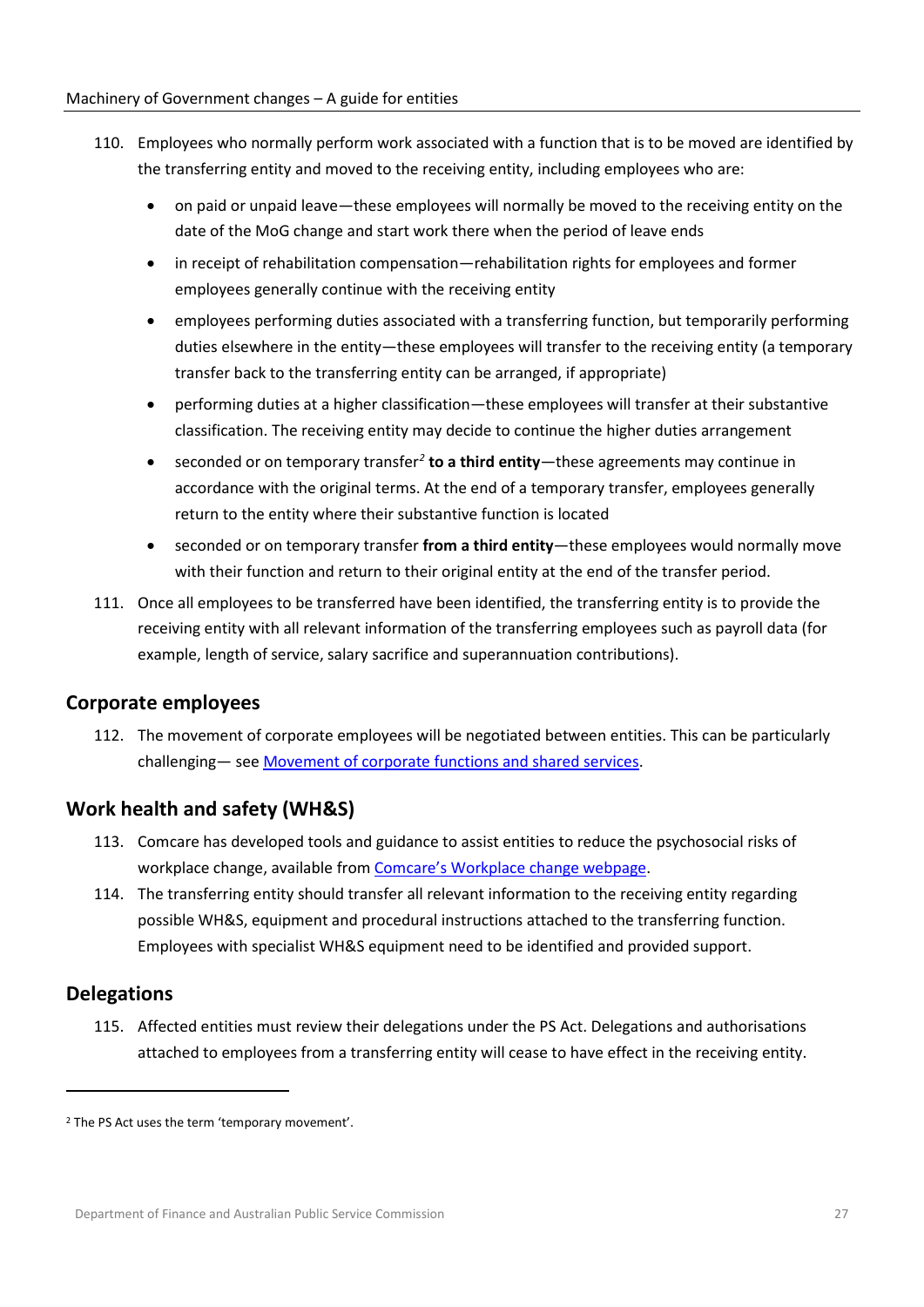## <span id="page-27-0"></span>**Induction**

116. The receiving entity should provide an appropriate induction for all employees joining the receiving entity. It should also be noted that visible senior sponsorship of the MoG change is important for employee morale.

## <span id="page-27-1"></span>**Leaving an entity**

- 117. In most cases, the transferring entity's policies and procedures in relation to the return of assets and other items will apply.
- 118. The transferring entity should undertake an appropriate exit or cessation process for employees moving to the receiving entity to ensure the return of assets including credit cards, mobile phones, computers/laptops/tablets and vehicles, transfer of security clearances and entitlements, resolution of any under or overpayments, and changes to system and building access can be finalised.

## <span id="page-27-2"></span>**Classifications and duties**

- 119. APS employees are transferred at their existing substantive classification level and duties.
- 120. Where there are differences in classification structures between transferring and receiving entities, entities, in consultation with the APSC, should develop a strategy for addressing these differences.
- 121. If the receiving entity is an APS agency for the purposes of the [PS Act,](https://www.legislation.gov.au/Series/C2004A00538) the agency head/accountable authority must allocate an approved classification under the **Public Service Classification Rules 2000** and assign duties to all employees who have moved following a MoG change.
- 122. The receiving entity's agency head/accountable authority can execute a global instrument allocating the same approved classification as previously applied to an employee or a corresponding classification in the same APS classification group.

## <span id="page-27-3"></span>**Employment type**

- 123. Employees can only be transferred at their existing employment status i.e. *ongoing* or *non-ongoing*.
- 124. Non-ongoing employees do not require a renewed letter of offer and are transferred to the receiving entity:
	- for a period equal to the unexpired part of their existing term of engagement, or
	- for the remainder of the duration of the task, or
	- on an existing irregular or intermittent basis.
- 125. Where a receiving entity extends the engagement of a non-ongoing employee, the total period of engagement is calculated as if it had all been in the receiving entity.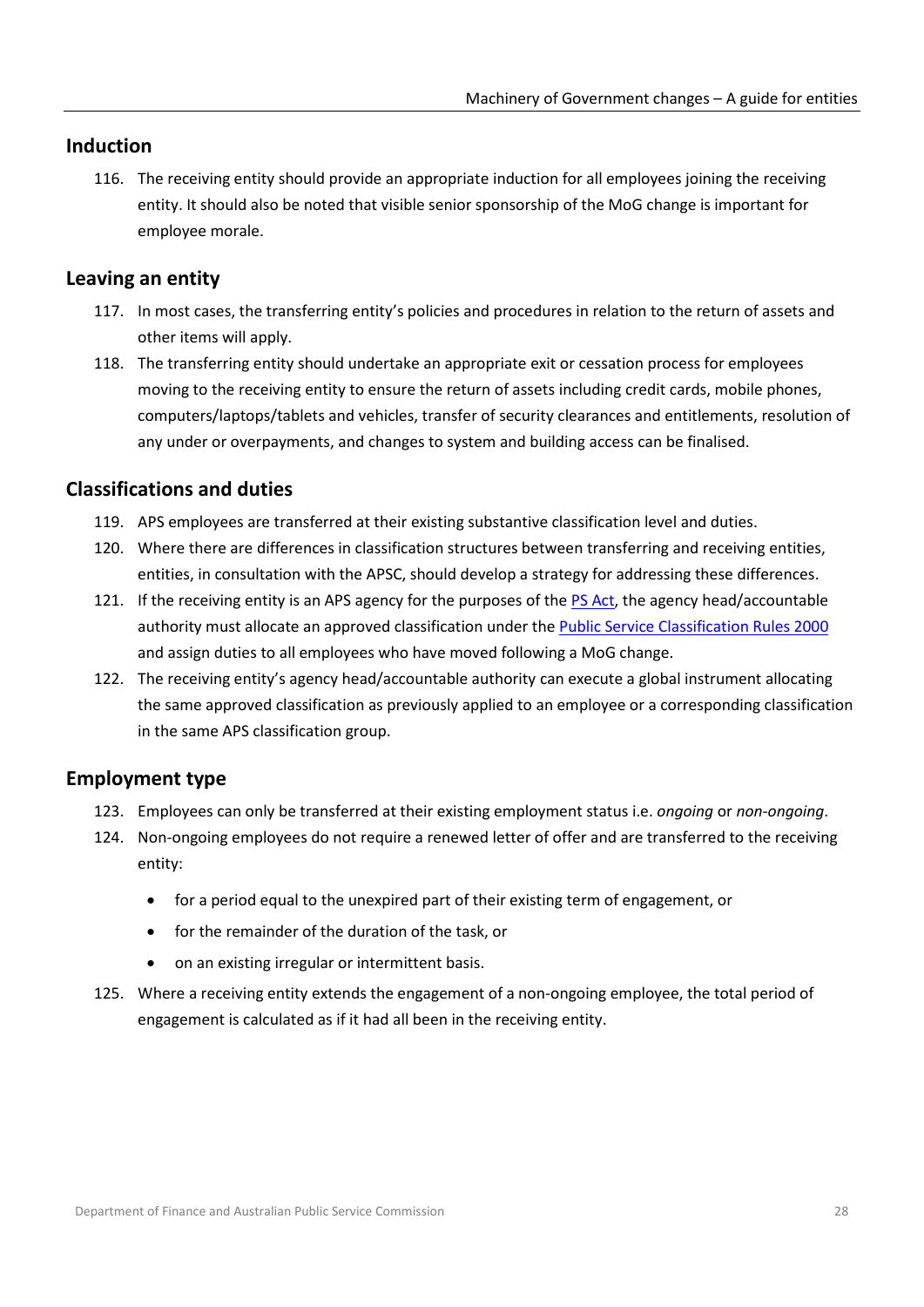## <span id="page-28-0"></span>**Conditions of engagement**

- 126. A receiving entity's agency head/accountable authority cannot impose or vary a condition of engagement under section [22\(6\) of the PS](https://www.legislation.gov.au/Series/C2004A00538) Act for an APS employee who has moved as the result of a MoG change.
- 127. Generally, a condition of engagement that was in place for an APS employee at the transferring entity will continue to apply after the employee has moved—for example, a probation period. The receiving entity's agency head/accountable authority can decide whether the condition has been met, or if it is no longer required.
- 128. The Commissioner may make determinations in relation to conditions of engagement—see [Outstanding employment matters](#page-29-0) below.

## <span id="page-28-1"></span>**Conditions of employment**

- 129. An agency head/accountable authority may impose a continuing condition of employment where it is essential for an employee to meet certain requirements in order to perform a particular set of duties. Such conditions could include: level of fitness for duty or health clearances, attainment or upgrade of a security clearance, a licence or a qualification. The receiving entity is responsible for managing employees who are unable to meet a condition of employment.
- 130. Where imposition of a new condition of employment on an employee who has moved as the result of a MoG change is proposed and their duties have not changed, the entity should consult the APSC. Obtaining legal advice may also be necessary.
- 131. The Commissioner may make determinations in relation to maintaining conditions of employment se[e Outstanding employment matters](#page-29-0) below.
- 132. For more information on security clearances, see th[e Security Clearances s](#page-51-0)ection.

#### <span id="page-28-2"></span>**Flexible working arrangements**

133. Where individual employees have flexible working arrangements in place, such as approval to work remotely or for a non-standard work pattern, these may be reviewed and should, wherever possible, be continued in the receiving entity.

## <span id="page-28-3"></span>**Inclusion**

134. Understanding, communicating with and supporting a diverse workforce during a MoG change is critical. A diverse workforce may include employees with the following identity dimension - age, disability, mental ill health, gender, Aboriginal and Torres Strait Islander heritage, culturally and linguistically diverse (CALD) and Lesbian, Gay, Bisexual, Transgender, Intersex and Questioning/Queer + (LGBTIQ+). It is important to understand the impact of change on different groups of people and the support that maybe required when implementing a MoG change to ensure psychological and physical safety.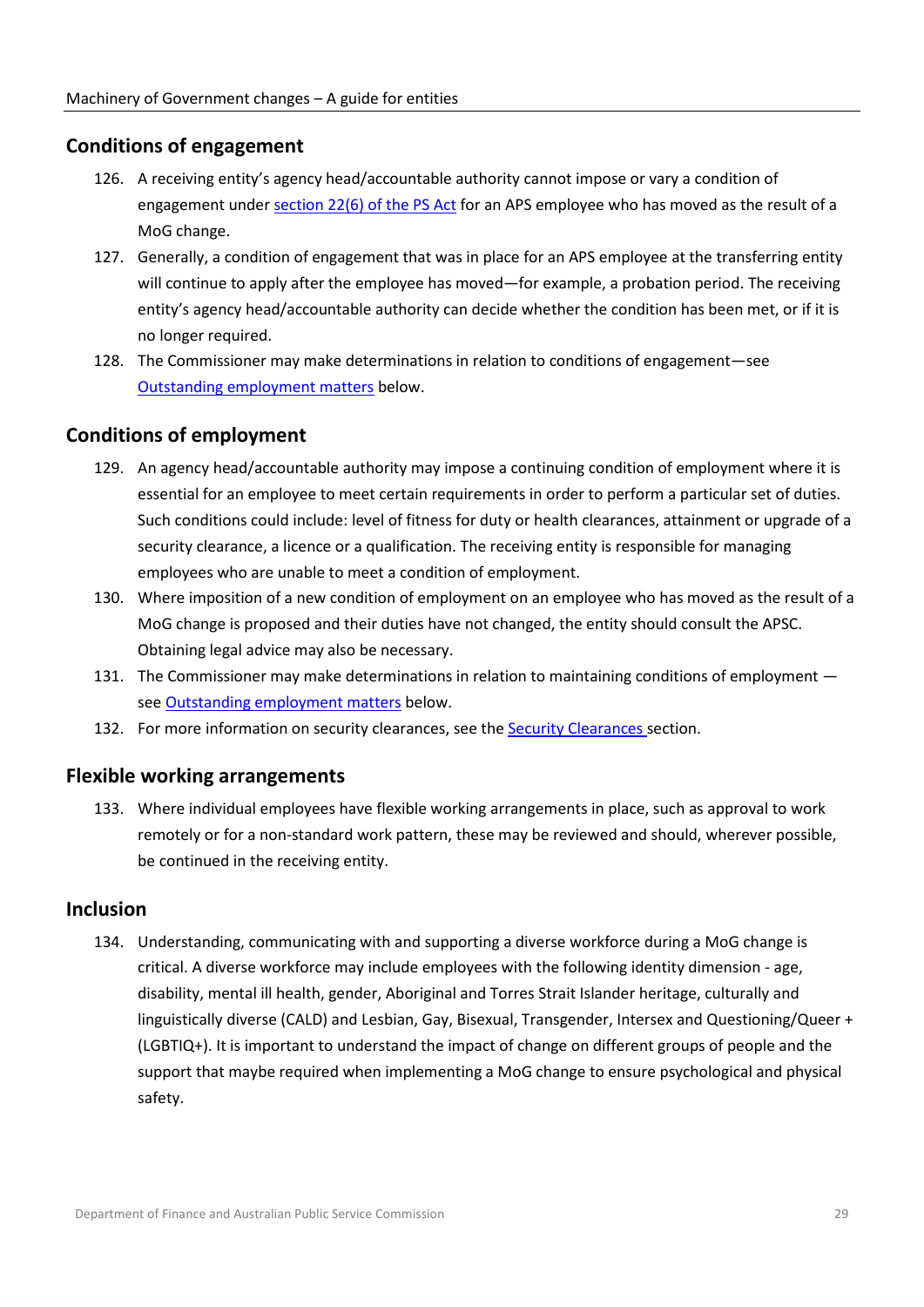As examples:

- consider and address the potential impact of the change on each employee cohort. This may include reviewing the receiving entity's conditions of employment to ensure they do not adversely affect any employee cohorts
- consult with employee networks about barriers and issues that may affect transition to the receiving entity and potential changes in workplace location (such as changes that may impact on Aboriginal and Torres Strait Islander employees' connection to Country), any additional distance to travel, access to parking conditions, or in office layouts (closed versus open)
- consider the impact of merging different entity cultures
- ensure workplace or reasonable adjustments are available following the MoG change (this includes access to buildings, availability of accessibility technology, assistive equipment and flexible working arrangements, access to quiet spaces, or low light spaces, availability of adjustable desks)
- consider the mental health support required for each individual and team (including the provision of additional support such as Employee Assistance Programs).

## <span id="page-29-0"></span>**Outstanding employment matters**

- 135. Transferring entities may choose to finalise performance appraisals and arrange payment of pro-rata performance bonuses, where these apply.
- 136. Section [72\(5A\) of the PS](https://www.legislation.gov.au/Series/C2004A00538) Act provides the Commissioner with the discretion to determine how certain outstanding employment-related matters for APS employees will be handled, including:
	- conditions of engagement
	- conditions of employment
	- APS Code of Conduct investigations and resultant sanctions
	- suspension for a suspected breach of the APS Code of Conduct
	- processes relating to performance management, fitness for duty, loss of an essential qualification and excess employees.

For example, the Commissioner may determine to extend an individual's probation period.

- 137. An application for a Review of Action under section [33 of the PS](https://www.legislation.gov.au/Series/C2004A00538) Act cannot transfer between entities.
- 138. In some cases, it may be in the interests of all parties that an employee not transfer until an outstanding employment matter is resolved.
- 139. Suggested clauses for dealing with some matters are included in the draft section 72 determination. Entities should engage with the APSC as soon as possible if these matters may apply to transferring employees.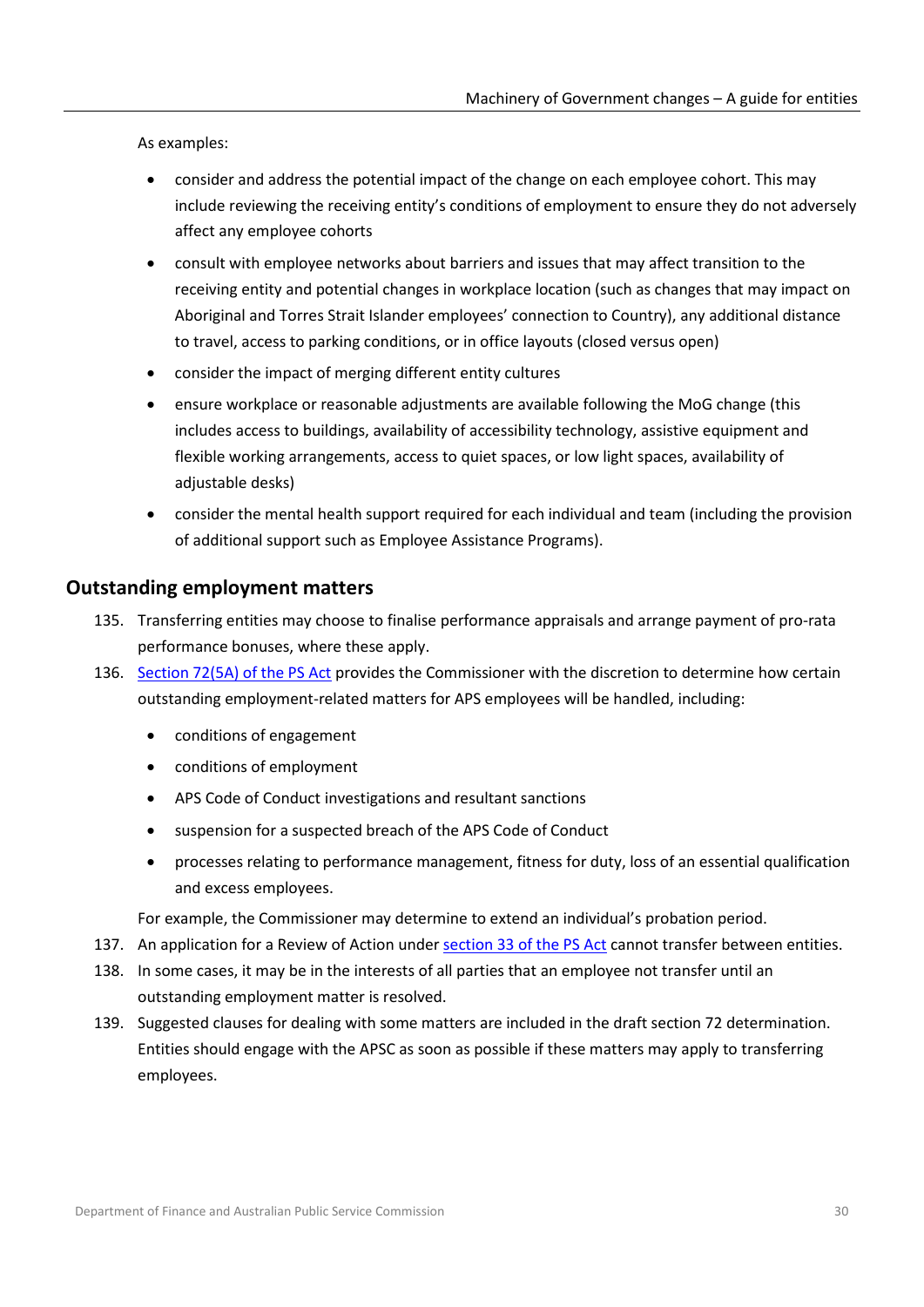## <span id="page-30-0"></span>**Management of excess employees**

- 140. Generally, excess employees remain in the transferring entity unless the transfer of function means they would no longer be excess to requirements at the receiving entity.
- 141. This is not possible where the transferring entity is to be abolished. In this case, all employees must be moved and section 72(5A) provisions should be included in the determination that detail how their situation is to be managed. For example, whether previous processes continue or cease to apply.

## <span id="page-30-1"></span>**Unfinished recruitment actions**

- 142. Unfinished recruitment actions are not included in the section 72 determinations.
- 143. Transferring entities are responsible for advising the receiving entity of any outstanding recruitment relating to positions in the function transferring as soon as possible.

## <span id="page-30-2"></span>**Where a decision to engage or promote an individual has been made by the transferring entity but not yet come into effect**

- 144. Where an engagement or promotion decision has not taken effect prior to a MoG change, the decision will lapse when the MoG change comes into effect.
- 145. The receiving entity's agency head/accountable authority may choose to fill a vacancy using a recruitment process undertaken by the transferring entity where that vacancy relates to the affected function. This is provided for on the basis that the vacancy is a 'similar vacancy' as defined in the [Commissioner's Directions,](https://www.apsc.gov.au/working-aps/commissioners-directions) so long as the duties continue to meet the other criteria of a similar vacancy within the receiving entity. In this case, an engagement or promotion decision is finalised and approved by the new agency head/accountable authority.
- 146. Where the receiving entity will proceed with the engagement or promotion, the individual should be notified as soon as possible that the position is now with another entity, which may have different terms and conditions of employment.
- 147. Where the receiving entity does not wish to proceed, then the transferring entity must notify the candidate that the engagement or promotion decision will not take effect.

#### <span id="page-30-3"></span>**Where a decision to engage or promote has not yet been made**

148. The receiving entity's agency head/accountable authority may choose to proceed with the recruitment process based on the process undertaken by the transferring entity. This is provided for on the basis that the vacancy is a 'similar vacancy' as defined in the [Commissioner's Directions.](https://www.apsc.gov.au/working-aps/commissioners-directions) In this case, engagement or promotion decisions would be made by the receiving entity's agency head/accountable authority.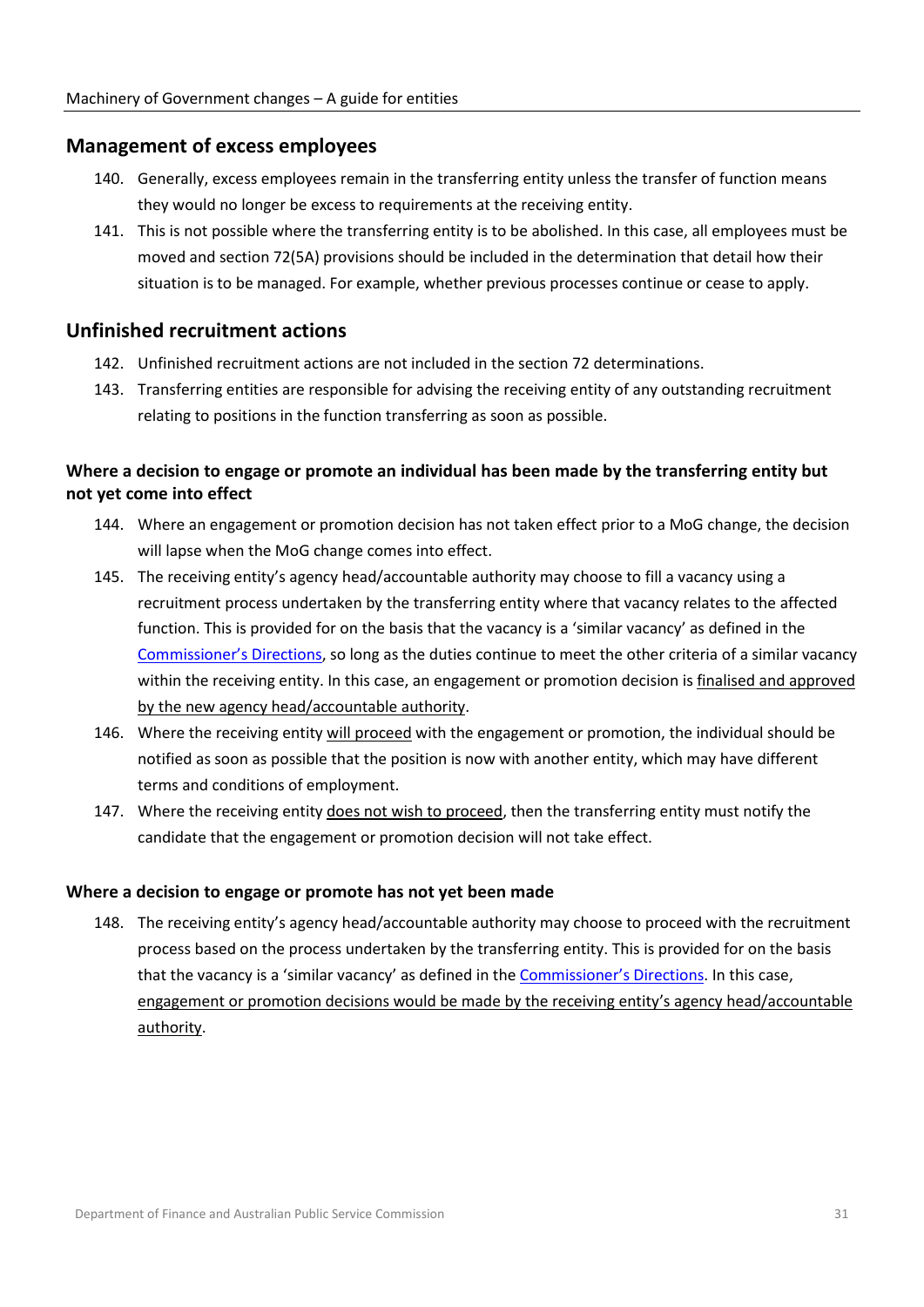#### <span id="page-31-0"></span>**Reassignment of duties under section 26 of the PS Act (permanent or temporary)**

- 149. In instances where a section 26 transfer (either temporary or permanent) for an employee, who is subject to a MoG change to move to a third entity, has been agreed by the transferring entity but not yet taken effect, a new agreement between the parties will need to be reached.
- 150. This could be achieved through:
	- an amended commencement date, allowing the employee to move directly from the transferring entity to the third entity before the MoG change takes effect, or
	- including the employee in the MoG transfer then facilitating a new reassignment of duties agreement between the receiving and third entities.
- 151. Where an employee was to move via section 26 transfer to a MoG affected function in the transferring entity from a third entity, a new reassignment of duties arrangement will need to be negotiated between the receiving and third entities.
- 152. A pragmatic approach should be taken in these circumstances to negotiate a solution which represents a balance of the best interests of all parties involved.

## <span id="page-31-1"></span>**Merit pools**

- 153. Merit pools or lists created by transferring entities may continue to be used to fill similar vacancies within 12 months from the original date of notification of the vacancy in the *[Public Service Gazette](https://www.apsjobs.gov.au/s/gazette)*, except where the transferring entity has been abolished.
- 154. Any decisions using these merit pools or lists must still be consistent with the usual legislative requirements.

### <span id="page-31-2"></span>**Senior Executive Service (SES) cap**

- 155. Where a MoG change results in the affected entities agreeing to the movement of SES position(s), the SES cap for both entities will be adjusted. The APSC will provide an SES cap transferring agreement to affected entities, if required.
- 156. Newly created entities must seek approval to establish an SES cap from the Minister for the Public Service. Requests are processed through the APSC.
- 157. Where a receiving entity seeks additional SES positions, the increase in the SES cap must be separately approved by the Assistant Minister to the Minister for the Public Service. The receiving entity should contact the APSC as soon as practicable, where additional SES cap positions will be sought.
- 158. Where a MoG change results in the engagement of non-APS persons as APS employees, any non-APS SES-equivalent positions will not be counted in the receiving entity's SES cap. The receiving entity will be required to seek approval for any associated increase in its SES cap from the Assistant Minister to the Minister for the Public Service via the APSC.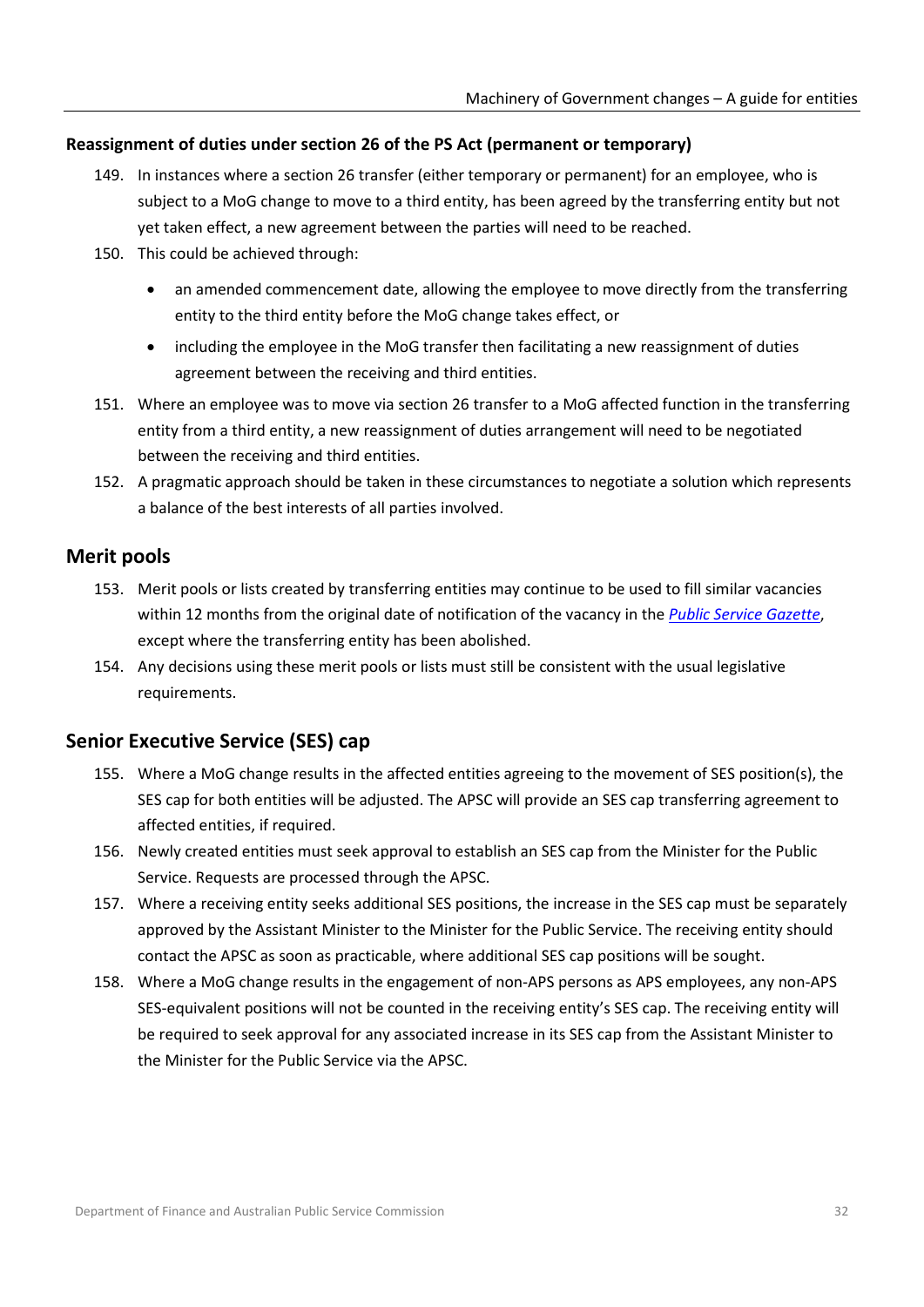## <span id="page-32-0"></span>**Movement of state or territory employees**

- 159. There is no power under the PS Act to compel state or territory employees to move into the APS, or for APS employees to move to state or territory public services.
- 160. Where the Commonwealth takes responsibility for state or territory functions, the Commissioner has the authority to engage a person as an APS employee under section  $72(1)(d)$  of the PS Act. This is not a compulsory transfer. It allows the engagement of a person as an APS employee outside of the usual merit requirements.
- 161. Employees who are not offered an APS position, or who do not accept such an offer, will remain the responsibility of the state or territory.

## <span id="page-32-1"></span>**Movement of statutory office holders**

162. There is no power under the PS Act to compel a statutory office holder to move to the transferring entity as the result of a MoG change. The Commissioner has the authority to engage a person as an APS employee under section [72\(1\)\(d\) of the PS](https://www.legislation.gov.au/Series/C2004A00538) Act if this is appropriate in the circumstances.

## <span id="page-32-2"></span>**Independent Selection Advisory Committees (ISAC)**

- 163. Where an ISAC had been established to assist with recruitment processes in the transferring entity:
	- if no recommendations have been made, the receiving entity is unable to use the ISAC for employment opportunities that exist in the receiving entity
	- if recommendations have been made, the transferring entity may choose to use the recommendations for employment opportunities that still exist in the transferring entity.

## <span id="page-32-3"></span>**Movement of workers' compensation claims**

- 164. MoG changes can affect arrangements with Comcare. Changes may result in:
	- an entity's premium rate and amount increasing or reducing with the reassignment of employees to different entities
	- a change to the rehabilitation authority for employees with workers' compensation claims
	- changes in administrative details such as contact information.
- 165. Further information is available on the [Comcare website.](https://www.comcare.gov.au/claims) Any ongoing employee health issues, whether or not they are compensable, should continue to be managed by the receiving entity.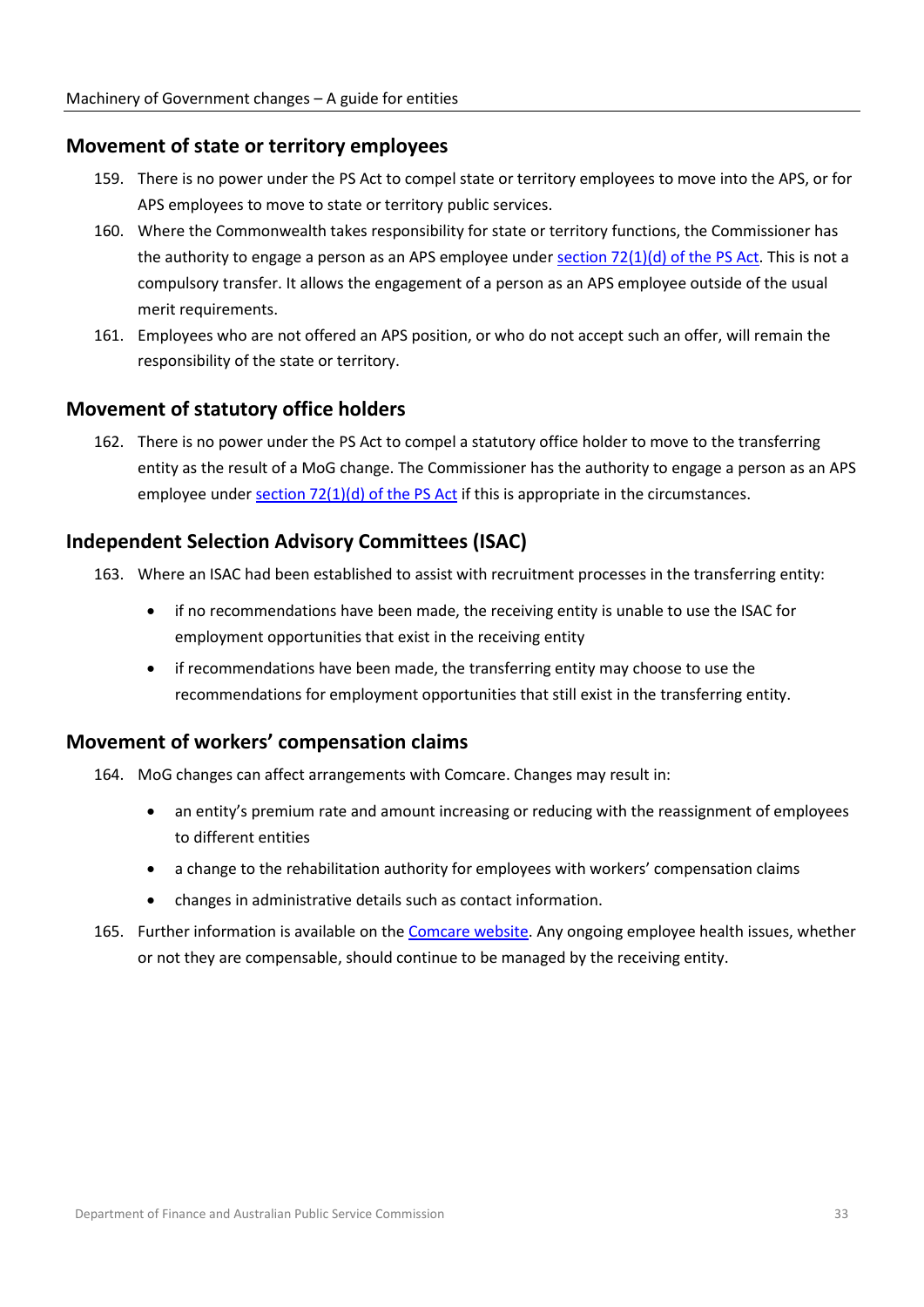# <span id="page-33-0"></span>**6. Pay and Conditions**

**Arrangements for terms and conditions for employees who transfer as the result of a MoG change are described in the [PS Act](https://www.legislation.gov.au/Series/C2004A00538) and the** *[Public Service Regulations 1999](https://www.legislation.gov.au/Series/F1999B00307)***.**

**Entities should discuss any issues relating to terms and conditions of employment with the APSC early in implementing a MoG change.**

**Entities are expected to implement the MoG change in a way consistent with the MoG principles and operational protocols outlined in th[e Executive Summary.](#page-8-0)** 

# <span id="page-33-1"></span>**Legislative basis**

- 166. Section [72 of the PS](https://www.legislation.gov.au/Series/C2004A00538) Act gives the Commissioner the authority to move employees in and out of the APS following a MoG change. See [People Management](#page-25-0) for more information.
- 167. Section [24\(1\) of the PS](https://www.legislation.gov.au/Series/C2004A00538) Act gives agency heads/accountable authorities the authority to vary the terms and conditions of employment for entity employees.
- 168. In exceptional circumstances, the Minister for the Public Service can determine conditions of employment for APS employees under section [24\(3\) of the PS](https://www.legislation.gov.au/Series/C2004A00538) Act.

## <span id="page-33-2"></span>**Pay and conditions**

- 169. Where an employee from an APS entity moves to another APS entity:
	- annual salary will be the greater of the salary that applied immediately before the move and the salary that would apply after the move (Regulation 8.1(2) of the *[Public Service Regulations 1999](https://www.legislation.gov.au/Series/F1999B00307)*)
	- other terms and conditions may be varied following consultation [\(Regulation 8.1\(3\) of the](https://www.legislation.gov.au/Series/F1999B00307) *Public [Service Regulations 1999](https://www.legislation.gov.au/Series/F1999B00307)*)
	- most commonly, terms and conditions, other than salary for employees who transferred, will be those that apply in the receiving entity.
- 170. Where an employee from an APS entity moves to a non-APS Commonwealth entity:
	- the employee is entitled to have their pay and conditions maintained until the next amendment to the relevant industrial award or instrument [\(section 72\(3\) of the PS Act\)](https://www.legislation.gov.au/Series/C2004A00538).
- 171. Where an employee from a non-APS Commonwealth entity moves to an APS entity:
	- terms and conditions may be varied following consultation [\(Regulation 8.2\(2\) of the](https://www.legislation.gov.au/Series/F1999B00307) *Public Service [Regulations](https://www.legislation.gov.au/Series/F1999B00307) 1999)*
	- entities must consult with the APSC on any implications for the application of the [Government's](https://www.apsc.gov.au/initiatives-and-programs/workplace-relations)  [current workplace relations policy.](https://www.apsc.gov.au/initiatives-and-programs/workplace-relations)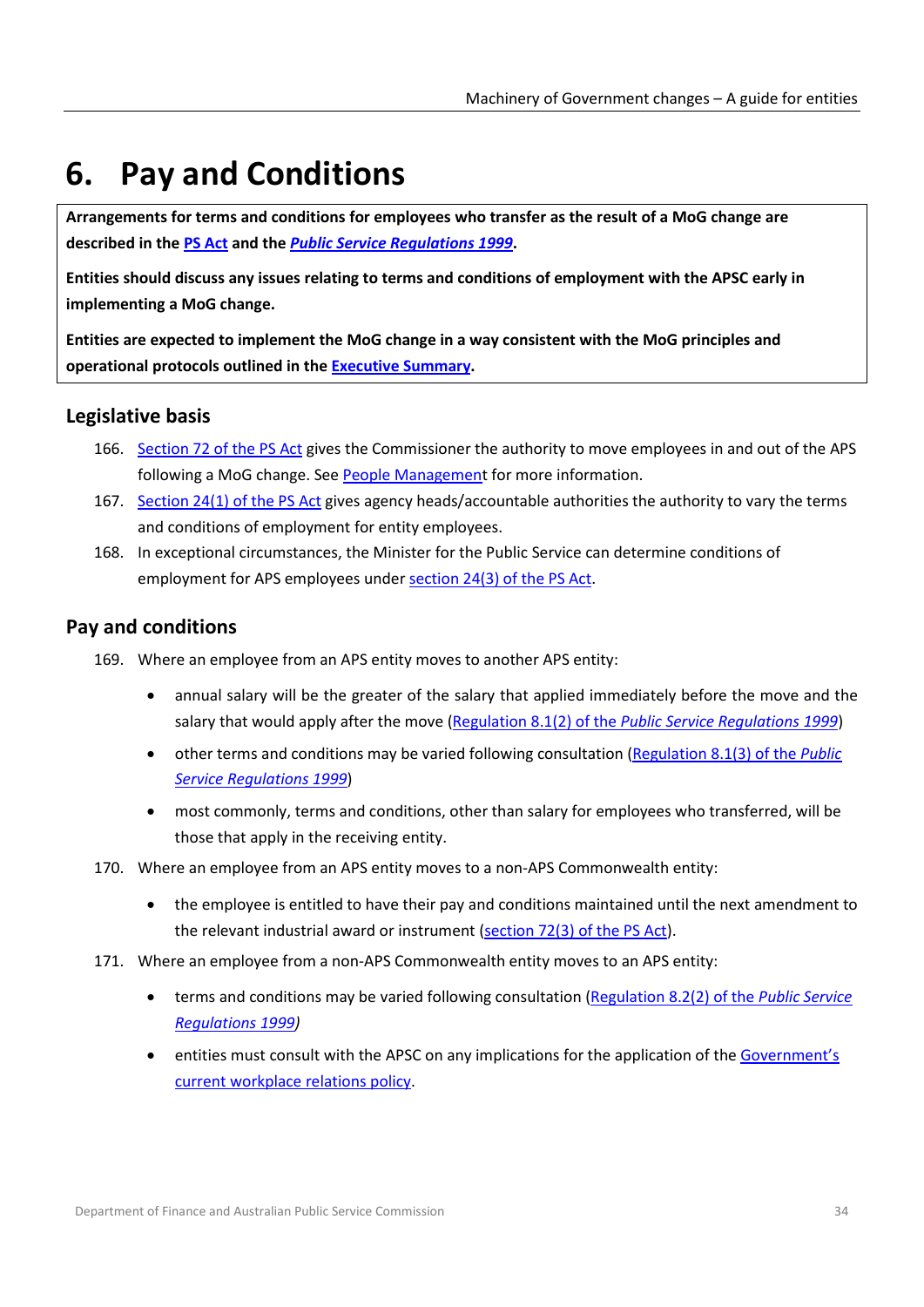## <span id="page-34-0"></span>**Annual salary**

- 172. In most cases affected employees are moved to the nearest equivalent, or greater, pay point in the receiving entity's [industrial instrument,](#page-34-1) relevant to the employee's classification. Some industrial instruments also provide for salary matching within a salary span or pay points on movement. Where the employee's salary exceeds the highest pay point available at the relevant classification, then salary maintenance applies. Salary protection continues until the salary in the receiving entity's industrial instrument catches up with the employee's salary as it was before the move. Any relevant provisions in the receiving entity's industrial instrument need to be considered.
- 173. For non-ongoing APS employees who transfer to another APS entity, salary maintenance will apply for the duration of an existing contract. Relevant provisions of the receiving entity's industrial instrument would also apply.
- 174. Annual salary is the employee's salary set out in an industrial instrument. It does not include such things as higher duties allowance, travel and other expenses or bonuses. Any individual flexibility arrangement should be considered on a case-by-case basis. Entities are encouraged to contact the APSC for more advice.
- 175. Salary maintenance does not apply to new employment contracts, including new non-ongoing contracts.
- 176. There is no entitlement to future salary increases based on the transferring entity's industrial instrument. Following a move, the receiving entity's industrial instrument governs pay increases for an employee.

#### <span id="page-34-1"></span>**Industrial instruments**

- 177. An industrial instrument can include an enterprise agreement, a determination made under sections 24(1) or 24(3) of the PS Act, a Fair Work Commission determination, or an award.
- 178. In most cases, the receiving entity's industrial instrument will apply to non-SES employees who have moved to that entity as the result of a MoG change.
- 179. Exceptions include where:
	- there is no industrial instrument in place at the receiving entity
	- the receiving entity's industrial instrument does not include provisions essential for the operation of the transferred functions
	- transfer of business arrangements apply
	- there are relevant provisions in enabling legislation
	- instruments in the transferring entity expressly preserve terms and conditions after a MoG change
	- there are specific provisions in the National Employment Standards or in an award that apply
	- an employee moves to or from a non-APS Commonwealth entity
	- a determination is made by the Minister for the Public Service under section [24\(3\) of the PS](https://www.legislation.gov.au/Series/C2004A00538) Act.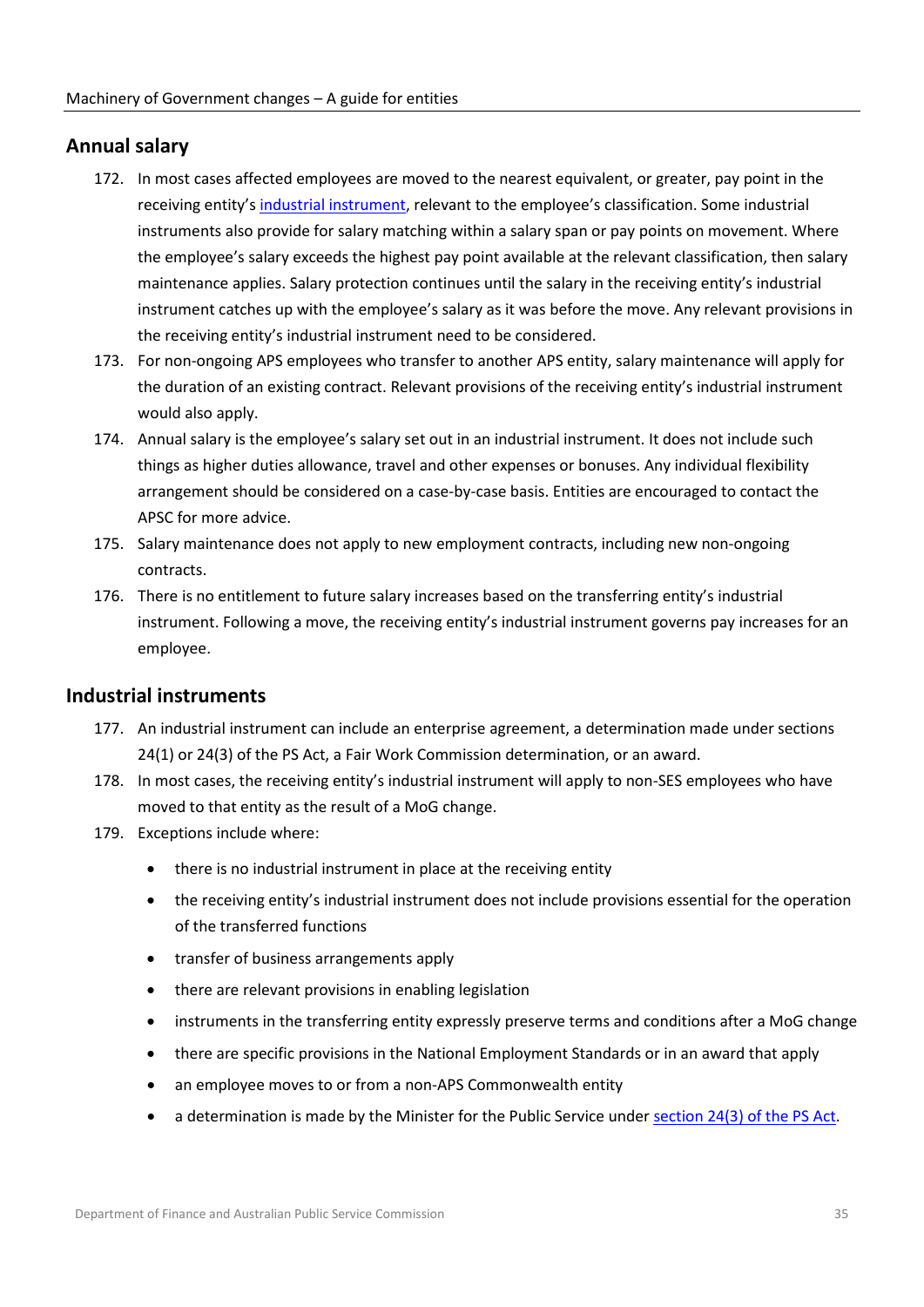180. Entities should contact the APSC for advice in relation to these or any other exceptions.

## <span id="page-35-0"></span>**Section 24 determinations**

- 181. A determination under section [24 of the PS](https://www.legislation.gov.au/Series/C2004A00538) Act is the industrial instrument that provides terms and conditions for non-SES employees who have transferred as the result of a MoG change, where these terms and conditions are not covered by an existing industrial instrument.
- 182. The receiving entity's agency head/accountable authority may establish terms and conditions for affected employees by making a determination under section [24\(1\) of the PS](https://www.legislation.gov.au/Series/C2004A00538) Act at any time, including where:
	- there is no industrial instrument in place in the receiving entity, for example in a new entity. See [New Department/APS Entity](#page-64-0) section
	- the receiving entity's industrial instrument does not include provisions essential for the operation of the transferred functions, for example, shift work or remote locality provisions
	- it is agreed to vary terms and conditions for an employee who moves from a non-APS Commonwealth entity to an APS entity.
- 183. A section 24(1) determination should only be made following a MoG change to preserve an employee's pre-existing terms and conditions and not to introduce new arrangements.
- 184. The receiving entity's agency head/accountable authority is not obliged to carry across any, or all, of the terms and conditions that previously applied. In some cases, it may not be practical to preserve particular conditions, for example, access to work-based childcare may not be available in the receiving entity.
- 185. A section 24(1) determination must be assessed against the Government's current workplace relations [policy](https://www.apsc.gov.au/initiatives-and-programs/workplace-relations) for the Commonwealth public sector.
- 186. Entities should contact the APSC where they propose to make a section 24(1) determination for non-SES employees.

## <span id="page-35-1"></span>**SES employees**

- 187. Terms and conditions for SES employees are generally determined by:
	- $\bullet$  section [24\(1\) of the PS](https://www.legislation.gov.au/Series/C2004A00538) Act the receiving entity needs to establish whether or not a new section 24(1) determination is required for any SES employee who is moved, or
	- common law contracts entities are advised to seek legal advice in relation to these contracts. Whether they continue to apply will depend on their terms.

## <span id="page-35-2"></span>**Transfer of business**

188. In general, provisions of the *[Fair Work Act 2009](https://www.legislation.gov.au/Series/C2009A00028)* relating to a transfer of business do not apply to movements between APS entities.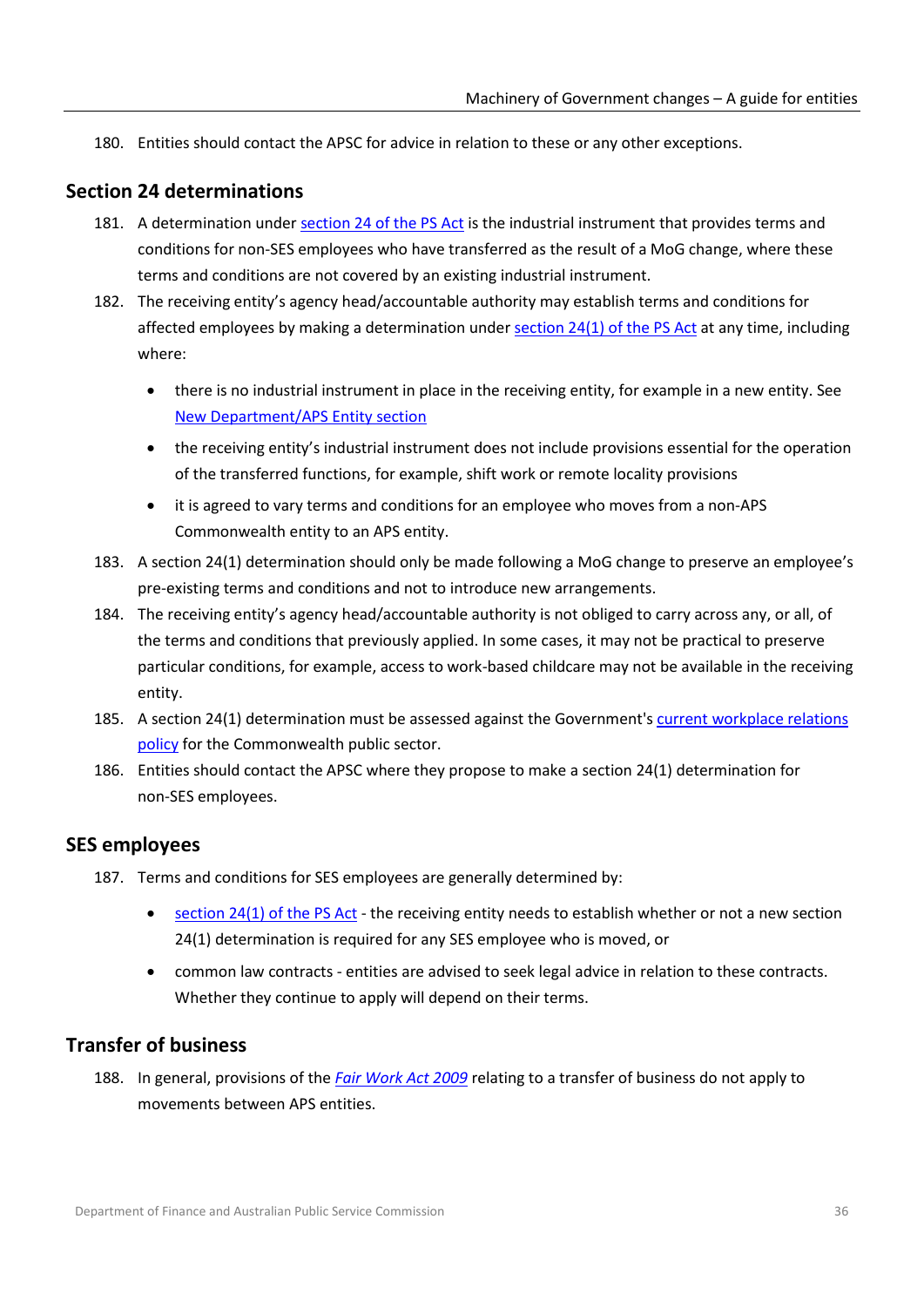- *189.* Where the provisions do apply, the industrial instruments from the transferring entity that are relevant to the employees who transfer will apply. These instruments continue to operate until they expire or are replaced by a new industrial instrument.
- 190. Entities should contact the APSC for advice in relation to a proposed transfer of business.

### **Executive Remuneration Management Policy**

191. Entities should contact the APSC where approval has been granted, or is requested, to pay an APS employee an amount above that specified in the *[APS Executive Remuneration Management Policy](https://www.apsc.gov.au/publication/executive-remuneration-management-policy)*.

### **Employee superannuation**

192. Where a proposed determination covers superannuation provisions and may have an impact on employee superannuation, entities should contact th[e Funds and Superannuation Branch in Finance.](#page-71-0) The branch can also provide information o[n superannuation arrangements for Commonwealth](https://www.finance.gov.au/government/superannuation)  [employees.](https://www.finance.gov.au/government/superannuation)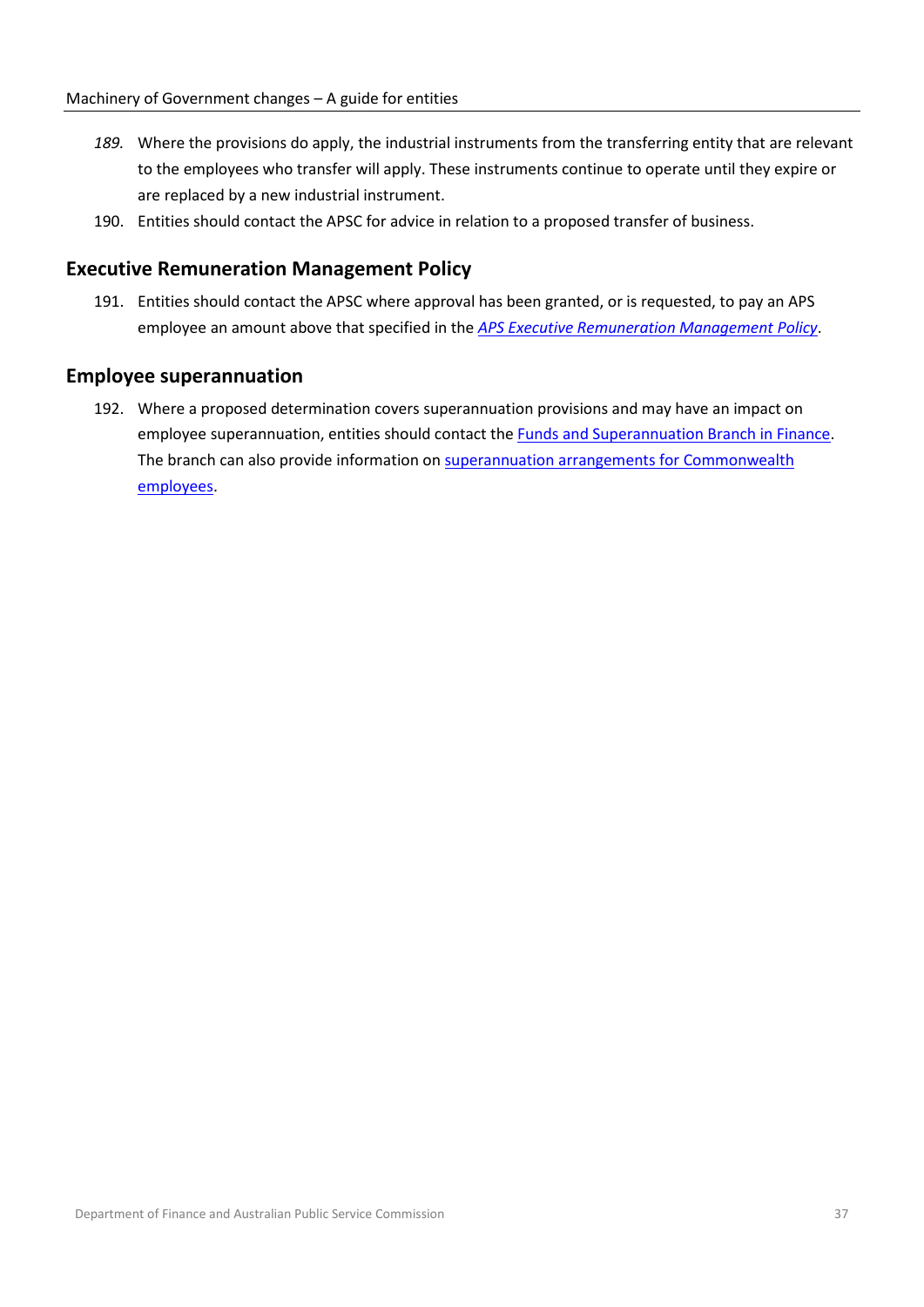# <span id="page-37-1"></span>**7. Governance and Financial Management Issues**

**Entities are expected to implement the MoG change in a way consistent with the MoG principles and operational protocols outlined in th[e Executive Summary.](#page-8-0)** 

## **Accountable authority instructions**

- 193. Accountable authorities can issue accountable authority instructions (AAIs) and associated operational guidance to assist them to meet their obligations under the PGPA Act. These instructions can form a key part of an entity's internal controls and operational framework, focusing on the entity's particular needs, in order to promote the efficient, effective, economical and ethical use of relevant money, relevant property and appropriations.
- 194. Entities should review their AAIs to ensure appropriate arrangements are in place.
- 195. Finance has produced model AAIs as guidance for entities. The model AAIs cover core topics that are applicable to the majority of officials in most entities. For further information, refer to *RMG [206: Model](https://www.finance.gov.au/government/managing-commonwealth-resources/managing-risk-internal-accountability/duties/risk-internal-controls/accountable-authority-instructions-aais-rmg-206)  [accountable authority instructions](https://www.finance.gov.au/government/managing-commonwealth-resources/managing-risk-internal-accountability/duties/risk-internal-controls/accountable-authority-instructions-aais-rmg-206)*.

### <span id="page-37-0"></span>**Appropriations – overview**

- 196. Where a function is transferred between NCEs, the established protocol of 'finances follow function' applies to the transfer of annual appropriations and special appropriations (including special accounts).
- 197. Transfers of annual appropriations will be through a section 75 determination, made under the [PGPA](https://www.legislation.gov.au/Series/C2013A00123) Act.
- 198. Unspent annual appropriations devoted to a function at the time of the change to the AAO or at the time of the decision by the Prime Minister or Cabinet, are to be transferred to the receiving entity. This means that if internal budget supplementation has been provided to a function, or internal budget reductions taken from a function as at the time of the MoG change, these are to be reflected in the transfers to the receiving entity.
- 199. Transferring entities are to provide receiving entities with supporting information on decisions made on internal budget supplementation or internal budget reductions, including who made the decisions, the date of the decisions and the date of their effect.
- 200. Section [75 of the PGPA](https://www.legislation.gov.au/Series/C2013A00123) Act only applies to transfers of functions between NCEs which are funded through annual appropriations or receipts retained under section 74 of the PGPA Act [\(retained entity](#page-38-0)  [receipts\)](#page-38-0). Entities should contact the [Annual Appropriations Team in Finance](#page-71-0) to discuss amounts to be included in the section 75 determinations.
- 201. In relation to corporate Commonwealth entities (CCEs), as there are different situations that apply when transferring functions involving CCEs, entities should contact the Official Public Account (OPA) [Administration and Banking Policy Team \(OPA Team\) in Finance](#page-71-0) in the first instance.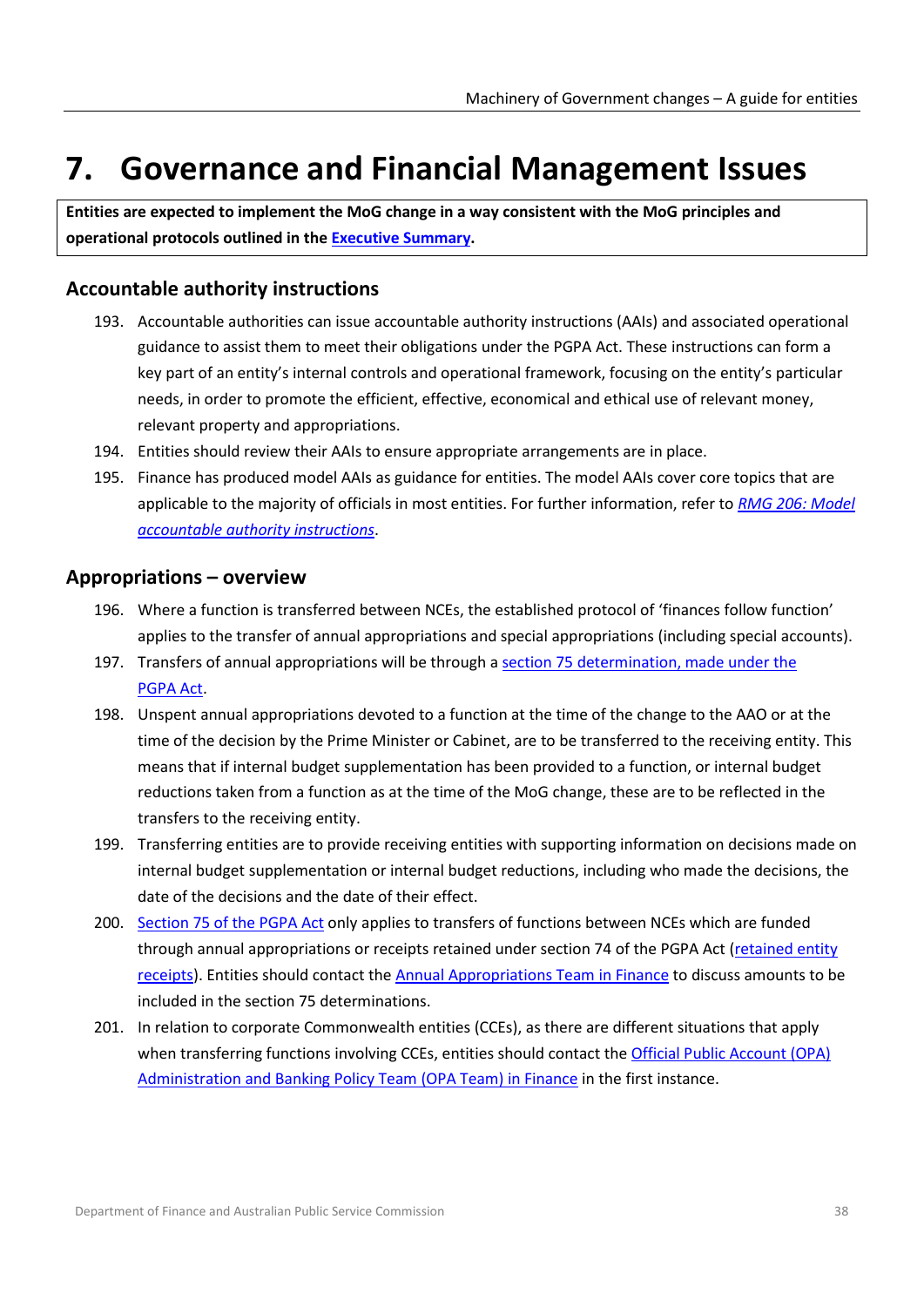202. For transfers of functions which are funded through special appropriations or special accounts, please see the Appropriations – [Special appropriations](#page-40-0) and [Appropriations –](#page-39-0) Special accounts sections.

### <span id="page-38-0"></span>**Appropriations – identification**

- 203. Affected entities must identify what appropriations are affected by a MoG change, the amount of appropriations to be transferred to the receiving entity to support the functions from the commencement date, and how those appropriations can be accessed. This may include:
	- current year annual appropriations—Appropriation Act No's 1/3 Departmental and Administered (operating and/or capital budget) and Appropriation Act No's 2/4 (Payments to States, ACT, NT and local government, new administered outcomes, equity injections and/or administered assets and liabilities), including an[y retained entity receipts](#page-38-0) which may relate to the function being transferred
	- prior years' unspent annual appropriations (across the categories noted above), including any withheld and/or quarantined amounts
	- special appropriations, including special accounts, associated with the functions
	- other Commonwealth entities who may administered amounts on behalf of the transferring entity and who may need to continue to do so for the receiving entity.
- 204. Entities should ensure any amounts held in bank accounts relating to appropriations which are not required for upcoming payments are remitted back to the OPA for re-crediting against the relevant appropriation and subsequent transfer to the receiving entity.

#### **Appropriations – retained entity receipts**

- 205. Section [74 of the PGPA](https://www.legislation.gov.au/Series/C2013A00123) Act an[d section 27 of the PGPA](https://www.legislation.gov.au/Series/F2014L00911) Rule apply to NCEs. These sections allow NCEs to retain certain kinds of receipts related to their departmental operations by crediting the amounts to the entity's most recent departmental annual appropriation. These amounts are referred to as 'retained entity receipts'.
- 206. Where there is a MoG change, the receiving NCE is entitled to receive the amounts retained under section [74 of the PGPA](https://www.legislation.gov.au/Series/C2013A00123) Act and section [27 of the PGPA](https://www.legislation.gov.au/Series/F2014L00911) Rule relating to the function transferring. However, the following circumstance should be noted:
	- if the transferring entity has retained prepayments for departmental goods or services that are now to be provided by the receiving entity, then the annual appropriation amounts to be transferred to the receiving entity must include such prepaid amounts
	- cash that forms part of a bank account balance held by a transferring entity's bank, but at the time of a MoG change is not required for upcoming payments, is to be transferred back to the OPA for re-crediting against the relevant appropriation in the Cash Management (CM) module of CBMS. To remit the amount back, the transferring entity should contact the [OPA Team in Finance](#page-71-0)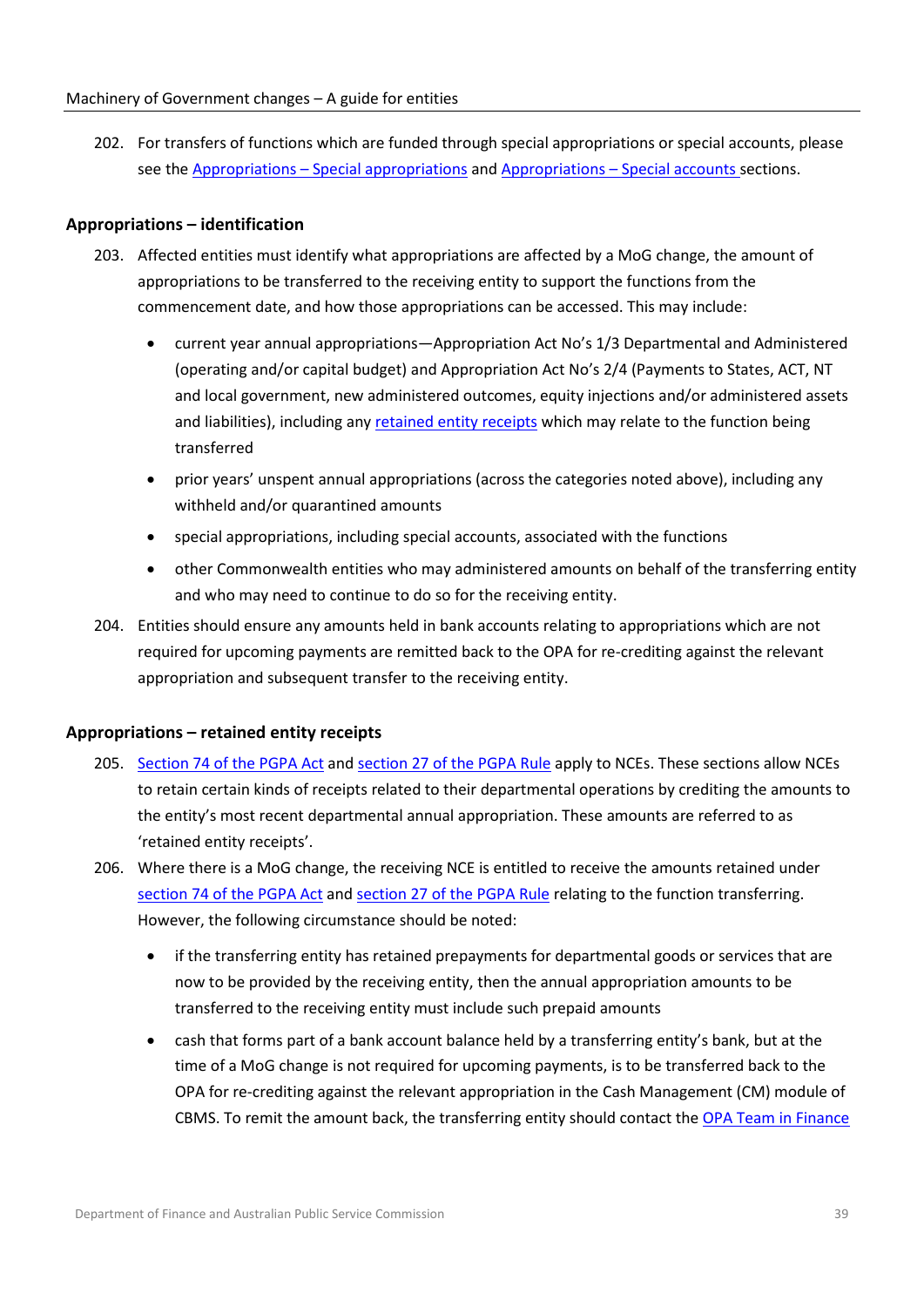[for assistance.](#page-71-0) This must occur before the calculation of the appropriations to be transferred has been undertaken.

- $\circ$  for annual appropriations that cash can to be included in the amount transferred through an estimates update or by the section 75 determination
- $\circ$  for special appropriations (including special accounts) the available balance in the CM module can be accurate and up-to-date prior to being transferred to the receiving entity.
- 207. Retained entity receipts received after the date of the MoG change should be treated as revenue by the receiving entity in the period the cash is received, unless it is a repayment of an amount within the same financial year as the original payment. In this case, the relevant appropriation would be re-credited and the expense reduced.
- 208. Further information on the operation of section 74 of the PGPA Act and section 27 of the PGPA Rule is available in *[RMG 307: Retainable Receipts](https://www.finance.gov.au/government/resource-management/list-number)*.

### <span id="page-39-0"></span>**Appropriations – special accounts**

- 209. An NCE may have functions which are managed using a special account, such as those that involve the collection of fees or charges. Special accounts may either be established by a determination made by the Minister for Finance (under [section 78 of the PGPA Act\)](https://www.legislation.gov.au/Series/C2013A00123) or by provisions contained in an Act (under [section 80 of the PGPA Act\)](https://www.legislation.gov.au/Series/C2013A00123). Special accounts allow amounts collected from other parties to be retained and spent. All amounts held in special accounts are considered part of the Consolidated Revenue Fund (CRF) until spent.
- 210. The accountable authority for a special account is either specified in the special account determination, or in the Act containing the special account provisions.
- 211. When an AAO transfers 'matters dealt with by the department' and those matters utilise a special account, the relevant special account is usually transferred to the new department/entity on the date of effect of the AAO change. This applies to special accounts established either by a determination or by an Act.
- 212. The accountable authority of the receiving entity will be responsible for the special account, unless legislation allocates the special account to a specific official or an entity other than the receiving entity. Where the legislation allows, the portfolio Minister may choose to allocate management of a special account to a particular entity in his or her portfolio and in such instances the portfolio Minister should write to advise the Minister for Finance.
- 213. If the establishing determination or Act for a transferring special account requires amendment or needs to be repealed/revoked, the portfolio Minister should write to the Minister for Finance to request his or her agreement to the change.
- 214. The receiving entity will need to submit a form to set up relationships in CBMS before it is able to request cash from the OPA. CBMS forms are available from th[e Finance website.](https://www.finance.gov.au/government/federal-budget/central-budget-management-system-cbms/cbms-data-management-reference-data-set)
- 215. For further information on special accounts, see *[RMG 100: Guide to Appropriations](https://www.finance.gov.au/publications/resource-management-guides/guide-appropriations-rmg-100)*.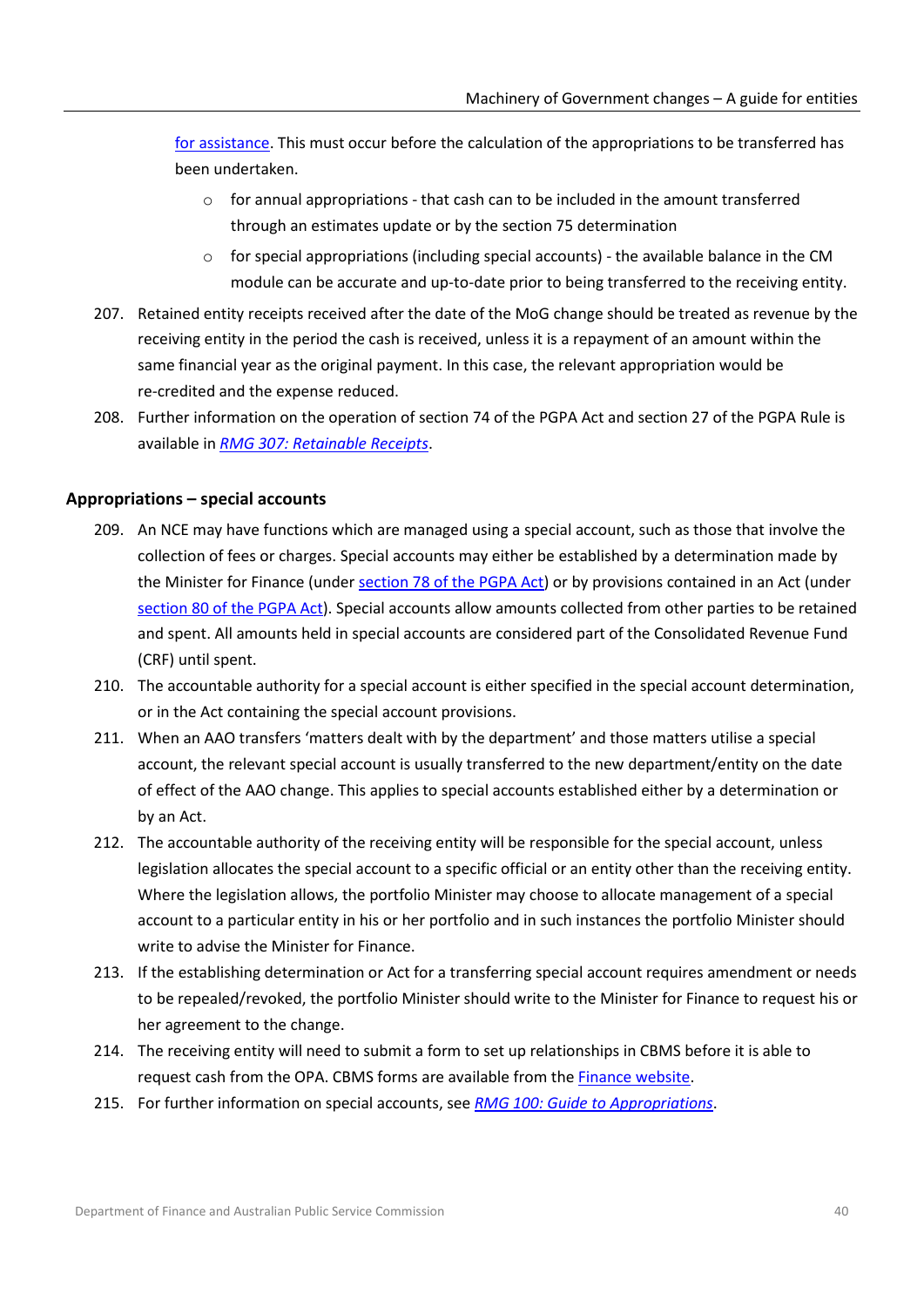### <span id="page-40-0"></span>**Appropriations – special appropriations**

- 216. A special appropriation is a type of appropriation contained in an Act which allows money to be drawn from the CRF.
- 217. When an AAO transfers 'matters dealt with by the department' and those matters utilise a special appropriation, the relevant special appropriation is transferred on the date of effect of the AAO.
- 218. The accountable authority of the receiving entity will be responsible for the special appropriation, unless legislation allocates the special appropriation to a specific official or an entity other than the receiving entity. A portfolio Minister may choose to formally delegate management of a special appropriation to any relevant entity in his or her portfolio and in such instances the portfolio Minister should write to advise the Minister for Finance.
- 219. The receiving entity will need to submit a form to set up relationships in CBMS before it is able to request cash from the OPA. CBMS forms are available from th[e Finance website.](https://www.finance.gov.au/government/federal-budget/central-budget-management-system-cbms/cbms-data-management-reference-data-set)
- 220. After the creation of a CBMS relationship for the receiving entity by Finance, the receiving entity will need to enter budget estimates against that item in the Estimates Module and request the relevant Agency Advice Unit (AAU) to validate the estimates. The transferring entity must also enter adjustments to remove the estimates for that item from the date of the MoG change onwards.
- 221. Affected entities should also request the [OPA Team in Finance](#page-71-0) adjust appropriation balances in the CM module of CBMS to reflect the MoG change. Finance will ensure that the CBMS adjustments entered net off across the transferring and receiving entities.
- 222. Where the transferring entity continues to draw amounts on behalf of the receiving entity, third party drawing access to these appropriations may be required. Affected entities should contact th[e OPA](#page-71-0)  [Team in Finance](#page-71-0) to request a copy of the form.
- 223. After the transfer of cash and estimates data, Finance will deactivate these programs and items once no data remains in the transferring entity's old programs.
- 224. For further information on special appropriations, see *[RMG 100: Guide to Appropriations](https://www.finance.gov.au/publications/resource-management-guides/guide-appropriations-rmg-100)*.

## <span id="page-40-1"></span>**Annual estimates**

- 225. The established protocols of 'employees follow function', 'finances follow function' and 'obligations follow function' also apply to the transfer of annual estimates for the forward years.
- 226. Internal budget supplementation and reductions are reflected in the transfer of annual estimates for the forward years so that no unfunded positions or activities are transferred. Affected entities may wish to agree the transfer of annual estimates through an exchange of letters at the CFO level, or higher if appropriate.
- 227. Once agreed, adjustments should be entered in CBMS to reflect the transfer of annual estimates.

## **Assets and liabilities**

228. Entities are required to record the transfer of assets and liabilities at the value recognised in the books of the transferring entity as at the transfer date. Entities may wish to use the transferring entity's last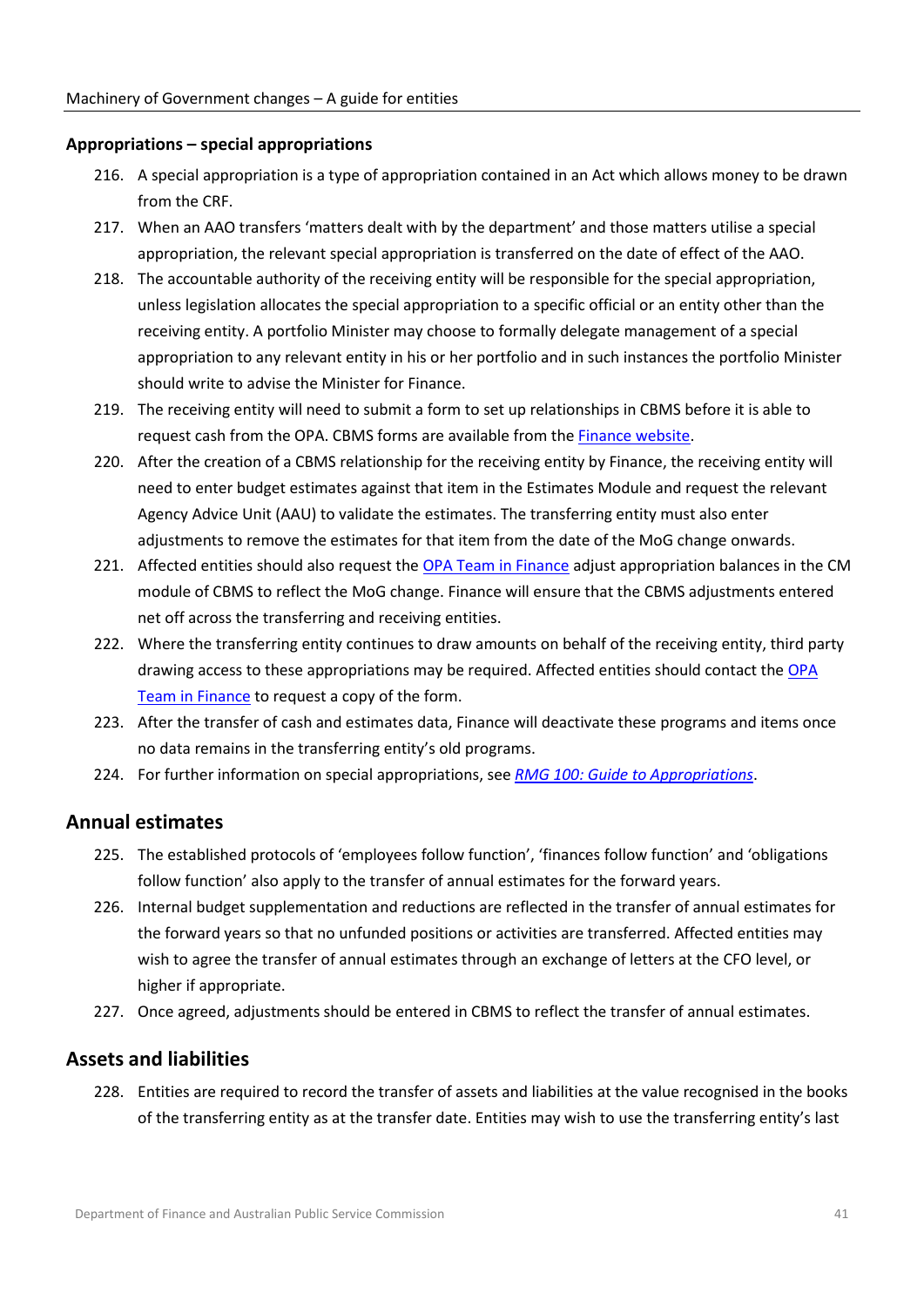monthly financial statements as a starting point for the calculation of the net book values of assets and liabilities to be transferred.

- 229. Assets and liabilities transfer between entities when control passes from one entity to another, or when effective administrative responsibility transfers for administered items.
- 230. For further information on transfers of assets and liabilities including valuation, please see:
	- *[RMG 118: Accounting for Machinery of Government Changes](http://www.finance.gov.au/resource-management/reporting-accounting/accounting-guidance/#rmg118)*
	- *[RMG 125: Commonwealth Entities Financial Statements Guide](https://www.finance.gov.au/publications/resource-management-guides/commonwealth-entities-financial-statements-guide-rmg-125)*
	- *[Public Governance, Performance and Accountability \(Financial Reporting\) Rule 2015 \(FRR\)](https://www.legislation.gov.au/Series/F2015L00131)*.

## **Audit committees and fraud control plans**

- 231. The accountable authority of the receiving entity will need to ensure that its audit committee complies with the requirements of the resource management framework [\(section 45 of the PGPA](https://www.legislation.gov.au/Series/C2013A00123) Act an[d section](https://www.legislation.gov.au/Series/F2014L00911)  [17 of the PGPA](https://www.legislation.gov.au/Series/F2014L00911) Rule). In particular, the accountable authority must ensure that the audit committee consists of persons who have appropriate qualifications, knowledge, skills or experience to assist the committee to perform its functions.
- 232. Note that the audit committee of an entity affected by a MoG transfer may need to ensure that their skills base relates to any new business and is no longer focussed on matters that have transferred to another entity.
- 233. For further information, see *[RMG 202: Audit Committees](https://www.finance.gov.au/publications/resource-management-guides/audit-committees-rmg-202)*.
- 234. Accountable authorities are also responsible in ensuring their entities have appropriate fraud control arrangements, and in setting the ethical tone within their entity. Section [15 of the PGPA](https://www.legislation.gov.au/Series/C2013A00123) Act provides that an entity's accountable authority must manage the affairs of the entity in a way that promotes proper use of the Commonwealth resources, the achievement and purposes and the financial sustainability of the entity for which the accountable authority is responsible.
- 235. [Section 10 of the PGPA](https://www.legislation.gov.au/Series/F2014L00911) Rule provides that an accountable authority must 'take all reasonable measures to prevent, detect and deal with fraud', including conducting a fraud risk assessment when there is a substantial change in the structure, functions or activities of the entity and developing and implementing a fraud control plan for the entity that deals with the identified risks as soon as practicable after conducting the assessment.
- 236. For more information, see the [Commonwealth Fraud Control Framework](https://www.ag.gov.au/integrity/counter-fraud) on the Attorney-General's [Department website.](https://www.ag.gov.au/integrity/counter-fraud)

# **Average Staffing Level (ASL)**

237. The ASL policy applies to functions within the Commonwealth General Government Sector (GGS). Where employees are employed by an entity to undertake a function within the GGS, the ASL equivalent is included when calculating the entity's ASL allocation and its portfolio cap.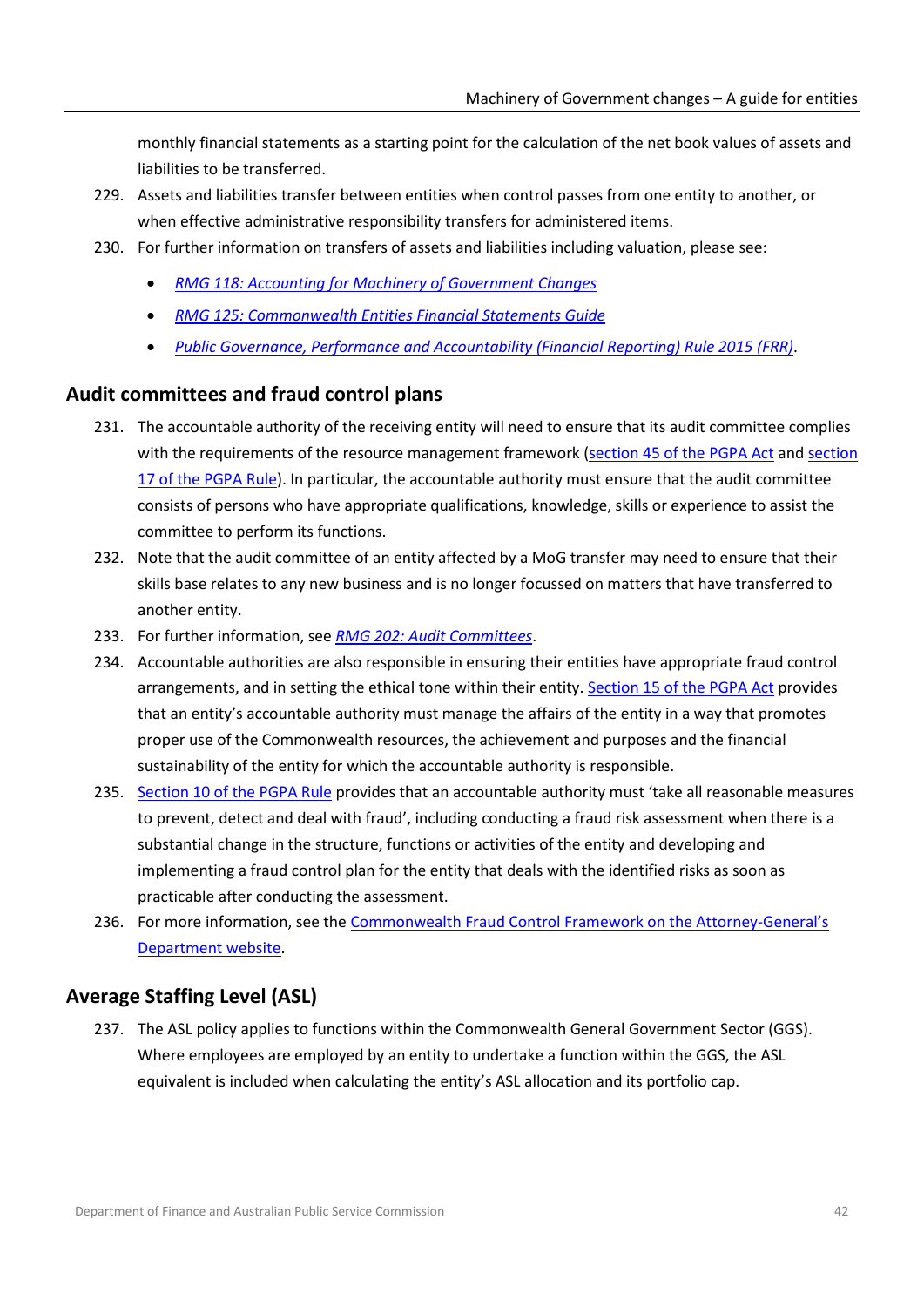- 238. ASL is defined as the average number of employees (ongoing and non-ongoing) receiving wages or salaries over the financial year, with adjustments for casual and part-time employees, to show the average full-time equivalent. It includes agency heads/accountable authorities, statutory officer holders (except for appointees to judicial and related office positions), board/committee members, uniformed employees and overseas personnel, but excludes contractors and those employees on unpaid leave. Unfunded positions do not count towards ASL – see [Annual estimates section](#page-40-1) for more information.
- 239. MoG changes may affect individual portfolio ASL caps, which increase or decrease the cap based on the agreed transfer of ASL between entities and/or portfolios ('employees follows function'). Where an entity takes on responsibility for a new function or employees from another entity, the ASL equivalent of any person transferred is added to the receiving entity's ASL allocation and its portfolio cap, and removed from the transferring entity's ASL allocation and its portfolio cap. Transfers within the Commonwealth GGS must result in either a net nil impact or a reduction in ASL at a whole-of-government level.
- 240. Where positions associated with a function are funded but are currently unfilled, transferring entities should transfer both the ASL allocation and funding associated with those positions.
- 241. For further information, including the methodology for calculating ASL, entities should refer to the most recent guidance issued on ASL (available via CBMS), or contact their AAU.
- 242. Entities may consider using the New Policy Proposal Standard Departmental Costing Template (SDCT) to calculate funding to be transferred with ASL, where the transferring entity does not have an appropriate internal cost allocation model in place and where this is agreed as an appropriate tool by both the transferring and the receiving entity. A copy of the SDCT, along with the associated Standard Departmental Costings Model Principles, can be downloaded from CBMS.

## **Bank accounts**

- 243. NCEs must operate bank accounts in accordance with the PGPA Act and policy guidance on managing cash. Additional advice on banking arrangements will be provided to affected entities by Finance following the announcement of each MoG.
- 244. Entities must advise both the OPA Team [within Finance](#page-71-0) and the Reserve Bank of Australia when a new bank account is opened, or if an existing bank account is amended or closed. Notification to both parties is required regardless of the transactional bank used.
- 245. Entities affected by a MoG should consider the impacts to their banking arrangements. Some of those impacts may include:
	- a need to transfer bank accounts to the receiving entity
	- establishing new primary accounts (i.e. a bank account that can receive drawings from the OPA)
	- returning bank account balances to the OPA
	- changes to the bank account 'type' (i.e. departmental/administered).
- 246. For further guidance, refer to *[RMG 413: Banking and management of CRF money](https://www.finance.gov.au/government/managing-commonwealth-resources/banking-and-management-crf-money-rmg-413)*.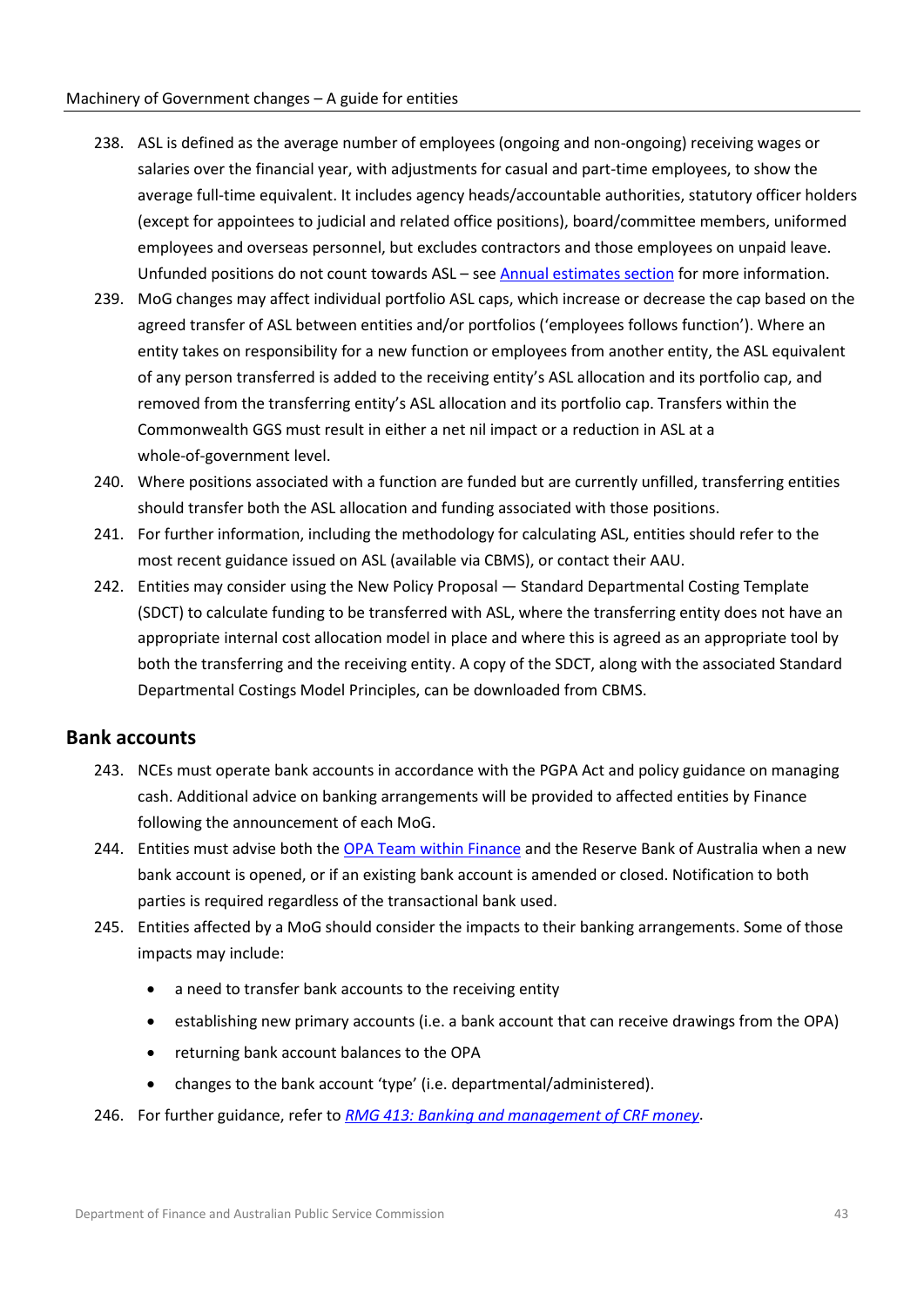## **CBMS – access**

- 247. CBMS users in both the transferring and receiving entities will need to have their CBMS access profiles reviewed and updated. Users will be required to submit a [CBMS Access Form](https://www.finance.gov.au/central-budget-management-system/cbms-access/) indicating on the form whether they need to Add Access or Remove Access. The form needs to reflect the total access required not just the changes. Further information can be found on [Finance's website.](https://www.finance.gov.au/central-budget-management-system/cbms-access/)
- 248. Receiving entities may also need to request relationships be created between new programs and existing appropriation items (see the Appropriations — [Special appropriations](#page-40-0) and [Appropriations —](#page-39-0) [Special accounts](#page-39-0) sections).
- 249. CBMS users will need to update their contact details with the OPA Team in order to receive advice on the payment status of transactions under the New Payments Platform.

### **CBMS – Cash Management (CM) module**

- 250. Agency Advice Units (AAUs) must be notified of the transfer of functions between entities, as they will need to approve structural changes in CBMS to reflect the change.
- 251. This will allow entities to submit drawing requests against appropriations that they administer. Entities should remove any future dated drawings in the CM module they no longer retain authority to spend. Entities should contact th[e OPA Team in Finance](#page-71-0) if they require assistance with reflecting MoG changes in the CM module of CBMS.

#### **CBMS – changes to estimates and actuals**

- 252. Following the completion of any [CBMS structural](#page-43-0) changes and agreement between CFOs on [appropriation amounts](#page-37-0) and [forward estimates amounts](#page-40-1) to be transferred, Finance will advise entities when they will be able to process the necessary estimates and actuals adjustments in CBMS.
- 253. Changes to estimates in CBMS will usually be made in the next available estimates update following the MoG change. Finance can assist, where required, in moving the estimates between entities.
- 254. Change to actuals reporting should be made during the monthly or annual actuals reporting period following the date of effect of the MoG changes.

#### <span id="page-43-0"></span>**CBMS – changes to structures**

- 255. The Reference Data Set (RDS) provides the framework for data entry and reporting in CBMS. Finance will generally notify entities about RDS changes required in relation to MoG changes. To ensure all relevant changes are made in CBMS, entities must notify the relevant AAU and complete th[e RDS](https://www.finance.gov.au/government/federal-budget/central-budget-management-system-cbms/cbms-data-management-reference-data-set)  [Workbook available on the Finance website.](https://www.finance.gov.au/government/federal-budget/central-budget-management-system-cbms/cbms-data-management-reference-data-set) The following changes are required to be reflected in CBMS:
	- changes to existing portfolios
	- changes to existing entities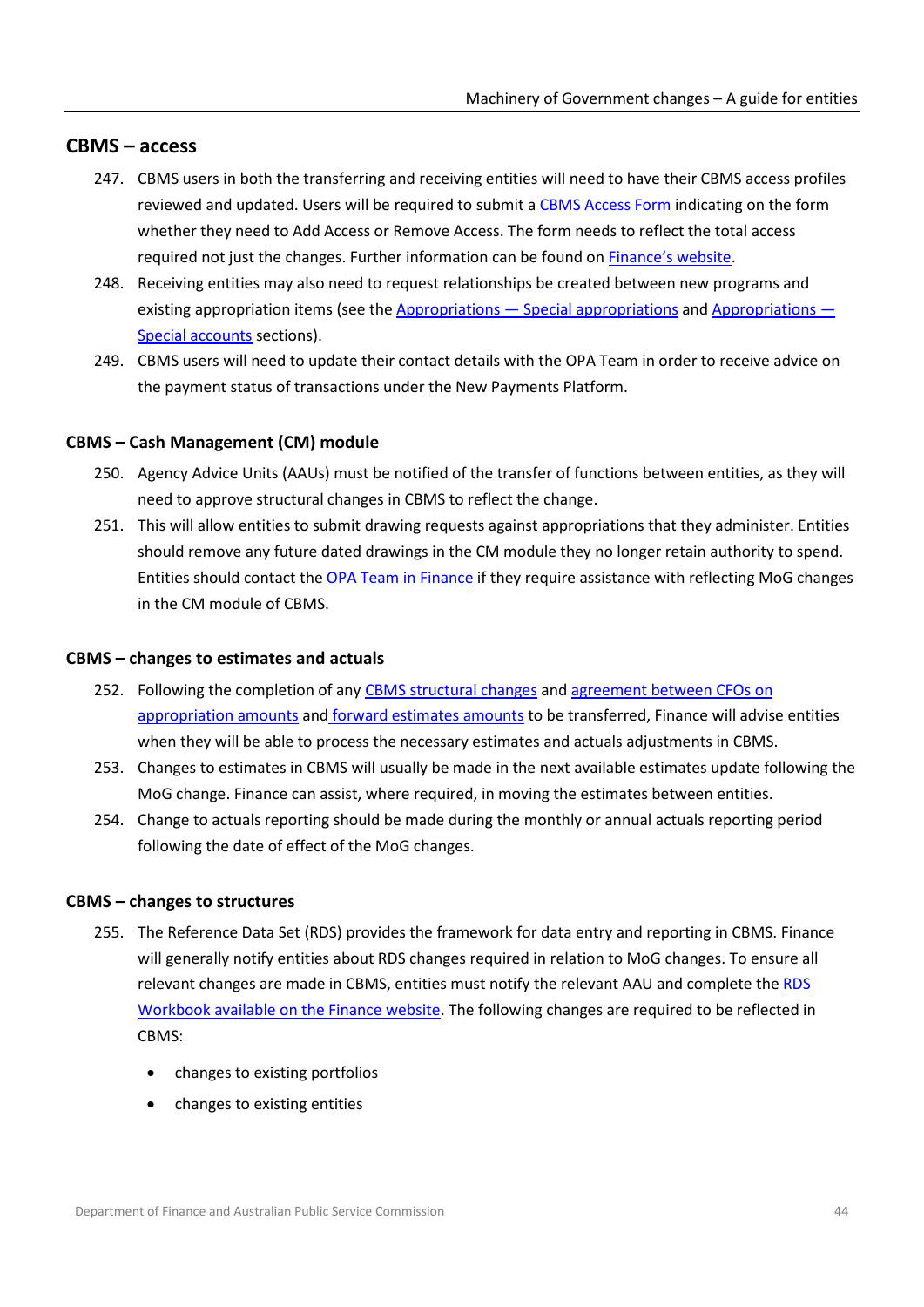- new portfolios
- new entities
- changes to appropriation items (see the Appropriations [Special appropriations](#page-40-0) and [Appropriations —](#page-39-0) Special accounts sections)
- changes to existing outcomes and programs, noting there are separate approval processes associated with (a) new or amended outcome statements, (b) new programs, and (c) merging or combining programs
- new outcomes and programs, noting that there are separate approval processes associated with (a) new or amended outcome statements and (b) new programs.
- 256. In some instances, when an entity transfers to a different portfolio, its existing programs will need to be duplicated, with cash balances in the CM module and estimates in the Annual Estimates module moved from the old programs to the new programs. Finance will arrange for these transfers in CBMS and will consult with entities on the timing of these transfers.

### **CBMS – third party drawing access**

- 257. Changes to third party drawing access in the CM module may be required following MoG changes.
- 258. Third party drawing access is an arrangement where an appropriated entity authorises another entity (the drawing entity) to access the appropriated entity's appropriation in CBMS for drawing, receipts and journals.
- 259. The entity that administers the relevant appropriation (i.e. the appropriated entity) remains responsible for entering estimates and actuals data in CBMS, and for reporting in Portfolio Budget Statements (PBS), Portfolio Additional Estimates Statements (PAES) and annual reports (including the amounts of cash expended by the drawing entity). Additional guidance on third party arrangements can be obtained from the [OPA Team in Finance.](#page-71-0)

## **Charging and cost recovery arrangements**

- 260. A receiving entity may need to implement new procedures if it gains a charging activity. There may be value in the receiving entity picking up relevant procedures from the transferring entity.
- 261. A transferring entity should transfer any revenue retained from charging arrangements, whether for direct or indirect costs of the activity being transferred.
	- in the absence of a specific decision by Government, there should not be any accumulated 'surpluses' resulting from a charging activity, irrespective of the classification of the activity within the Australian Government Charging Framework, whether the funding is classified as departmental or administered, or the mechanism under which revenues are retained (for example, section 74 of the PGPA Act, special account, etc)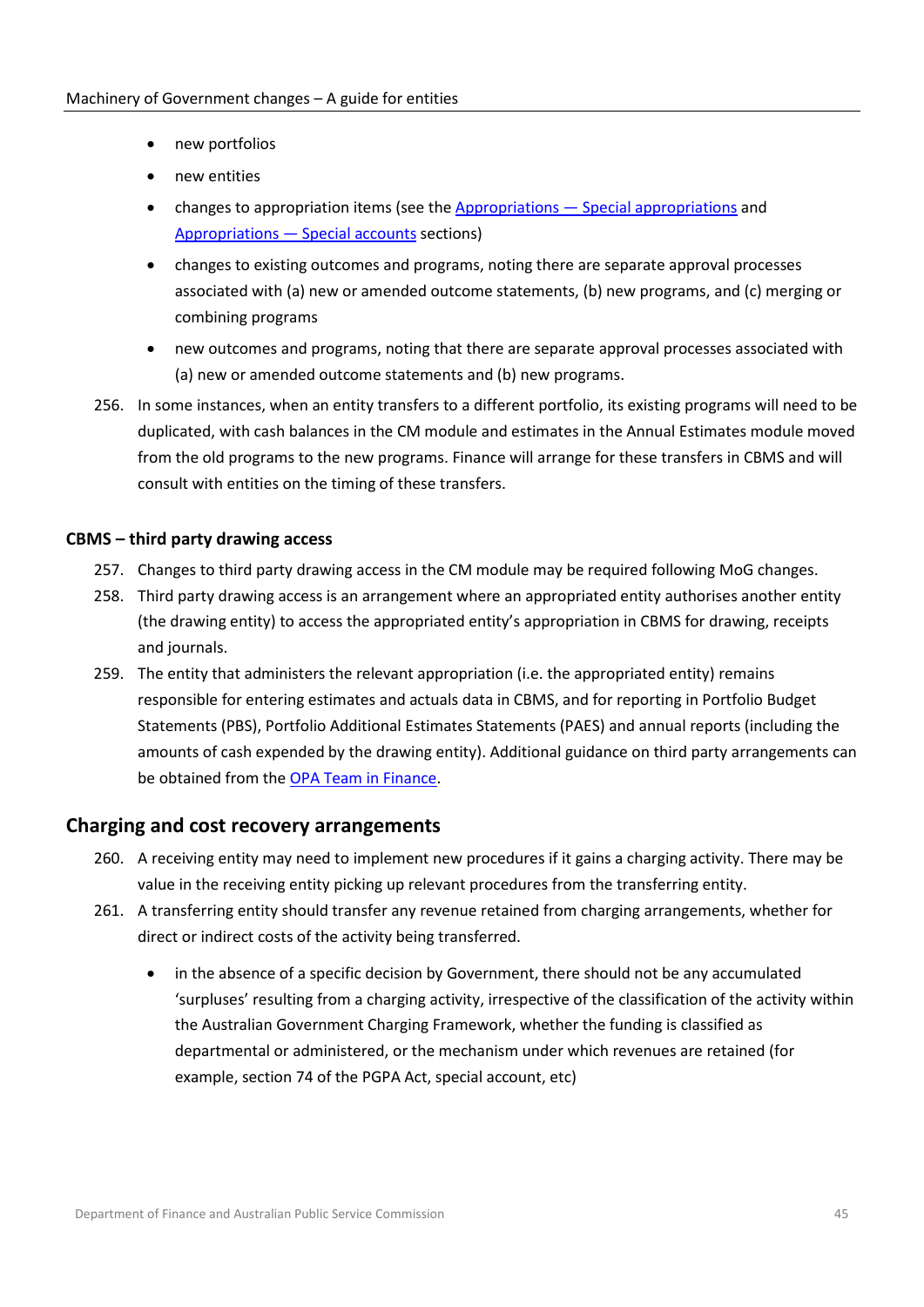- where there is a specific Government decision allowing the retention of accumulated surpluses to cover certain direct and indirect costs associated with the charging arrangements, for example capital costs, these accumulated surpluses should be transferred to the receiving entity.
- 262. For information regarding charging activities (including cost recovery activities) please refer to s27(2) of the PGPA Act Rule, the *[RMG 302: the Australian Government Charging Framework](https://www.finance.gov.au/government/managing-commonwealth-resources/managing-money-property/managing-money/australian-government-charging-framework)*, or contact the [Charging Policy Team](#page-71-0) in Financ[e.](#page-71-0)

# **Competitive neutrality**

263. All government businesses are required to apply competitive neutrality policy. Competitive neutrality aims to foster competitive markets by neutralising the potential of government businesses to distort markets and by improving the efficiency of government businesses. For information regarding the management of competitive neutrality arrangements, please refer to the [Australian Government](https://treasury.gov.au/publication/commonwealth-competitive-neutrality-policy-statement)  [Competitive Neutrality Policy Statement](https://treasury.gov.au/publication/commonwealth-competitive-neutrality-policy-statement) and the [Australian Government Competitive Neutrality](https://consult.treasury.gov.au/market-and-competition-policy-division/competitive-neutrality-review/supporting_documents/2004%20Competitive%20Neutrality%20Guidelines%20for%20Managers%20AGCN_guide_v4.pdf)  [Guidelines for Managers.](https://consult.treasury.gov.au/market-and-competition-policy-division/competitive-neutrality-review/supporting_documents/2004%20Competitive%20Neutrality%20Guidelines%20for%20Managers%20AGCN_guide_v4.pdf)

## **Corporate plan requirements**

- 264. Following a MoG change, the accountable authority of both the transferring and the receiving entity will need to consider if a variation to the entities corporate plan is required.
- 265. For further information see:
	- *[sections 16E and 16F of the PGPA](https://www.legislation.gov.au/Series/F2014L00911) Rule*
	- *RMG 132: [Corporate plans for Commonwealth entities](https://www.finance.gov.au/government/managing-commonwealth-resources/corporate-plans-commonwealth-entities-rmg-132)*, or
	- contact the [PGPA Advisory Team in Finance](#page-71-0) for advice on corporate plan requirements.

# **Delegation of powers**

- 266. The accountable authority of an NCE with new functions may need to delegate his or her powers under the PGPA Act and PGPA Rule to other appropriate officials (such as the CFO) so that they can undertake financial activities on behalf of the entity.
- 267. Further information on delegations of powers can be found on the [Finance website.](https://www.finance.gov.au/government/managing-commonwealth-resources/pgpa-legislation-associated-instruments-and-policies)
- 268. One such scenario where delegations may be appropriate is where there are travelling employees and credit cards:
	- where a MoG has immediate effect, consideration must be given to communication with employees who are away from their normal workplace, such as travelling interstate or overseas
	- the receiving entity should consider the application of any whole-of-government delegations and relevant internal sub-delegations for transferring employees
	- employees who are travelling will typically be using a whole-of-government travel card, which will continue to operate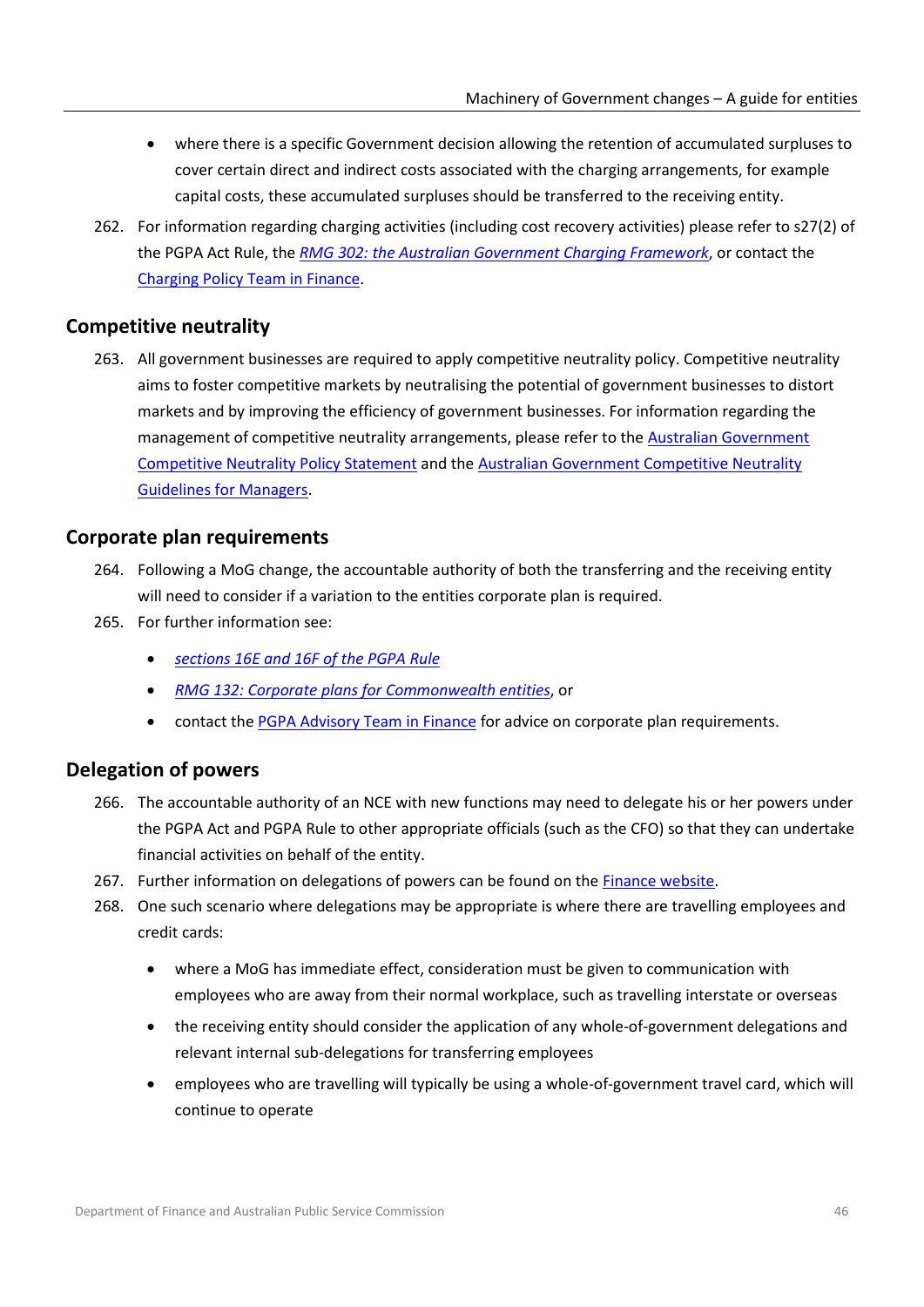• transferring entities should seek to make contact with any employees who are travelling to alert them of the MoG change and to advise them of possible impacts to them, including in relation to delegations they may exercise while travelling.

## **Employee leave entitlements**

- 269. For advice on accounting for MoG changes, including a method to calculate funding to be transferred for employee entitlements, please refer to *[RMG 118: Accounting for machinery of government changes](https://www.finance.gov.au/publications/resource-management-guides/accounting-machinery-government-changes-rmg-118)*. The effective date for calculating the funding for employee entitlements to be transferred is the date on which the employee transfers became effective under the PS Act or other relevant legislation.
- 270. It is imperative that entities finalise the list of transferring employees well before the completion date for the MoG change, as this can delay the calculation of funding and the value of assets and liabilities to be transferred.
- 271. For advice on how to calculate the value of employee entitlement liabilities to be transferred, please refer to [sections 25 to 26 of the FRR](https://www.legislation.gov.au/Series/F2015L00131) and the *[Employee benefits section of RMG 125: Commonwealth](https://www.finance.gov.au/publications/resource-management-guides/commonwealth-entities-financial-statements-guide-rmg-125)  [Entities Financial Statements Guide](https://www.finance.gov.au/publications/resource-management-guides/commonwealth-entities-financial-statements-guide-rmg-125)*.

## **Financial reporting arrangements**

- 272. Accountable authorities of entities are required under section [42 of the PGPA](https://www.legislation.gov.au/Series/C2013A00123) Act, to provide annual financial statements to the Auditor-General.
- 273. Sections [17A to 17K of the PGPA](https://www.legislation.gov.au/Series/F2014L00911) Rule provide the reporting the arrangements that may apply under various MoG scenarios.
- 274. Additional information on financial reporting in respect of restructures is available in the following documents:
	- section [26 of the FRR](https://www.legislation.gov.au/Series/F2015L00131) relating to 'Restructure of administrative arrangements'
	- *[RMG 118: Accounting for Machinery of Government Changes](https://www.finance.gov.au/publications/resource-management-guides/accounting-machinery-government-changes-rmg-118)*
	- *[RMG 119: Reporting requirements following Machinery of Government Changes](https://www.finance.gov.au/publications/resource-management-guides/reporting-requirements-following-machinery-government-changes-rmg-119)*.
- 275. Please [contact Finance](#page-71-0) for more information.

### **Grants**

- 276. Affected entities should refer to *[RMG 100: Guide to Appropriations](https://www.finance.gov.au/publications/resource-management-guides/guide-appropriations-rmg-100)* and the *[Commonwealth Grants](https://www.finance.gov.au/government/commonwealth-grants)  [Rules and Guidelines](https://www.finance.gov.au/government/commonwealth-grants)* for the implications for grants. In particular, the transferring entity should agree with the receiving entity as to the date of the transfer of grants and associated information. Affected entities should also contact the [GrantsConnect Team](https://www.grants.gov.au/contactus/show) in Finance to update grants details.
- 277. Where transferring grants programs are delivered through a grants hub, the programs must continue to be delivered by a hub on behalf of the receiving entity. Please [contact the Grants admin team in](#page-71-0)  [Finance](#page-71-0) for more information if required.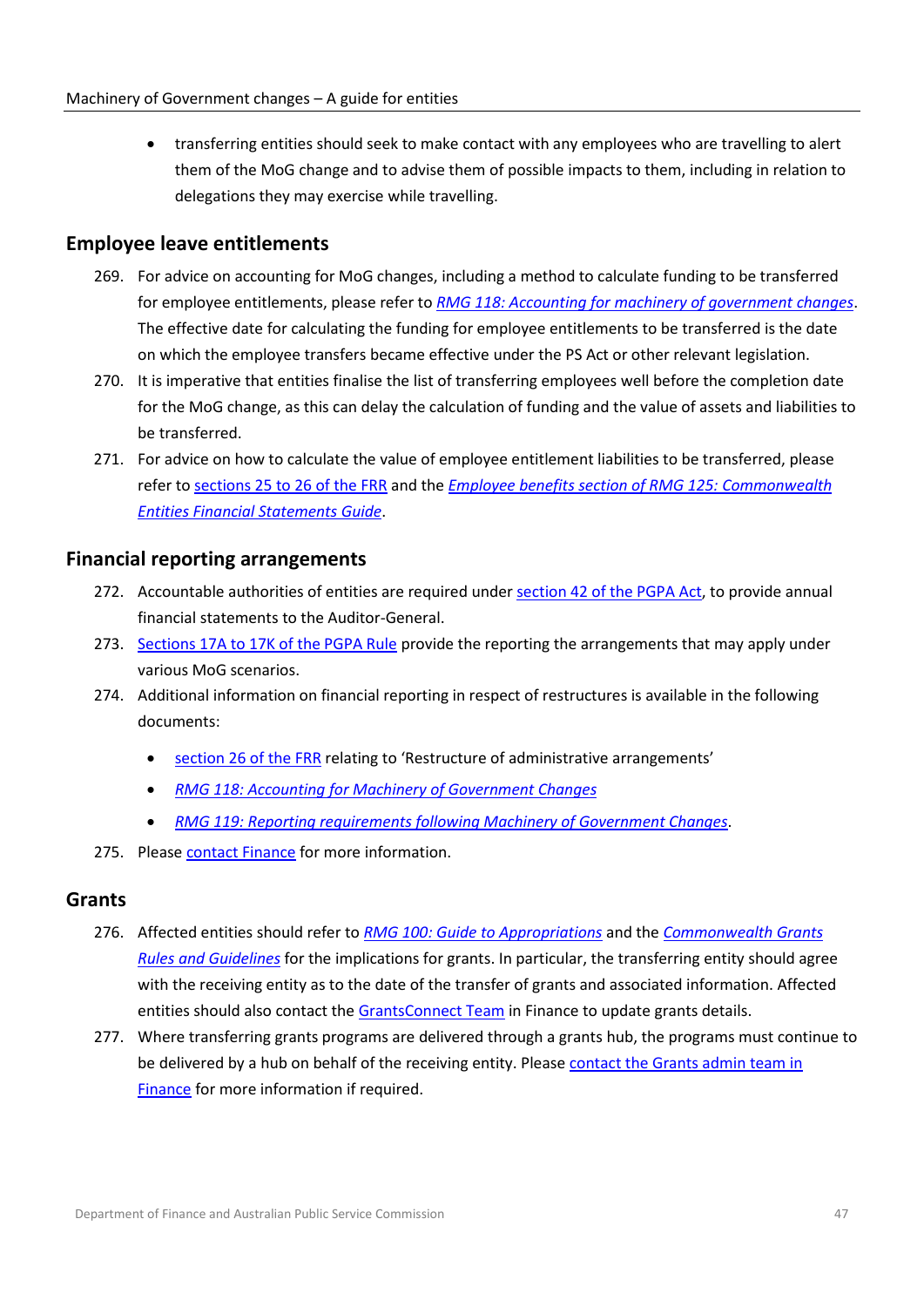- 278. Funding for programs which are administered using a grants hub arrangement should transfer to the receiving entity. Where the receiving entity has an existing MoU with a grants hub, it should consider establishing a new, or amending the existing, MoU to cover the new grants programs.
- 279. Where transferring grants programs have not been delivered by a grants hub, the receiving entity should:
	- determine whether it has the necessary appropriations and delegations to support the administration of these grants programs
	- have regard to the Commonwealth grants policy framework in the *[Commonwealth Grants Rules](https://www.finance.gov.au/government/commonwealth-grants)  [and Guidelines](https://www.finance.gov.au/government/commonwealth-grants)* concerning the requirements that apply to Commonwealth grants.

## **Holding a function for less than a year**

- 280. The 'finances follow function' protocol provides that annual appropriations devoted to a function at the point of the MoG change be transferred to the receiving entity.
- 281. If an entity holds a function for less than a year that is transferred to another entity before the end of the financial year, there should be a clear relationship between the funding that was received by the entity for the function and the funding that is transferred to the receiving entity.
- 282. However, entities can structure themselves differently and an entity may quickly integrate the function into the organisation. This could influence the funding transferred and this should be a consideration in negotiating funding.

### **Insurance**

- 283. Both the transferring and receiving entities should [contact Comcover](#page-71-0) to have their risk profiles reassessed and to arrange adjustment of their insurance premiums and coverage.
- 284. Any current claim(s) or litigation(s) that will be transferred to the receiving entity must be considered in implementing the MoG change.

## **Outcome statements and program structures**

- 285. Receiving entities may need to create new or amend existing outcome statements where the transferring function does not fit within its current outcome statements. In a MoG context, entire outcome statements may be copied from the transferring entity to the receiving entity through section 75 determinations.
- 286. Any new outcome statements for the receiving entity or amendments to the receiving entity's existing outcome statements must be approved by the Minister for Finance, and will need to be supported by legal advice.
- 287. If you are considering a new outcome statement, please contact the Annual Appropriations Team in [Finance.](#page-71-0)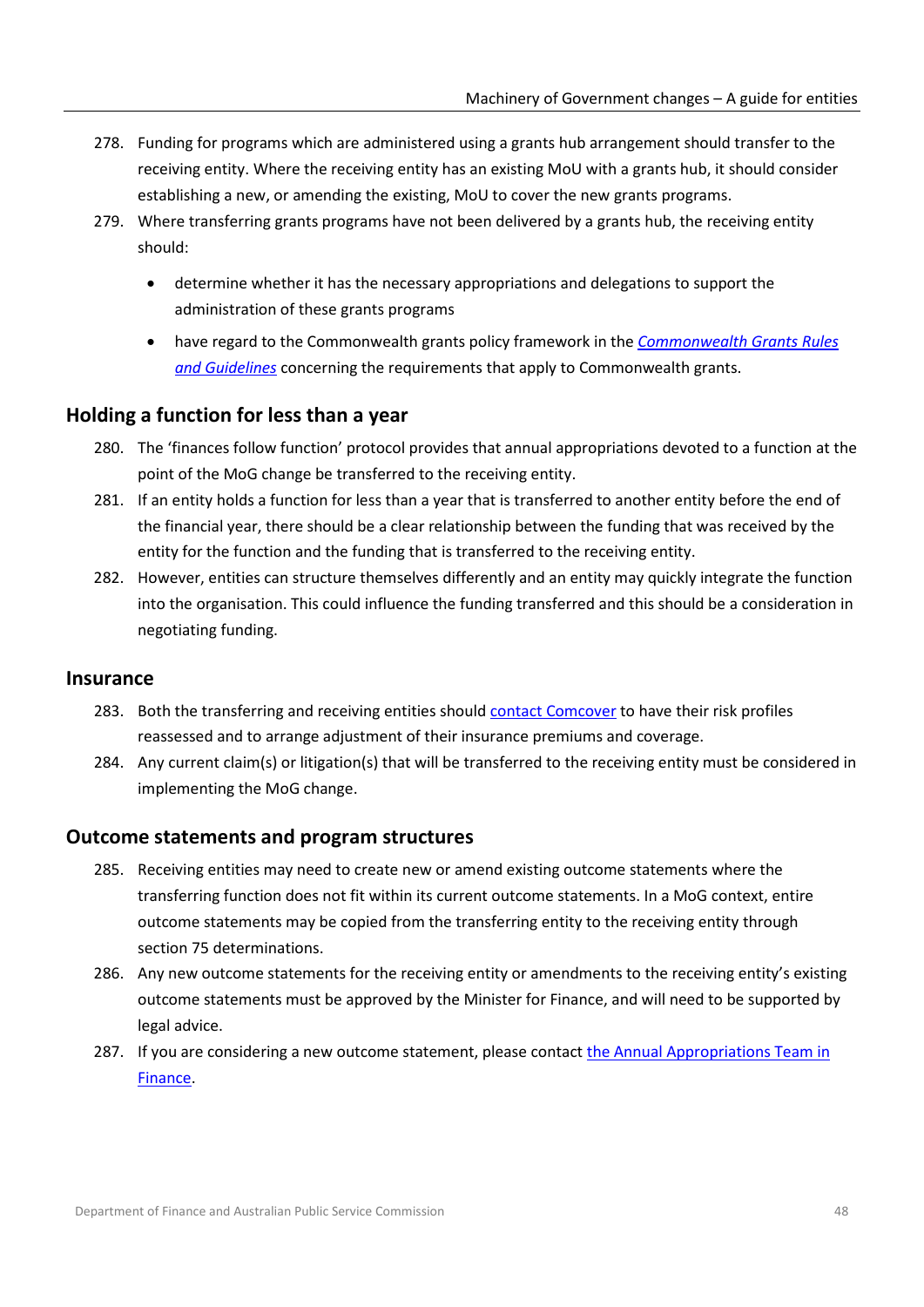288. When assessing the requirement for outcome statement changes, entities should also consider whether changes are necessary to the list of Government-endorsed programs in CBMS, resulting from changes either to program structures or because of movement of programs between outcomes and/or entities. See th[e CBMS—Changes to Structures section.](#page-43-0)

### **Portfolio budget statements**

- 289. Entities who receive an annual appropriation impacted by MoG changes should ensure they report their new structure and current information in their Portfolio Budget Statements (PBS) or Portfolio Additional Estimates Statements (PAES). Depending on when section 75 transfers are agreed, the change should be reflected in either the next PBS or PAES publication, whichever is the earlier.
- 290. Where section 75 determinations have not been made in time to be reported in the next PBS or PAES, entities should add a note clarifying that further details of their MoG change will be reported in the next published PBS or PAES, whichever is the earlier.
- 291. Entities need to ensure they reflect the correct structures and splits in their:
	- entity resource statement
	- outcome, program and performance information
	- budgeted financial statements.
- 292. For further information, entities should refer to the relevant guidance on the PBS and/or PAES issued prior to each Budget update, and available on the **Finance website**. This guidance includes a preparation guide that contains a section on reflecting MoG changes.

### **Procurement**

- 293. There may be implications for an entity's procurement agreements, including contracts, deeds, MoUs or other form of agreements.
- 294. In the first instance, contact your entity's central procurement unit for assistance regarding receiving or transferring procurement.
- 295. Further information regarding procurements, including whole-of-government arrangements, is available on the [Finance website.](https://www.finance.gov.au/government/procurement)
- 296. Any queries relating to AusTender transition for approaches to market and/or reporting standing offers and contracts, including transfers of responsibility to the receiving entity, should be directed to the [AusTender Help Desk.](https://www.tenders.gov.au/contactus/show) For information on reporting requirements following a MoG change, see *[RMG](https://www.finance.gov.au/publications/resource-management-guides/reporting-requirements-following-machinery-government-changes-rmg-119) [119: Reporting requirements following machinery of government changes](https://www.finance.gov.au/publications/resource-management-guides/reporting-requirements-following-machinery-government-changes-rmg-119)*.
- 297. Any queries relating to ICT procurement should be directed to the [Digital Transformation Agency's](https://www.buyict.gov.au/sp?id=contact_us) [\(DTA's\) ICT Procurement team.](https://www.buyict.gov.au/sp?id=contact_us)
- 298. Finance's [Procurement Policy Team](#page-71-0) can also provide MoG-specific procurement advice to entities.
- 299. A new or a receiving entity should consider the application of any whole-of-government delegations and relevant internal sub-delegations for the transferring employees.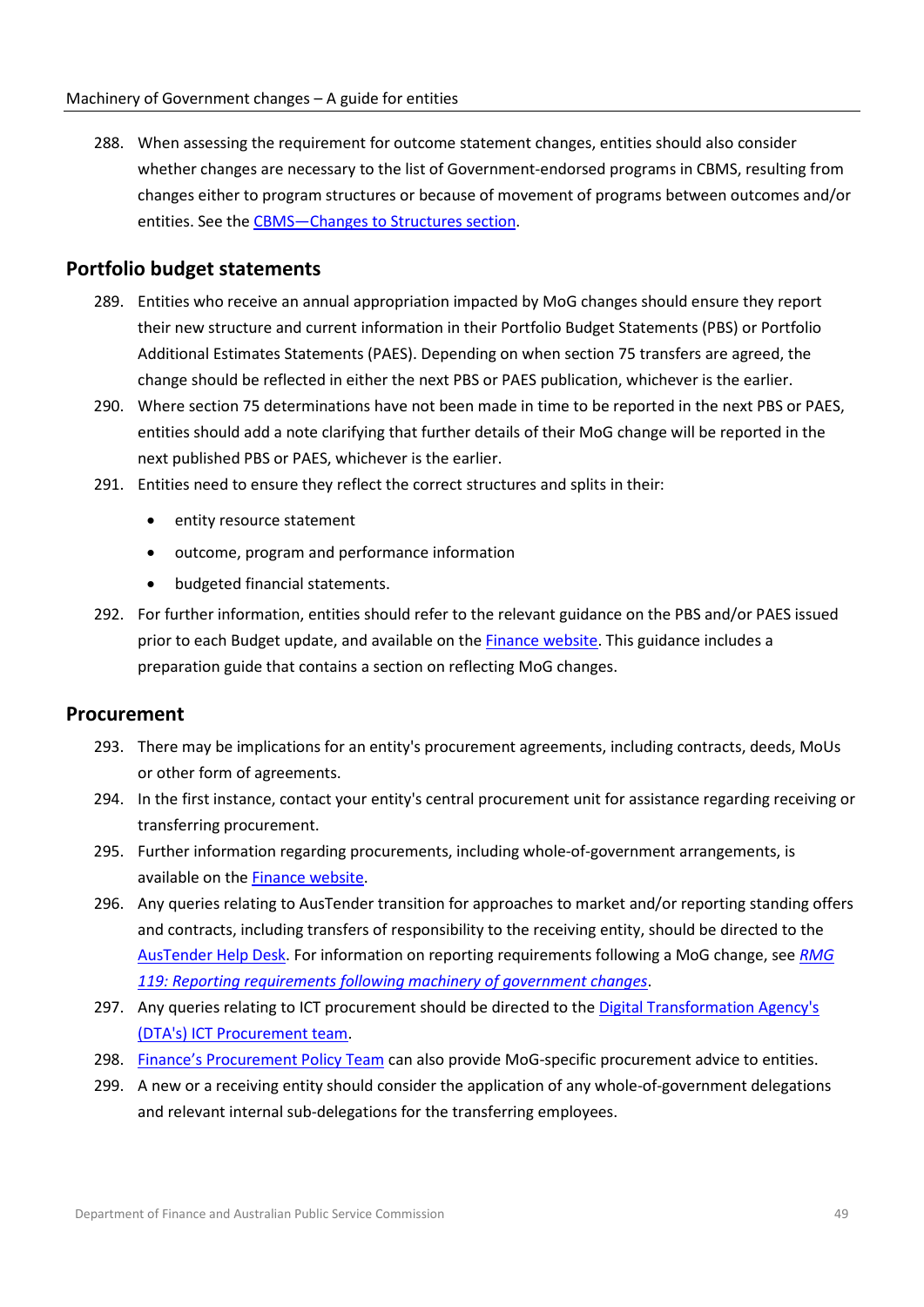300. Where there is a change in an entity's name, contracts will typically continue without any immediate action as section 19C of the *[Acts Interpretation Act 1901](https://www.legislation.gov.au/Series/C1901A00002)* allows references to departments and APS entities to be read as the new name(s).

# **Property management/leasing**

### **Property overview**

- 301. [Property and Construction Division](#page-71-0) (PCD) in Finance provides assistance with coordinating and aligning property needs across the Commonwealth.
- 302. Finance does this through a number of policies and processes. These include the whole-of-government [Property Services Coordinated Procurement \(PSCP\) Arrangements,](https://www.finance.gov.au/publications/policy/property-services-coordinated-procurement) Property Service Providers (PSPs) assigned to entities, the engagement of a Strategic Property Adviser (SPA) for the Commonwealth, and the development of the Commonwealth Leasing Strategy (CLS).
- 303. The *[Commonwealth Property Management Framework \(RMG 500\)](https://www.finance.gov.au/government/property-construction/commonwealth-property-management-framework)* is mandatory for NCEs and supports best practice by other entities. It supports informed decision-making and provides guidance to entities on their responsibilities across a broad range of property matters including planning, funding, leasing, ownership, management, disposal and reporting.

### **MoG changes and property**

- 304. The general operational protocol that 'employees, finances and obligations follow functions' in MoG changes also applies to property. This means that the starting position should be that the property that is occupied by employees in the transferring entity is transferred to the receiving entity, with employees not expected to physically relocate in the short-term. This outcome can be supported through the use of mechanisms such as lease assignment, subleasing or MoUs. As with other MoG matters, it is expected that affected entities will cooperatively negotiate and resolve property matters, and there may be readily available options that more fully meet the needs of all affected entities.
- 305. Adopting this whole-of-government approach supports cost-effective outcomes by avoiding the need for entities to add space to the Commonwealth-leased property estate in an attempt to co-locate employees following MoG changes. The APS has demonstrated its ability to successfully work virtually and remotely (subject to some specific operational requirements), including appropriate support to employees. Arrangements such as flexible and hybrid work can help to drive more efficient property management practices and utilisation whilst maintaining continuity of service.
- 306. Entities can [contact PCD](#page-71-0) for advice on property utilisation and planning. This includes accessing the SPA for strategic property advice, and advice on how options such as subleasing, MoUs, flexible working and other approaches can be used by entities to maintain an efficient property footprint.
- 307. Under the PSCP Arrangements, PSPs are required to support entities to implement MoG changes, including working collaboratively with and sharing information between PSPs. For entities that have transitioned to the PSCP Arrangements, PSPs can assist with property-related due diligence activities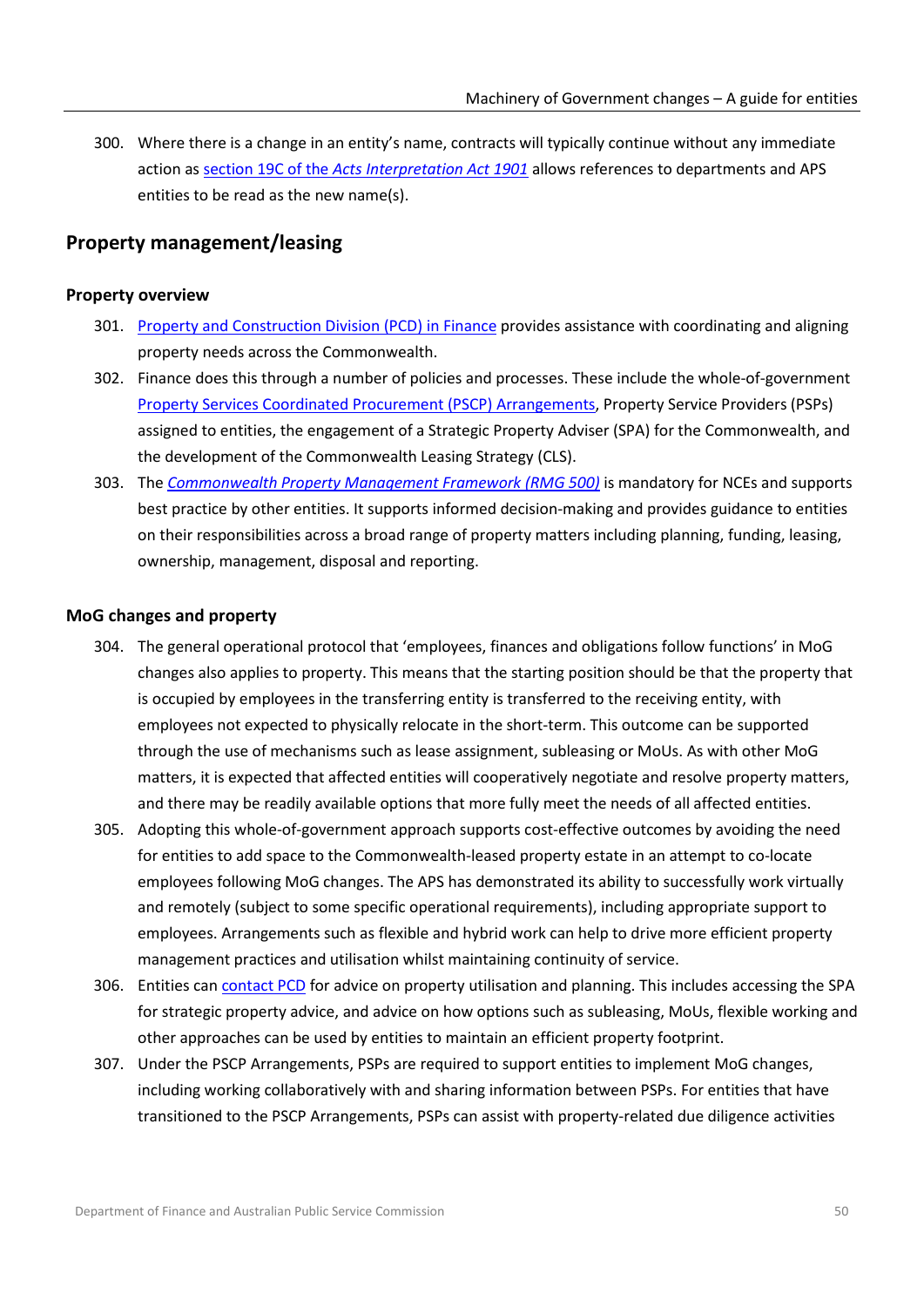(for example, leasing data, property contracts, asset information and financials) and transition execution (for example, transfer of property information, contract novation and relocation). Entities can contact PCD regarding the PSP scope of services related to MoGs.

- 308. Entities need t[o contact PCD](#page-71-0) to determine whether MoG changes impact PSCP Arrangements, particularly if the function or entity moves from non-APS to APS or vice versa.
- 309. Newly formed entities should [contact PCD](#page-71-0) to determine if there is existing suitable Commonwealth property available to facilitate the entity's establishment. PCD can also assist these entities to be certain of their legislative and policy responsibilities in relation to the acquisition of property, including through leasing, and the requirement to transition to the PSCP Arrangements.
- 310. Entities that cease to exist because of a MoG change shoul[d contact PCD](#page-71-0) to work through any implications on existing property-related contracts.

### **Property in the longer-term**

- 311. All entities must update thei[r Property Management Plan](https://www.finance.gov.au/government/property-and-construction/commonwealth-property-management-framework/planning#property-management-plan) (PMP) as necessary to address changing business requirements, including to reflect changed property holdings and their future property strategy following MoGs. Entities submit their PMP to Finance on an annual basis to inform whole-of-government planning. PSPs can develop these plans as an additional service under the PSCP Arrangements.
- 312. Entities that wish to make longer term changes to their property footprint following a MoG change, such as consolidating space or relinquishing leases, are supported through the CLS and related activities. The SPA develops the CLS annually (and can consider specific revisions on an as-needed basis) to support whole-of-government leasing outcomes and maximise value for money.
- 313. Entities should be aware of *[RMG 500: Commonwealth Property Management Framework](https://www.finance.gov.au/government/property-construction/commonwealth-property-management-framework)*, which provides guidance to new and existing entities on their property requirements and responsibilities on broad range of property matters including planning, funding, the lease endorsement process, management of property and ownership and disposal of property. Noting the increasing use of flexible or hybrid working arrangements across the APS, entities should consider the necessity and/or scale of physical relocations of employees given the APS' demonstrated ability to work remotely.
- 314. [PCD in Finance](#page-71-0) can assist when entities require advice on implications of MoG changes on property.

### **Relocation costs**

- 315. The general expectation is that entities should bear their own re-location costs.
- 316. It is reasonable to expect that a transferring entity would pay for:
	- physical movement of employees, furniture, equipment and files
	- downloading of information and other ICT activities relating to the move, including Freedom of Information (FOI) and Information Publication Scheme obligations (such as the proactive publication of public sector information)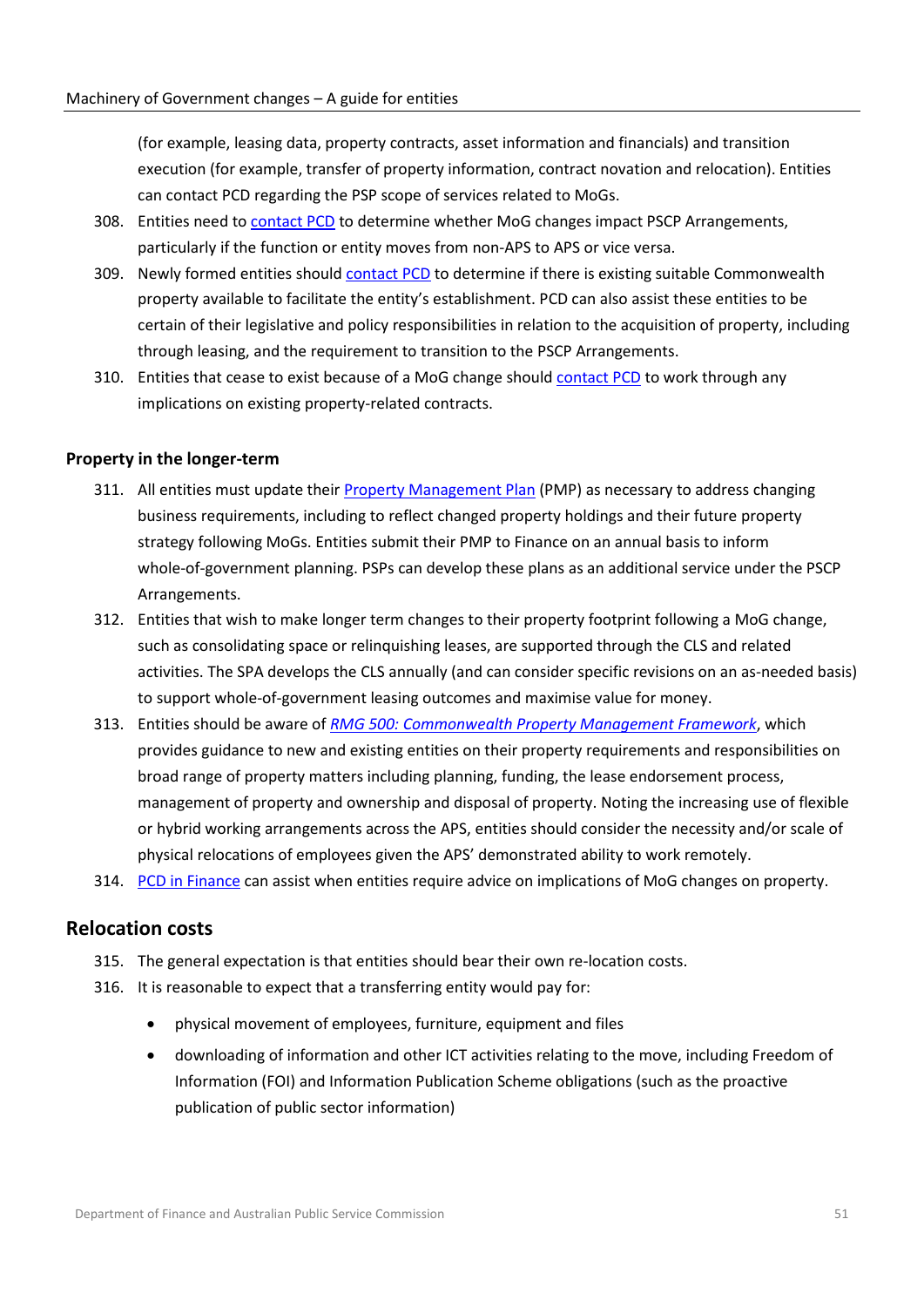- updating internal records.
- 317. Receiving entities would be expected to pay for the costs of establishing the transferred employees in their new premises, including re-loading information, setting up access to the network, security arrangements, and updating internal records.
- 318. The receiving entity should also comply with any [Public Works Committee](https://www.finance.gov.au/government/property-and-construction/public-works-committee) notification or referral requirements applying to the relocation project (in accordance with the thresholds) prior to commencing any fit out works.

### **Security clearances**

- 319. Security clearances are governed by th[e Attorney-General's Department's Protective Security Policy](https://www.protectivesecurity.gov.au/policies/personnel-security)  [Framework.](https://www.protectivesecurity.gov.au/policies/personnel-security)
- 320. Transferring entities must provide receiving entities with information on, and arrange for the transfer of, current security clearances held by affected employees.
- 321. Where the receiving entity requires a higher clearance for transferring employees as a condition of employment, the receiving entity is responsible for discussing and arranging the upgrade with the employees.
- 322. For more information on transferring security clearances, please see the Australian Government [Security Vetting Agency \(AGSVA\) website.](https://www1.defence.gov.au/security/clearances)

### **Superannuation**

323. Where MoG changes occur, entities will need to contact the [Funds and Superannuation Branch in](#page-71-0)  [Finance](#page-71-0) about the implications for membership of the civilian defined benefit schemes.

## **Taxation**

- 324. MoG changes will have implications for entities' Pay as You Go (PAYG) withholding, fringe benefits tax (FBT), Goods and Services Tax (GST) and Business Activity Statement (BAS) returns, as well as funding agreements and contracts.
- 325. Entities may also need to update business and legal names in addition to Australian Business Numbers (ABNs).
- 326. Entities should contact the Australian Securities and Investments Commission and the Australian Taxation Office for advice on how to update these details.
- 327. For further information, please refer to the following websites:
	- [GST and machinery of government changes](https://www.ato.gov.au/Business/Government-entities/In-detail/GST-and-machinery-of-government---FAQs/)
	- [Updating government ABNs](https://www.abr.gov.au/government-agencies/applying-and-updating-abn/update-government-abn-details)
	- [Government body names.](https://asic.gov.au/for-business/registering-a-business-name/before-you-register-a-business-name/business-name-availability/government-body-names/)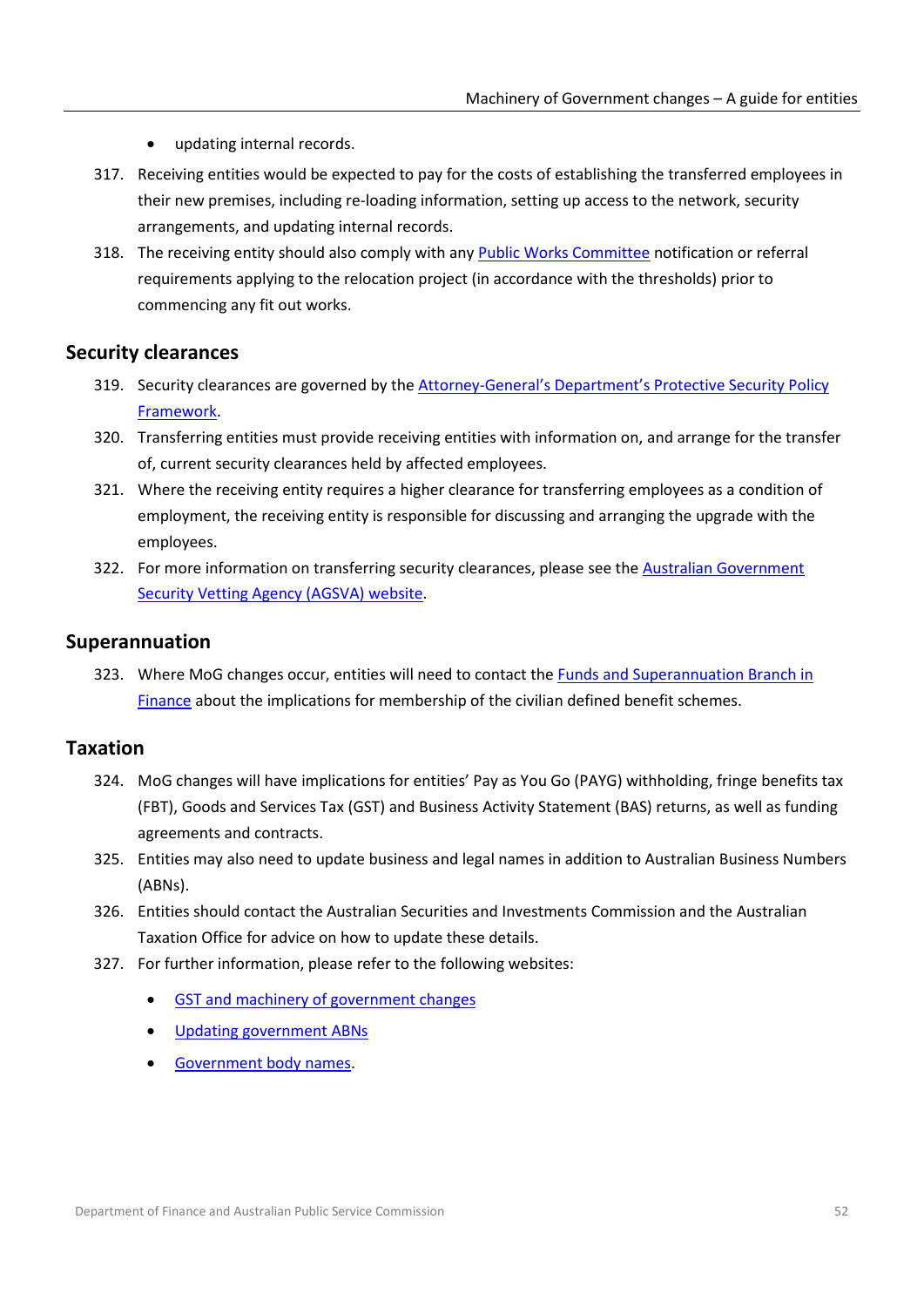# **8. Movement of Corporate Functions and Shared Services**

**Entities deliver their corporate services through different operating models. Negotiating an agreement for the transfer of corporate employees, ASL allocations, assets, liabilities, systems, accommodation and appropriations can be complex.** 

**The underlying focus is to achieve the most efficient and effective whole-of-government outcomes in support of the Government's objectives.** 

**Entities are expected to implement the MoG change in a way consistent with the MoG principles and operational protocols outlined in th[e Executive Summary.](#page-8-0)** 

# **Corporate functions**

- 328. The movement of corporate employees and their associated ASL allocations, assets, liabilities, systems, accommodation and appropriations is for negotiation between affected entities. There is an expectation that a proportion of corporate employees who have been providing support will move with the transferring function ('employees follow function').
- 329. Corporate functions may span finance, human resources, ICT, communications, ministerial/parliamentary, legal, records and information management, and other enabling services areas.
- 330. For a straightforward MoG change where corporate delivery models are similar, internal cost allocation methods are comparable and entities are experienced in implementing MoG changes, it may be appropriate for the transfer of corporate resources to be proportionate to the number of other employees moving from one entity to another.
- 331. Where a MoG change affects multiple entities, or where corporate services are delivered and/or costed in different ways, then identifying employees to transfer, and agreeing on the transfer of assets and funding can be more complex.
- 332. Generally, decisions on the transfer of corporate employees and associated ASL, assets, liabilities, systems, accommodation and appropriations following a MoG change should allow all affected entities to continue to deliver their corporate services in accordance with their existing operating models.
- 333. For further information on ASL, please see the Average Staffing Level (ASL) section.

# **Where a MoG change is large and/or complex**

334. Defining what make a MoG change complex is difficult. However, factors that would indicate that a MoG is complex include: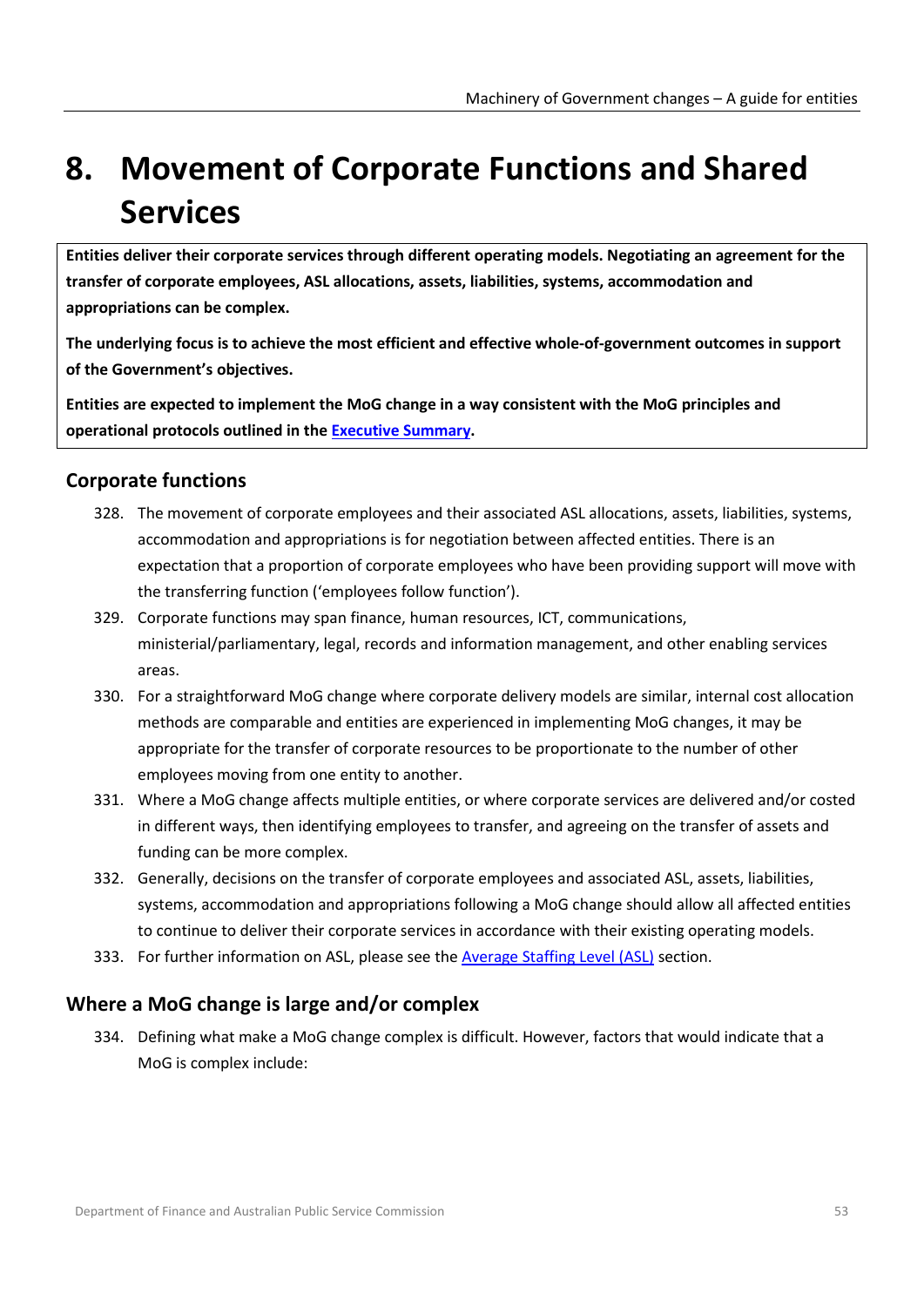- the scale and value of the functions being transferred, relative to the size of the transferring and/or receiving entity
- the transfer impacting multiple outcomes, programs and business functions
- the transfer being geographically diverse
- the transfer involving substantially different or numerous corporate systems and platforms
- requirements for legislative change.
- 335. If the MoG change is large and/or complex, the New Policy Proposal—Standard Departmental Costing Template (SDCT) and associated Standard Departmental Costings Model Principles should provide a starting point for discussions around the transfer of corporate functions.
- 336. Where the SDCT is not used, affected entities should develop and agree on a methodology to cost the corporate functions to transfer that reflects the likely cost of providing corporate functions to support transferred employees, without unduly impacting on the transferring entity. This methodology may be based on a combination of each entity's cost and employee allocation models or internal budget models, as well as the SDCT.
- 337. Corporate employee costs will include salaries/wages as well as related on-costs such as annual and long service leave expenses, personal leave expenses (where industrial instruments/legislation allow portability of leave) and superannuation expenses. Corporate asset (including systems and fit-outs) related costs may include maintenance and replacement costs, particularly those already factored into the budget estimates in CBMS and/or agreed to by the Government.
- 338. As MoG transfers should represent the cost of delivery, it may be inappropriate to use the SDCT where this would result in a windfall gain to one entity from the transfer of corporate services. Entities should take into account all funded positions associated with the transferring corporate functions, both filled and unfilled, as well as any related cost recovery arrangements that may be in place.
- 339. If there is no agreement to use the SDCT, the funding transferred should be the total expenditure that the transferring entity was going to commit to the function prior to the announcement of the MoG change.

# **Where a MoG change is small**

340. In the case of small and less complex MoG transfers, the SDCT should be used as the default to calculate the corporate services funding to be transferred, if there is no agreement between by the affected entities on an alternative model.

# **Shared Services**

341. Where one or more entities involved in a MoG have shared services arrangements, transfer of employees and contractors, ASL, assets and appropriations should be addressed through negotiations between the parties that give consideration to the delivery models of the entities.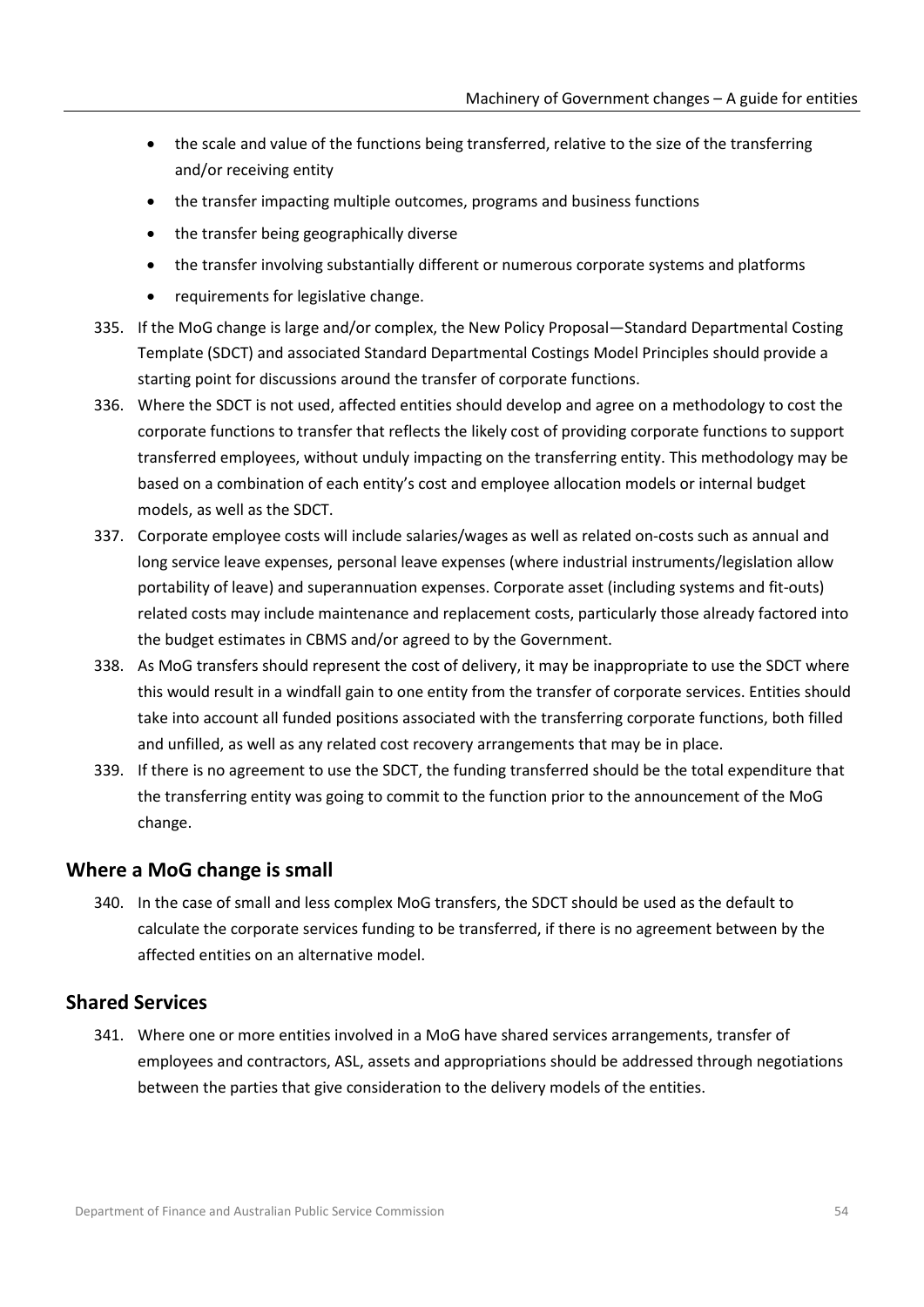- 342. For ASL transfers relating to shared services outside of a MoG, for example, an entity onboarding to a shared services provider hub, entities can seek advice from th[e Shared Services Policy and Governance](#page-71-0)  [team in Finance.](#page-71-0)
- 343. If a MoG requires that a change be made to an MoU covering shared services, the relevant entities will promptly and cooperatively review and execute any consequent changes to, or termination of, the MoU by the completion date of the MoG change. Entities should also engage early with their shared services provider to either agree on a timeframe for on-boarding or agree on transitional arrangements.
- 344. Where part of a transferring entity's corporate functions involve the provision of shared corporate services, including ICT systems or property, to other entities including the receiving entity, it may be appropriate for the receiving entity to enter into an MoU or service agreement for the continued provision of services on a fee for service basis, rather than transferring employees, assets and liabilities associated with the shared corporate services being provided. Appropriations for the services being provided will still be transferred to the receiving entity. The transferring entity should seek advice from the [Shared Services Policy and Governance Team in Finance](#page-71-0) as to whether there are any implications for their status as a hub/provider as a result of the MoG change.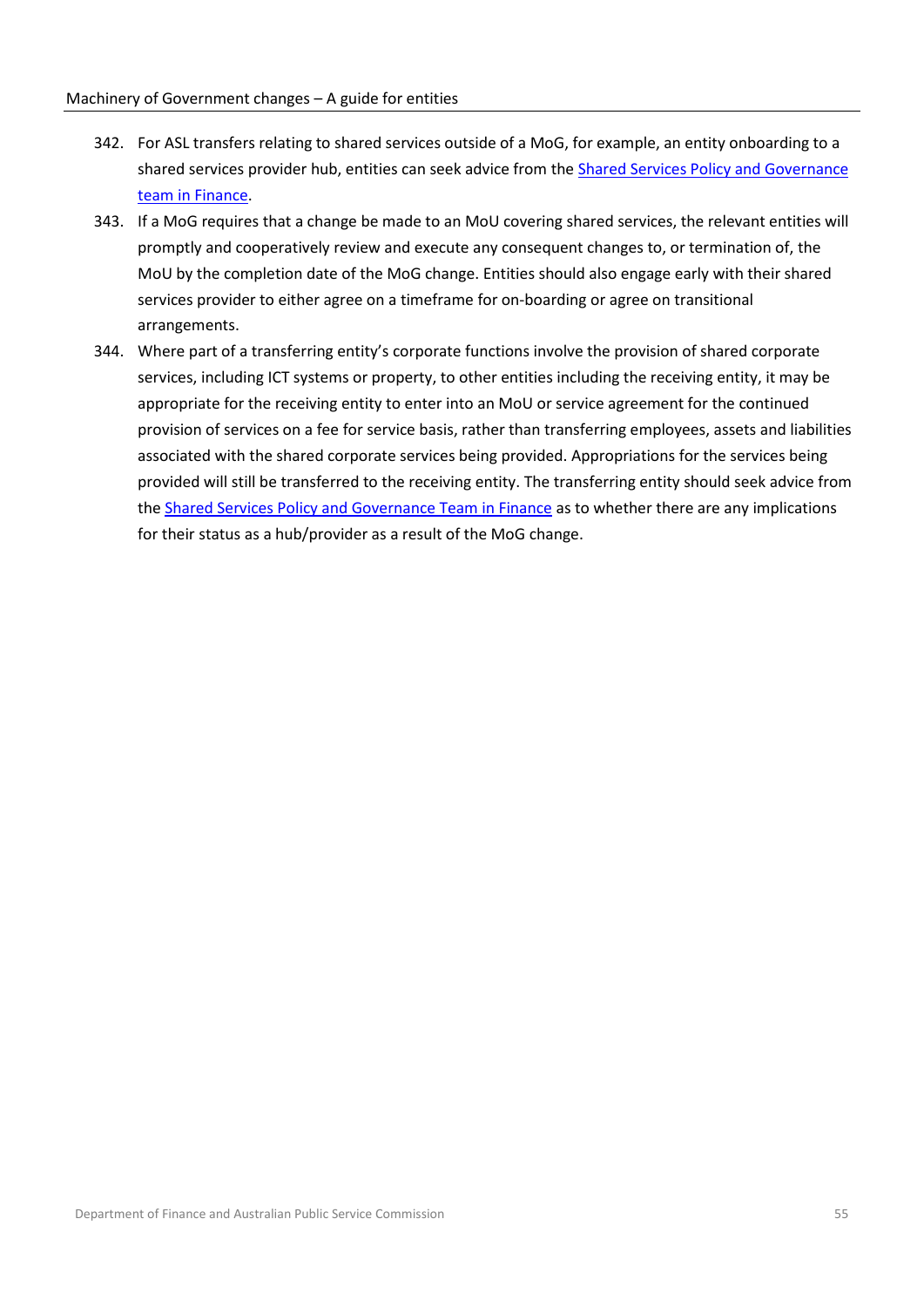# <span id="page-55-0"></span>**9. Records Management**

**Information held by entities is a valuable national resource. Records are a core strategic asset. The proper treatment of all forms of records is a key consideration in a MoG change.**

**Entities are to ensure that information and records pertaining to the business activities and functions are transferred to and/or shared with receiving entities.**

**Entities are expected to implement the MoG change in a way consistent with the MoG principles and operational protocols outlined in th[e Executive Summary.](#page-8-0)** 

# **Movement of records**

- 345. As an established protocol, 'records follow function'. However, where a function moves into the private sector in general, the associated records must remain in the custody of the Commonwealth by law.
- 346. Decisions to transfer or not transfer records must be recorded in the records management systems of both the transferring and the receiving entities.
- 347. Records must be retained in accordance with the *[Archives Act 1983](https://www.legislation.gov.au/Series/C2004A02796)* and the *[Evidence Act 1995](https://www.legislation.gov.au/Series/C2004A04858)*.

# **National Archives of Australia (NAA)**

- 348. Information on how to transfer records is available from the [NAA's Transferring Information webpage.](https://www.naa.gov.au/information-management/dispose-information/transferring-information)
- 349. Questions relating to records management in a MoG change should be referred to NAA's Agency [Service Centre.](https://www.naa.gov.au/information-management/agency-service-centre)
- 350. As soon as practicable, entities are expected to advise the NAA on how functions have been re-allocated so that:
	- administrative histories and metadata maintained by the NAA can be updated
	- the entity responsible for controlling records in NAA's custody can be updated
	- records authorities can be re-attributed to receiving entities as necessary.

# **Managing the transfer**

- 351. Deciding on what is to happen to entity information, records, data and records management systems is a key component of due diligence. See the Due Diligence [and Change Management](#page-19-0) section.
- 352. The transferring entity needs to identify all records relating to the business being transferred and provide the receiving entity with:
	- control records for the series being transferred
	- copies of transfer documentation for records in the custody of the NAA or service providers
	- copies of records authorities relating to the transferred records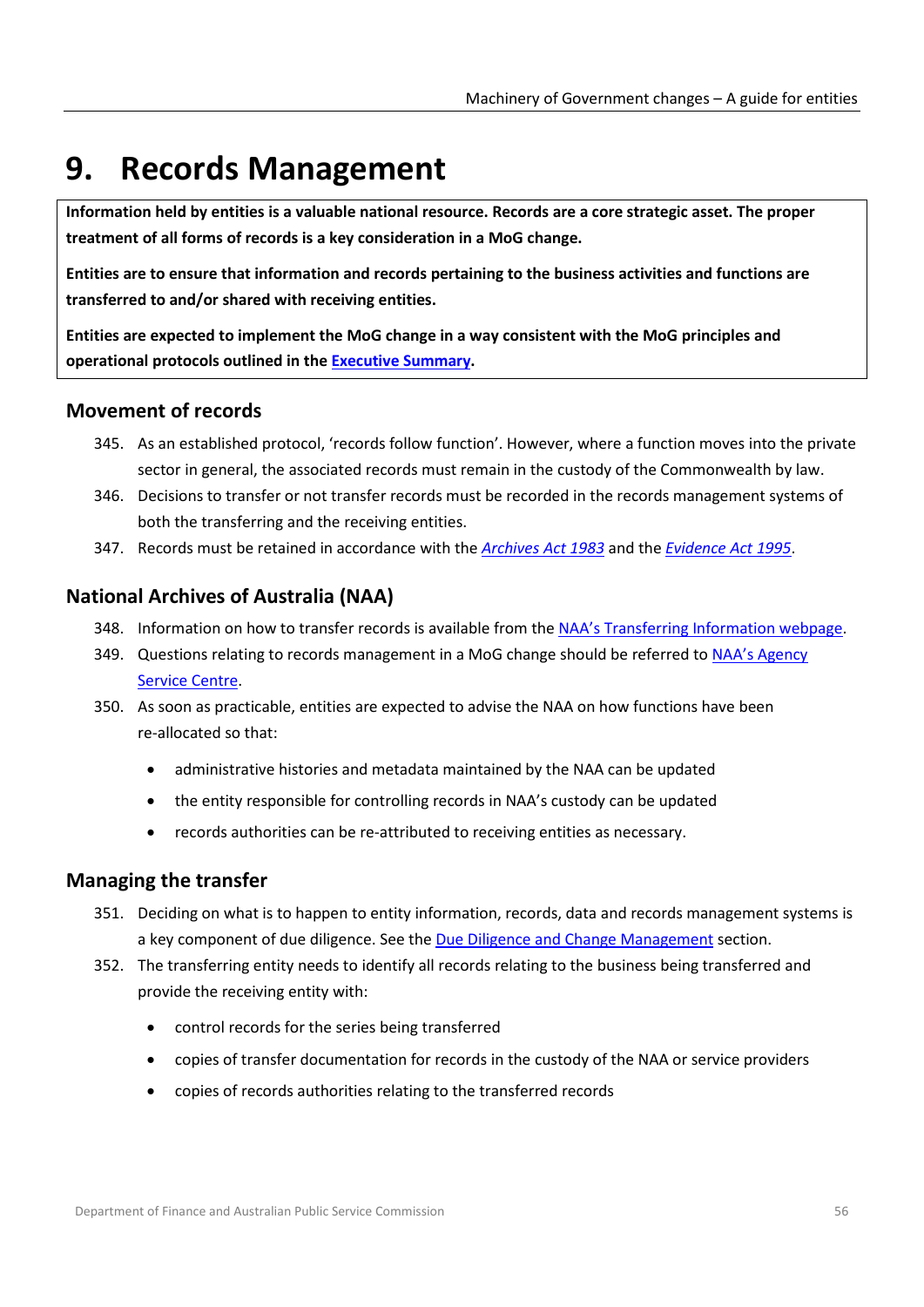- details of storage, maintenance or other charges relating to the transferred records
- information held on the internet—this may need to be captured, archived or transferred
- personnel records such as attendance records, medical certificates and leave forms.
- 353. The receiving entity needs to:
	- check received records are complete against the control records, indexes and other lists or information supplied
	- retain the records in their original series. Inherited records should not be re-numbered into current or new series because the original context of the records will be changed
	- confirm which records are held by the NAA and service providers
	- ensure relevant documentation, including information about charges, contracts and outstanding debts, has been received.
- 354. Information about the Digital Service Standard, including requirements for the archiving of websites, is available from th[e DTA website.](https://www.dta.gov.au/help-and-advice/about-digital-service-standard)
- 355. Entities must retain information not published on entity's websites that may be required for FOI and open public sector information purposes.

## **Privacy**

356. Personal information held by the existing entity must be assessed prior to being transferred to the new entity to ensure compliance with the *[Privacy Act 1988](https://www.legislation.gov.au/Series/C2004A03712)*. Particular care should be given to ensure personal information transferred to the new entity is relevant to the functions or activities of the new entity.

# **Freedom of Information (FOI) requests**

357. Entities must consider the implications for FOI and the Information Publication Scheme. Relevant FOI requests must be transferred between entities following a MoG transfer. Further information is available from th[e Office of the Australian Information Commissioner.](https://www.oaic.gov.au/)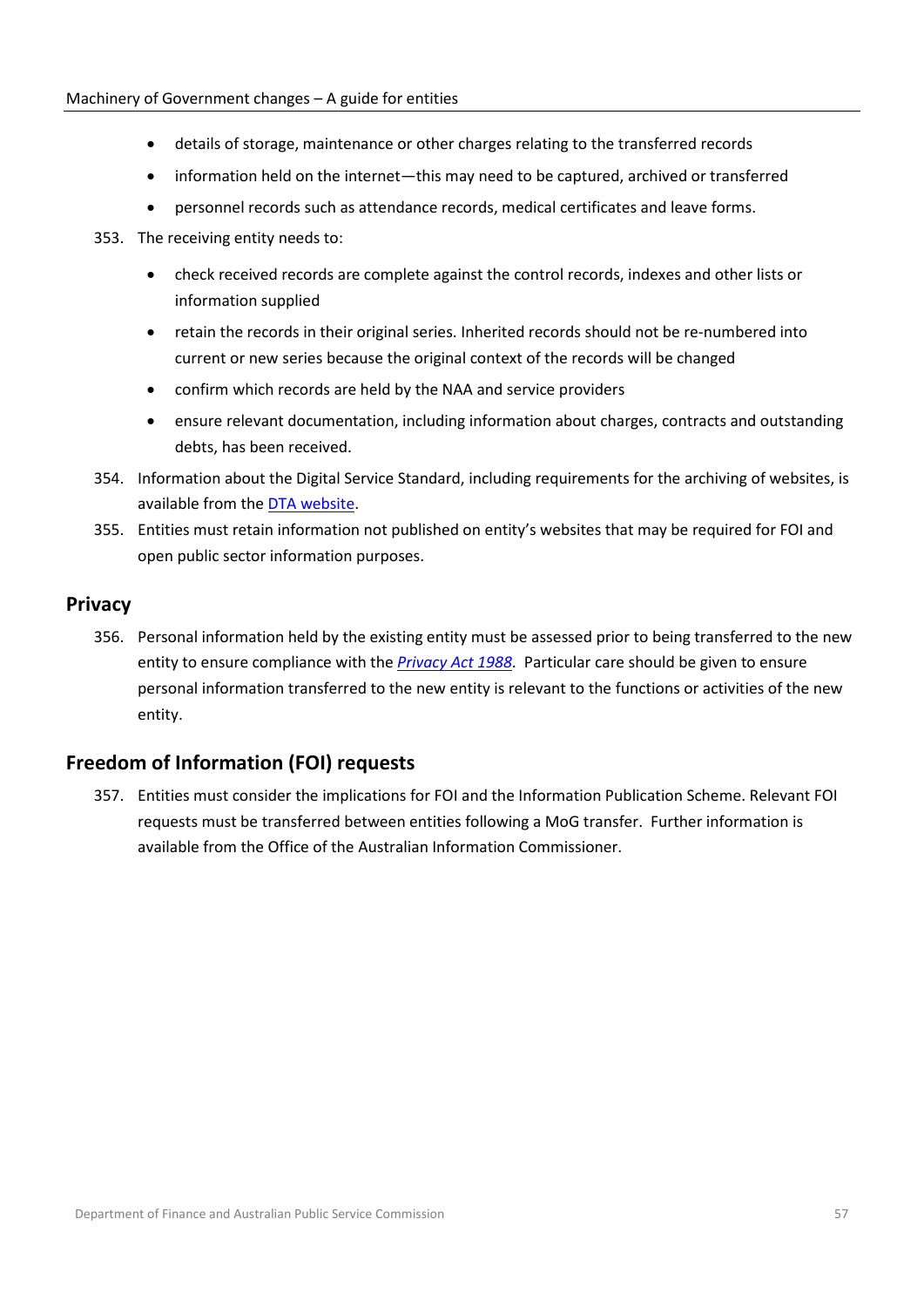# **10. Information and Communications Technology**

**Information and communications technology (ICT) matters should be addressed early in the MoG change process. This can involve significant time and resources to resolve and implement. Poor planning will increase risk and may increase costs.** 

**Entities are expected to implement the MoG change in a way consistent with the MoG principles and operational protocols outlined in th[e Executive Summary.](#page-8-0)** 

# **ICT strategy/plan**

- 358. As soon as the MoG change becomes known, affected entities should undertake an assessment of the impact of the MoG change on the transferring function's requirements for systems, applications and networks, with a view to ensuring business continuity of the transferring function throughout the MoG implementation process.
- 359. Entities should identify the transferring function's requirements for the first day of operations following the MoG change, as well as those systems or applications that will need to be transferred later on.
- 360. Where there are complex systems and applications involved, receiving entities may need to develop a plan for the transfer, which may include putting in place transitional arrangements or entering into a MoU or service agreement with the transferring entity to operate and maintain the systems and applications on the receiving entity's behalf.
- 361. In developing an ICT strategy/plan as part of the [due diligence process,](#page-19-0) consideration should be given to:
	- migrating databases, electronic mail and personal drives
	- diverting electronic mail and phone calls where necessary (generally only necessary if a function has many external stakeholders or where policy/program guidelines have recently been widely promulgated)
	- developing programs to upload personnel and financial data from the transferring entity's systems to the receiving entity's systems
	- arranging for transfer of existing software (having due regard for any licensing issues) and hardware, including desktop computers, printers and file servers, or where incompatible, acquiring new software and hardware
	- whether novation of contracts relating to outsourced computer services is required
	- on-boarding of transferring employees to the receiving entity's network, systems and applications, including provision of training as required
	- exit procedures for transferring employees, including return of equipment and changes to systems/network and building access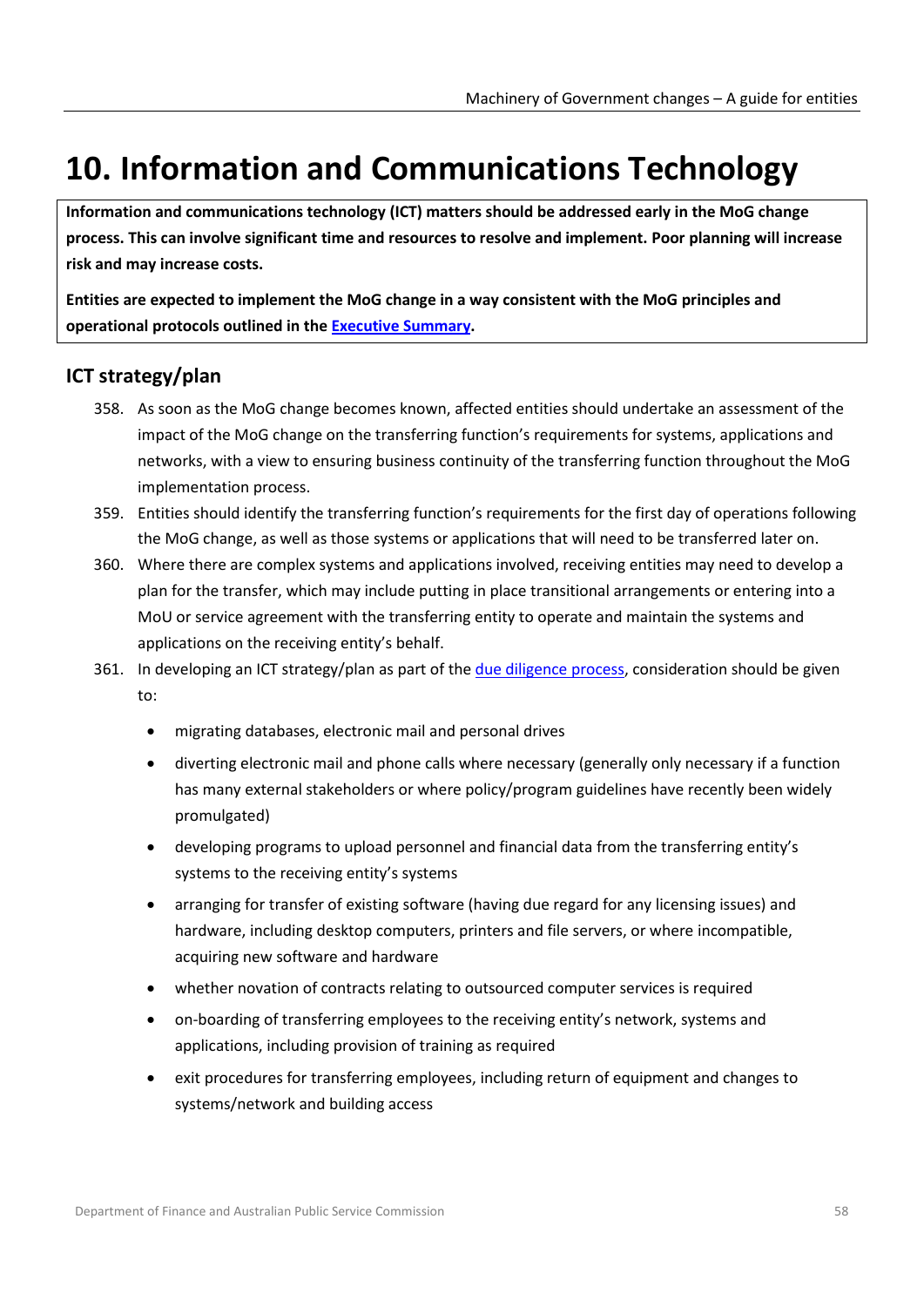- updating domain name ownership
- configuring firewalls/gateways where affected employees still need access to the transferring entity's or a third party's (i.e. shared services provider) systems/applications/network
- creating new logons and email addresses early on for transferring employees
- arranging for information in all formats including records and data to be transferred from the transferring entity to the receiving entity or archived (note that previous website data must be retained not only for archiving purposes but also for FOI purposes)
- installing cabling, outlets and associated network/communications equipment and hardware in the new accommodation
- sharing information on disaster recovery/business continuity plans, and procedures for the operation and maintenance of systems and applications
- details of any capital investment plans, funding and current or planned ICT procurements associated with the transferring function.

## **ICT funding and capital management plans**

- 362. Transferring entities should provide receiving entities with details of any funding provided by Government for the acquisition, replacement or maintenance of ICT assets. This may include a portion of the transferring entity's departmental or administered capital budget.
- 363. Transferring entities should also provide receiving entities with a copy of or relevant extracts from their most recent capital management plan which sets out the profile of budgeted expenditure for the transferring function.

# **ICT checklist**

- 364. The following provides a checklist related to ICT specific aspects of MoG changes. It draws on information and advice provided by entities that have had recent experience in implementing MoG changes.
- 365. ICT checklist items for consideration:
	- assets
	- data migration/transfer
	- business and corporate systems, along with associated contractors and consultants
	- contracts and procurement
	- phone directory services/email arrangements
	- domain names and websites
	- government online services
	- network services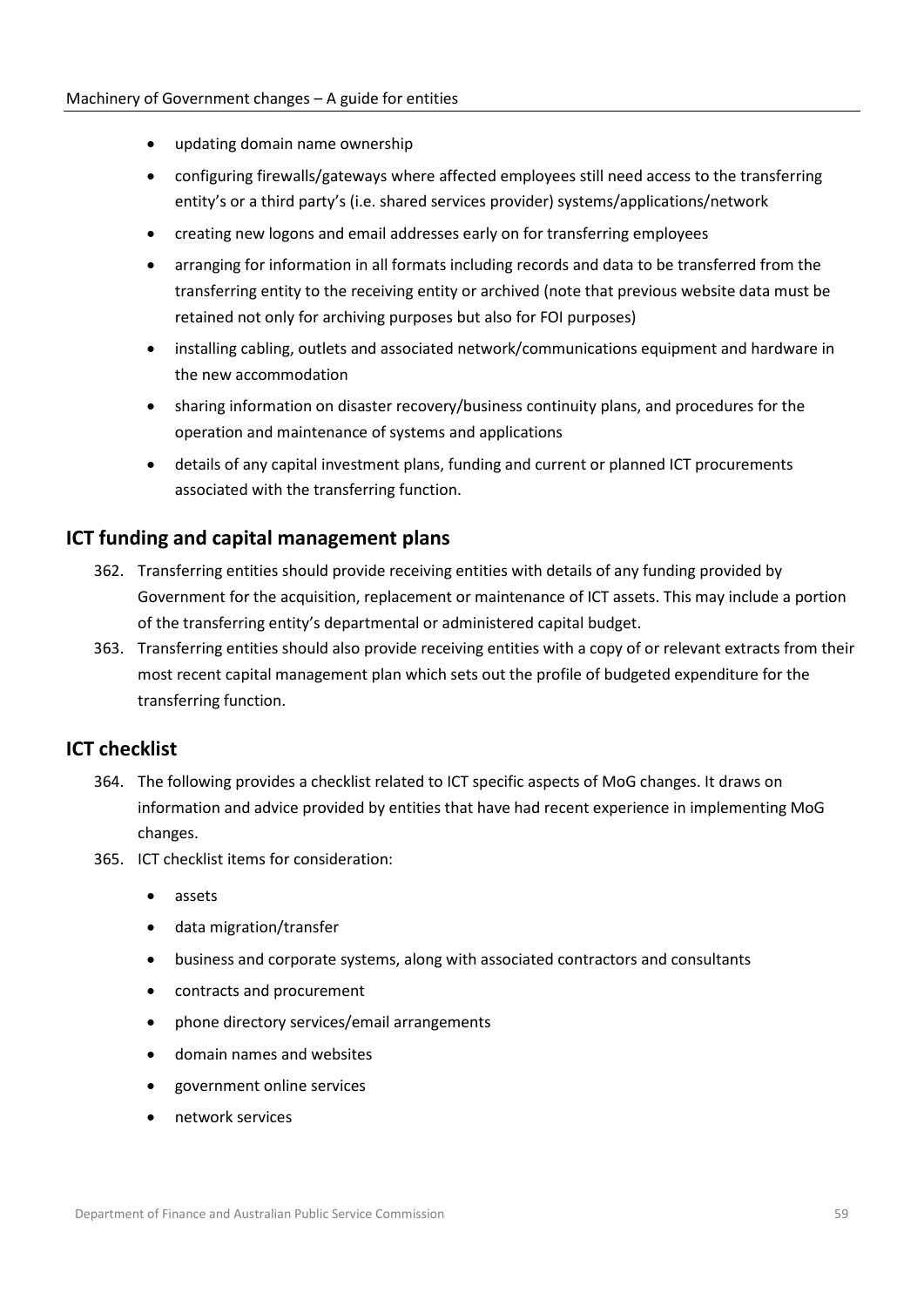- outward facing contacts
- access to parliamentary workflow systems
- records management and archiving
- security
- service desks and hotlines
- shared drives
- shared services/hosting arrangements.
- 366. Entities may wish to refer to the Common Tasks Tool for a listing of common tasks and activities associated with implementing MoG changes, available under [Tools and templates on the Finance MoG](http://www.finance.gov.au/government/managing-commonwealth-resources/machinery-of-government-changes)  [changes webpage.](http://www.finance.gov.au/government/managing-commonwealth-resources/machinery-of-government-changes)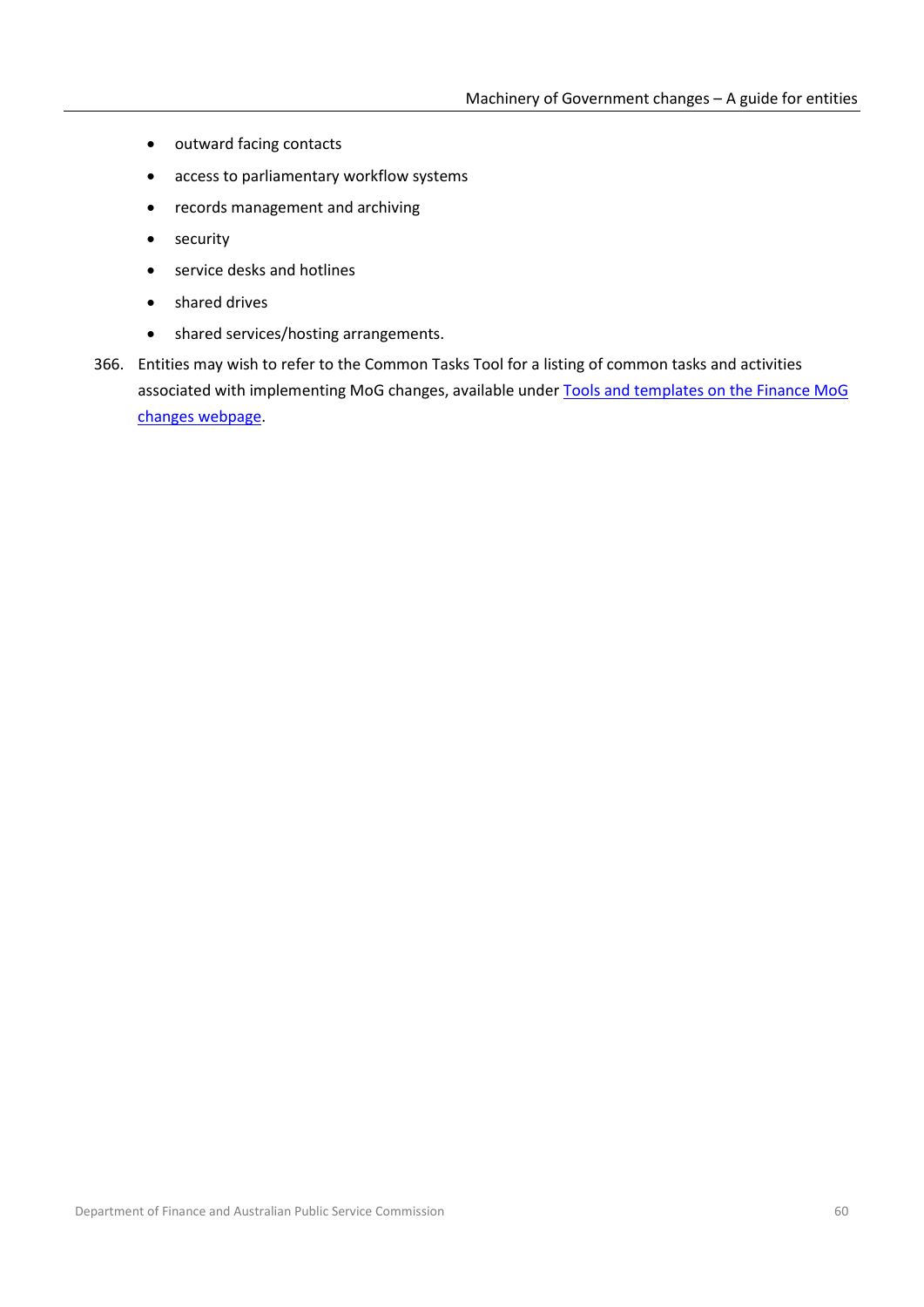# **11. MoG Scenarios - APS Entity to Non-APS Commonwealth Entity**

**A MoG change can lead to the movement of a Commonwealth function from an APS entity operating under the PS Act to a Commonwealth entity that is not an APS entity and operates under different legislation.**

**Entities are expected to implement the MoG change in a way consistent with the MoG principles and operational protocols outlined in th[e Executive Summary.](#page-8-0)** 

367. This chapter provides additional information for entities where functions, employees and/or resources are moved from an APS entity to a non-APS Commonwealth entity.

# **Movement of people**

### **Legislative basis**

- 368. Section [72\(1\)\(b\) of the PS](https://www.legislation.gov.au/Series/C2004A00538) Act gives the Commissioner the authority to move an APS employee to an entity that is not an APS entity. See [People Management](#page-25-0) section*.*
- 369. Entities should consider whether legislation to facilitate the movement of employees out of the APS is required.

### **Terms and Conditions**

- 370. Where an employee from an APS entity moves to a non-APS Commonwealth entity, the employee is entitled to have their pay and conditions maintained until the next amendment to the relevant industrial award or instrument [\(section 72\(3\) of the PS](https://www.legislation.gov.au/Series/C2004A00538) Act). See [Pay and Conditions](#page-33-0) section*.*
- 371. As not all moves will automatically be a transfer of business, entities should seek legal advice.
- 372. Entities should be aware that the *[Maternity Leave \(Commonwealth Employees\) Act 1973 \(ML Act\)](https://www.legislation.gov.au/Series/C2004A00024)* only automatically covers APS entities. This means that when an entity moves out of the APS, its employees are no longer covered and maternity leave provisions are conferred by the entity's industrial instrument. Where there are compelling arguments to maintain coverage of the ML Act, there is an option for an entity to be prescribed by the *[Maternity Leave \(Commonwealth Employees\) Regulations](https://www.legislation.gov.au/Series/F2017L01450)  [2017](https://www.legislation.gov.au/Series/F2017L01450)* as an entity covered by the ML Act. The entity should commence discussions with the APSC and PM&C very early if it intends to explore this option, as the process to consider the request to amend the Regulations is a lengthy one. The [APSC can be contacted f](#page-71-0)or further advice.
- 373. Coverage of the *[Long Service Leave \(Commonwealth Employees\) Act 1976](https://www.legislation.gov.au/Series/C2004A01621)* (LSL Act) is not usually affected by movement out of the APS. The LSL Act generally covers persons employed under a law of the Commonwealth. If an entity is in doubt about coverage under the new arrangement, it should consult with the APSC and/or seek legal advice.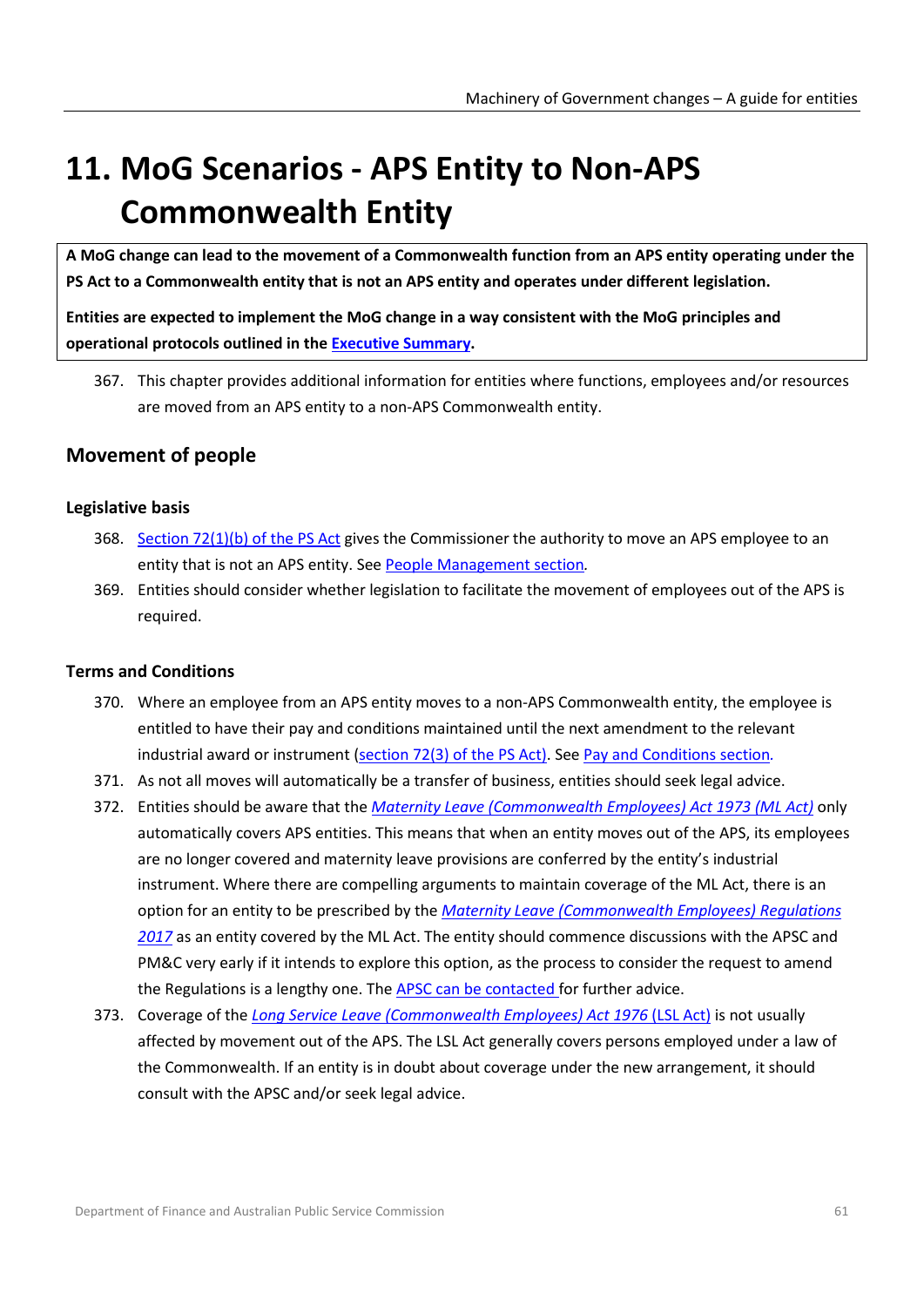### **Returning to the APS**

- 374. Generally, employees who have moved out of the APS as the result of a MoG change cannot apply for positions in the APS advertised as available to APS employees only. Exceptions include:
	- employees who transfer to an entity operating under the [Parliamentary Service Act 1999](https://www.legislation.gov.au/Series/C2004A00536) are able to re-enter the APS under mobility provisions in the PS Act
	- where provisions are included in enabling legislation for the receiving entity.
- 375. Entities should note that arrangements to facilitate the re-entry of former APS employees are rare. Entities should contact the APSC as soon as possible if considering this.

#### **Excess employees**

- 376. Where the receiving entity indicates that it will require fewer employees to perform the transferred function, entities will negotiate the management of excess employees**.**
- 377. To maximise excess employees' opportunity to find work in the APS it may be appropriate to facilitate redeployment to other APS entities before the administration of the MoG change is completed.

### **Governance and financial management**

378. For advice on governance, funding, banking and financial arrangements, pleas[e contact Finance.](#page-71-0)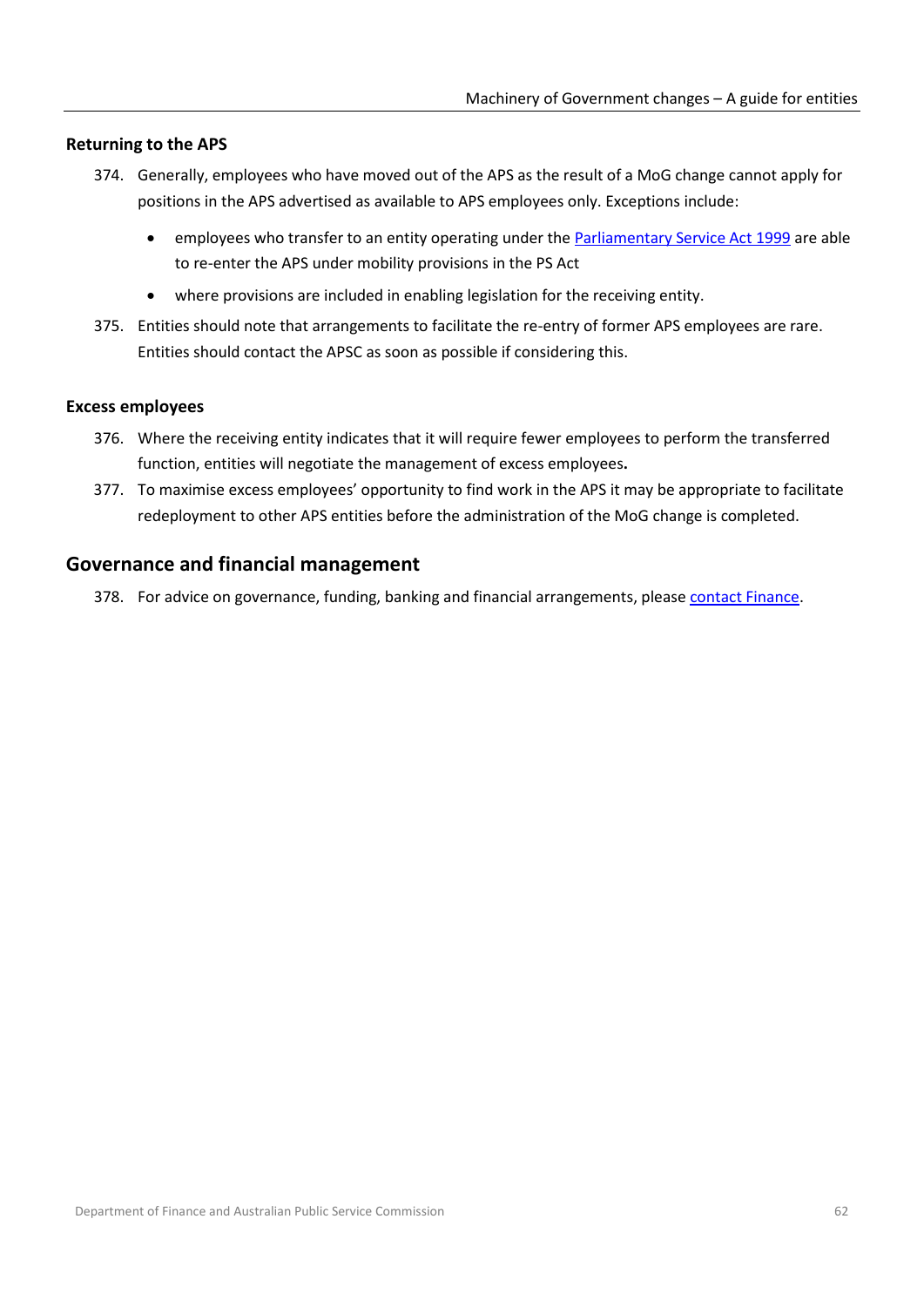# <span id="page-62-0"></span>**12. MoG Scenarios - Non-APS Commonwealth Entity to an APS Entity**

**A MoG change can lead to the movement of a Commonwealth function from a Commonwealth entity that is not an APS entity (i.e. an entity that does not operate under the PS Act) to an APS entity.**

**Entities are expected to implement the MoG change in a way consistent with the MoG principles and operational protocols outlined in th[e Executive Summary.](#page-8-0)** 

- 379. This chapter provides additional information for entities on the transfer of functions, employees and resources to an APS entity from a non-APS Commonwealth entity.
- 380. Organisations moving into the APS are encouraged to consult Finance and APSC early in the process to discuss the move.

# **Movement of people**

### **Legislative basis**

- 381. Section  $72(1)(c)$  of the PS Act gives the Commissioner the authority to move an employee from a non-APS Commonwealth entity to an APS entity. Se[e People Management section.](#page-25-0)
- 382. Entities should consider whether any additional legislation is required to facilitate the movement of employees into the APS.

### **Terms and Conditions**

- 383. Where an employee from a non-APS Commonwealth entity moves to an APS Commonwealth entity, their terms and conditions of employment may be varied following consultation (Regulation 8.2(2) of the *[Public Service Regulations](https://www.legislation.gov.au/Series/F1999B00307) 1999*).
- 384. Section [24\(1\) of the PS](https://www.legislation.gov.au/Series/C2004A00538) Act gives agency heads/accountable authorities the authority to vary the terms and conditions of employment for entity employees. See [Pay and Conditions](#page-33-0) section.
- 385. Entities should seek legal advice in this circumstance as there may be *[Fair Work Act 2009](https://www.legislation.gov.au/Series/C2009A00028)* implications where the move is a transfer of business.

### **Excess employees**

386. Where the receiving entity indicates that it will require fewer employees to perform the transferred function, entities will negotiate the management of excess employees**.**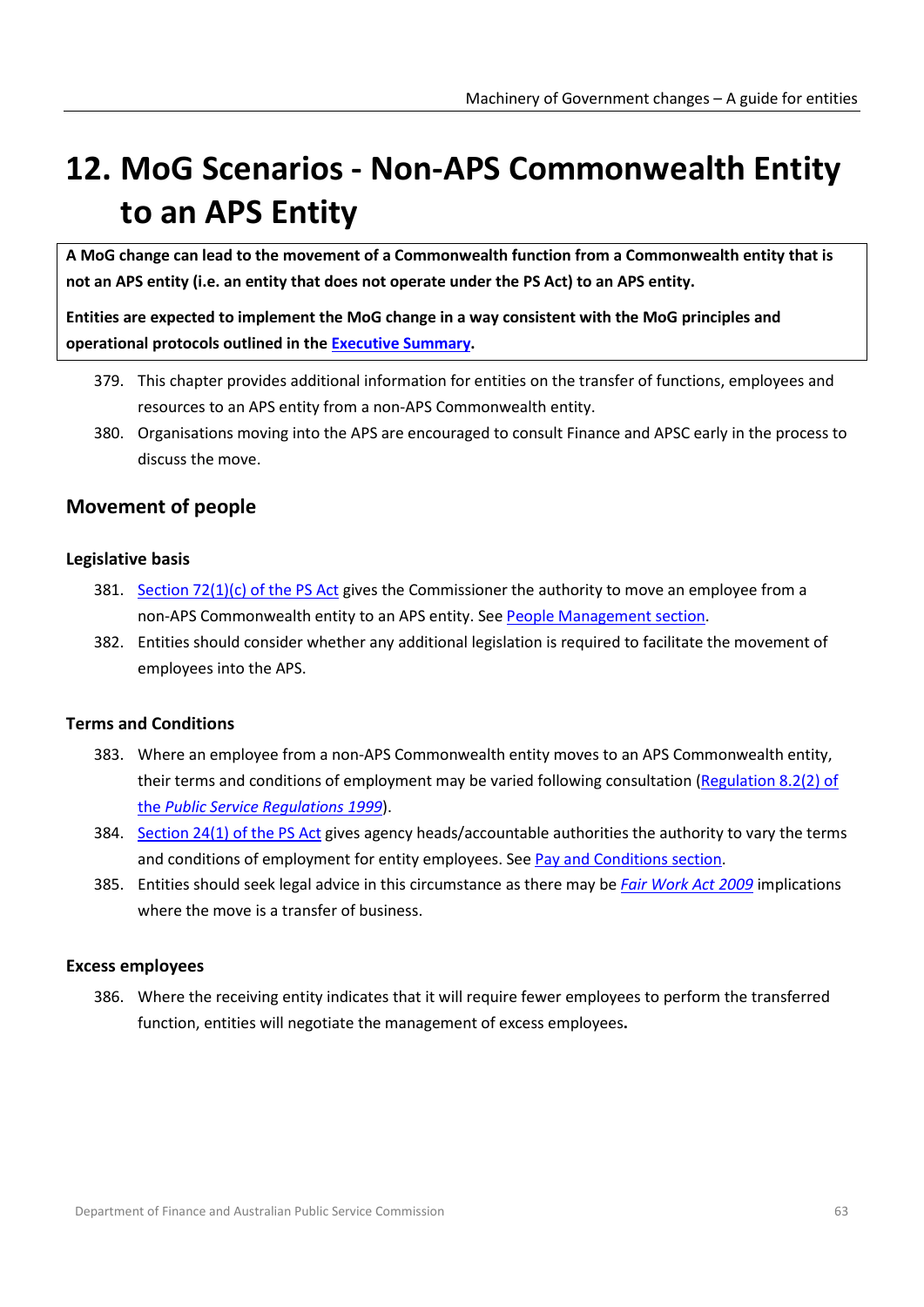# **Working in the APS**

### **Public Service Act 1999 (PS Act)**

- 387. The principal Act governing the employment, management and leadership of the APS is the PS [Act.](https://www.legislation.gov.au/Series/C2004A00538)
- 388. More information on subordinate and other relevant legislation can be found on the *[APSC's The](https://www.apsc.gov.au/working-aps/aps-employees-and-managers/aps-framework/legislative-framework-apshttp:/www.apsc.gov.au/working-in-the-aps/the-legislative-framework-for-the-aps)  [legislative framework for the APS](https://www.apsc.gov.au/working-aps/aps-employees-and-managers/aps-framework/legislative-framework-apshttp:/www.apsc.gov.au/working-in-the-aps/the-legislative-framework-for-the-aps)* page.
- 389. Section [20 of the PS Act](https://www.legislation.gov.au/Series/C2004A00538) gives an APS agency head/accountable authority, on behalf of the Commonwealth, all the rights, duties and powers of an employer in respect of APS employees in the entity. This includes engaging and promoting employees and terminating employment.

### **Workplace relations**

- 390. APS agency heads/accountable authorities are responsible for managing workplace relations matters with their employees consistent with the provisions of the *[Fair Work Act 2009.](https://www.legislation.gov.au/Series/C2009A00028)* Entity agreements and other instruments setting terms and conditions of employment must be consistent with the Government's employment policies, including the Government'[s current workplace relations policy for](https://www.apsc.gov.au/initiatives-and-programs/workplace-relations)  [the Commonwealth public sector.](https://www.apsc.gov.au/initiatives-and-programs/workplace-relations)
- 391. For non-SES employees, entities are able to adopt any form of workplace arrangement(s) which suit their business needs. Where an entity is considering a change to its current arrangements, the entity should advise the Commissioner before proceeding. Entities may implement separate workplace arrangements for Executive Level and equivalent employees that recognise their management responsibilities.
- 392. For SES employees and their equivalents, terms and conditions of employment are set through individual arrangements, either common law arrangements or through a determination made under [section 24\(1\) of the PS](https://www.legislation.gov.au/Series/C2004A00538) Act.

### **Other matters**

- 393. Receiving APS entities are expected to conduct a detailed induction program for employees new to the APS, to cover key features of working in the APS, including:
	- [APS Values, Employment Principles and Code of Conduct](https://www.apsc.gov.au/working-aps/integrity)
	- [APS employment framework described in the PS Act](https://www.apsc.gov.au/working-aps/information-aps-employment)
	- [obligations under the PGPA Act.](https://www.finance.gov.au/government/managing-commonwealth-resources/managing-risk-internal-accountability/duties/duties)

## **Governance and financial management**

394. For advice on governance, funding, banking and financial reporting arrangements, please contact [Finance.](#page-71-0)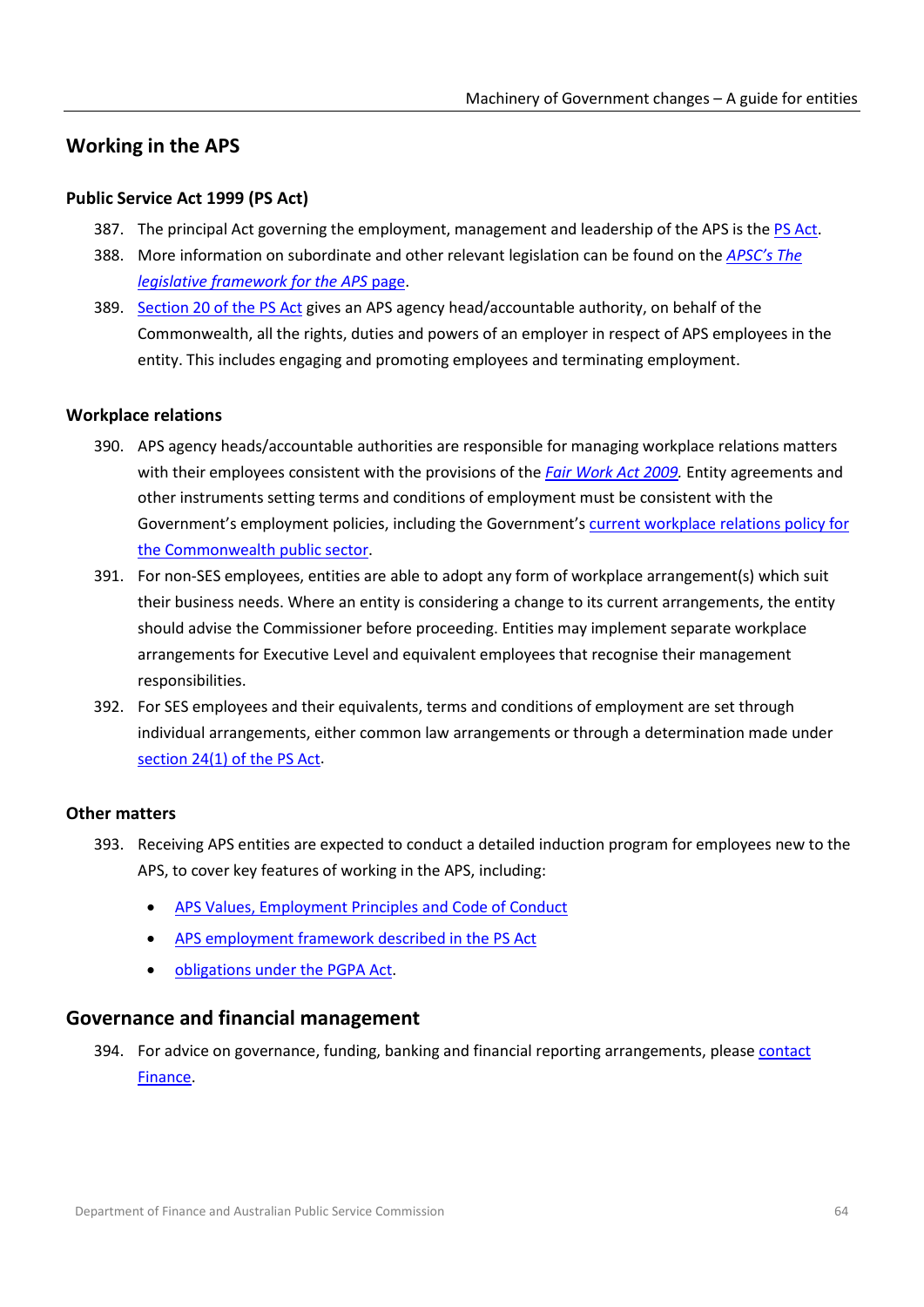# **13. MoG Scenarios - New Department/APS Entity**

**A MoG change can lead to the creation of a new APS entity operating under the PS Act.**

**Entities are expected to implement the MoG change in a way consistent with the MoG principles and operational protocols outlined in th[e Executive Summary.](#page-8-0)** 

- 395. Further guidance on setting up a new APS entity can be found in th[e Entity Start-up guide on the](https://www.finance.gov.au/government/setting-commonwealth-entity)  [Finance website.](https://www.finance.gov.au/government/setting-commonwealth-entity)
- 396. As soon as a new APS entity is proposed, responsible officers are encouraged to consult the APSC and [Finance.](#page-71-0)
- 397. Newly created entities will need the support of portfolio departments. Assistance could include lending employees to assist in the establishment of the entity, for example, employees with expertise in corporate functions.

### **New departments – urgent action**

398. This section outlines urgent action that may be required upon the creation of a new department.

### **Transfer of funding**

399. The timing of the transfer of funding to a newly created department will be dependent on where the department's function has originated.

#### **Department receives functions from an abolished department**

- 400. The new department cannot rely on the abolished department's appropriation.
- 401. Before midnight on the day a department is abolished, an interim transfer of appropriations must occur to enable valid appropriation coverage for any payments made that day, or that are required the next day.
- 402. Entities should [contact Finance](#page-71-0) if their department is impacted.

#### **Department receives functions from an existing department**

- 403. The new department is able to rely on the transferring entity's appropriation.
- 404. The accountable authority of the new department should issue written instructions to the transferring department to enable the transferring department to continue the activities on the new department's behalf, drawing upon the transferring department's appropriations.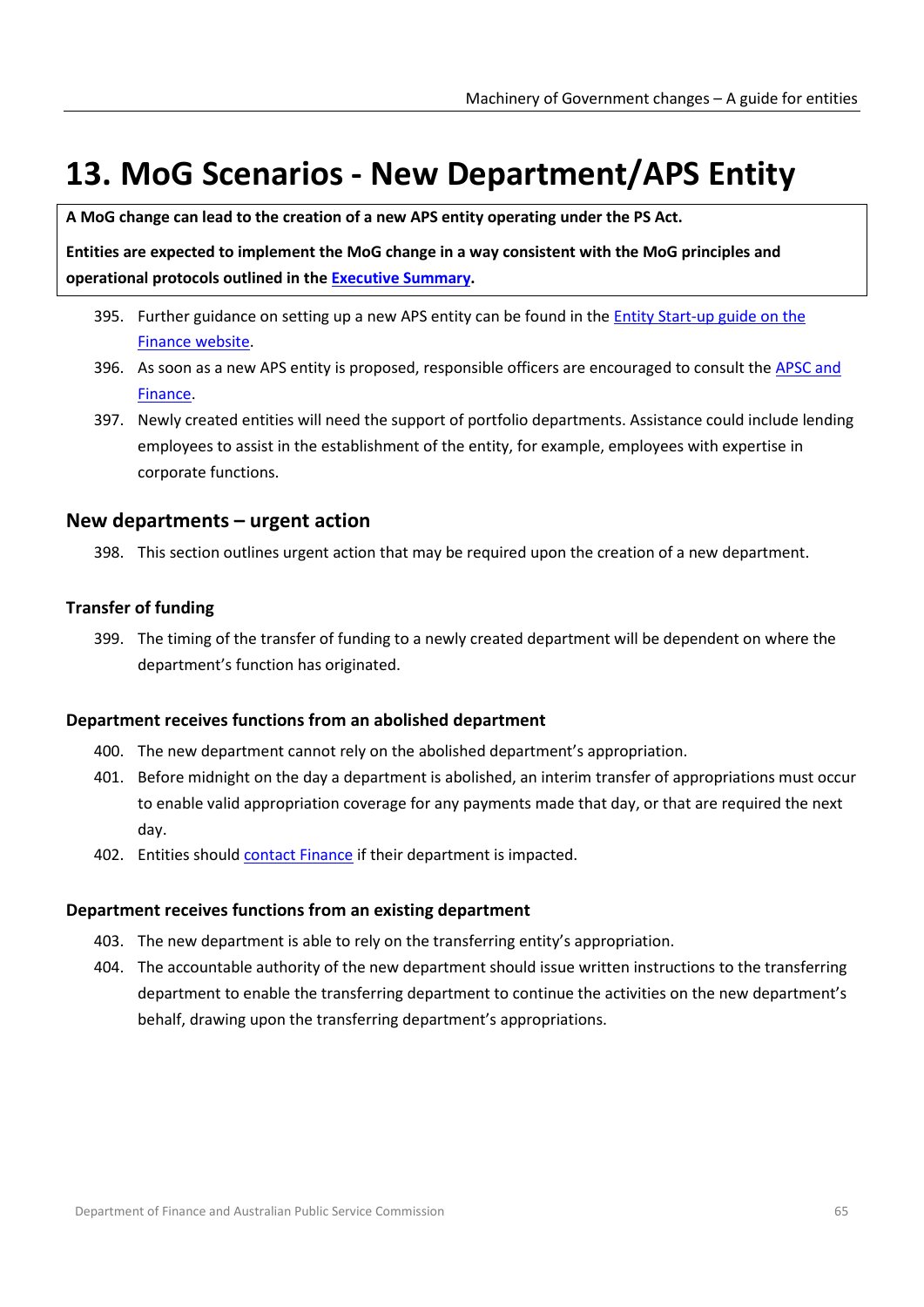#### **Outcome statements and program structures**

- 405. Generally, a new department would not require the Minister for Finance's approval if it receives the transferring department's outcome statement (i.e. an entire outcome statement which has already been approved is transferred).
- 406. A new outcome statement would be required if the department cannot receive the outcome statement of the transferring entity (i.e. where only a small function within the transferring entity's outcome is being transferred and it would not be appropriate to copy that outcome statement to the new entity).
- 407. See th[e Governance and Financial Management](#page-37-1) Issues section.

# **Departments and APS entities**

### **Delegations**

- 408. If a department or entity is created out of a MoG, consideration should be given to what delegations, if any, will be required to be in place immediately at the time of establishment so that appropriate officials (such as CFOs) can undertake financial activities and make human resources decisions on behalf of the entity.
- 409. In deciding to delegate certain powers, functions or duties, the accountable authority should consider their duty to establish and maintain appropriate systems of risk management and internal control.
- 410. Further information on the delegation of powers under the PGPA Act, including delegable and sub-delegable powers, is available on the [Finance website.](https://www.finance.gov.au/government/managing-commonwealth-resources/pgpa-legislation-associated-instruments-and-policies)

### **Accountable Authority Instructions (AAIs)**

- 411. Section [20A of the PGPA](https://www.legislation.gov.au/Series/C2013A00123) Act authorises accountable authorities to give instructions to officials in their entities on any matter necessary or convenient for carrying out or giving effect to the finance law.
- 412. To help accountable authorities develop appropriate controls, Finance has developed model AAIs. For further information, see *RMG [206: Model accountable authority instructions](https://www.finance.gov.au/government/managing-commonwealth-resources/managing-risk-internal-accountability/duties/risk-internal-controls/accountable-authority-instructions-aais-rmg-206)*.

### **Corporate plan requirements**

- 413. If a new department or entity is established because of MoG changes, a corporate plan for that department must be published as soon as practicable after the plan is prepared.
- 414. For further information see:
	- [rules 16E and 16F of the](https://www.legislation.gov.au/Series/F2014L00911) *PGPA Rule 2014*
	- RMG 132: *[Corporate plans for Commonwealth entities.](https://www.finance.gov.au/government/managing-commonwealth-resources/corporate-plans-commonwealth-entities-rmg-132)*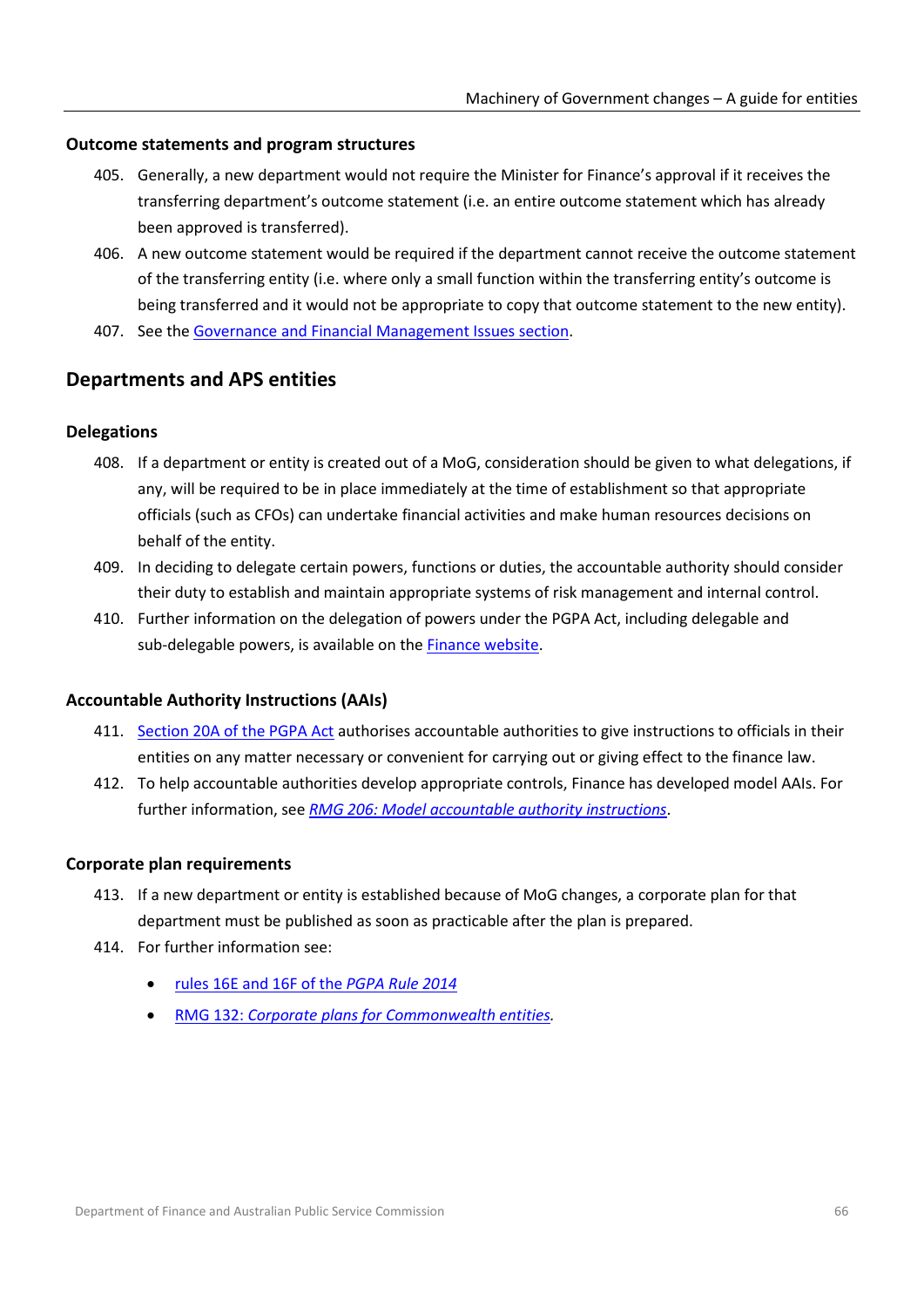## **Movement of people**

#### **Legislative basis**

- 415. Section [72 of the PS Act](https://www.legislation.gov.au/Series/C2004A00538) gives the Commissioner the authority to move employees in and out of the APS following a MoG change. The Commissioner may:
	- move an APS employee to another APS or non-APS Commonwealth entity
	- move a Commonwealth employee from a non-APS Commonwealth entity into an APS entity
	- engage any person as an APS employee in a specified APS entity.
- 416. See th[e People Management](#page-25-0) section for more information.
- 417. Responsible officers should determine the need for additional legislation to facilitate the movement of employees into a newly created entity.
- 418. For further information on people management issues when setting up a new APS entity, please refer to the [Entity Start-up guide on the Finance website.](https://www.finance.gov.au/government/setting-commonwealth-entity)

#### **Terms and conditions**

- 419. The *[Public Service Regulations 1999](https://www.legislation.gov.au/Series/F1999B00307)* prescribe the terms and conditions for employees moved into an APS entity from another APS entity or from a non-APS Commonwealth entity. See the Pay and [Conditions](#page-33-0) section.
- 420. It is likely that the newly created entity will not have an industrial instrument in place. If so, the agency head/accountable authority establishes terms and conditions for employees by making a determination under section [24\(1\) of the PS](https://www.legislation.gov.au/Series/C2004A00538) Act.
- 421. In some cases, it may be appropriate for the new agency head to preserve the conditions of employment that previously applied and are sensible to continue.
- 422. A section 24(1) determination made following a MoG change can preserve some, or all, of an employee's pre-existing terms and conditions. It cannot be used to introduce a new regime.
- 423. The receiving entity's agency head/accountable authority is not obliged to carry across any, or all, of the terms and conditions that previously applied. In some cases, it may not be practical to preserve particular conditions. For example, access to work based childcare may not be available in the new entity or preserve ordinary time earnings (OTE) as the method of calculating superannuation.
- 424. A section 24(1) determination is subject to assessment against the [Government's current workplace](https://www.apsc.gov.au/initiatives-and-programs/workplace-relations)  [relations policy](https://www.apsc.gov.au/initiatives-and-programs/workplace-relations) for the Commonwealth public sector.
- 425. It may also be necessary to make a separate section 24(1) determination creating interim terms and conditions for employees who are engaged by, or move to, the new entity later. [A 24(1) determination in this case is not made under Regulation 8.1 of the *[Public Service Regulations 1999](https://www.legislation.gov.au/Series/F1999B00307)*].
- 426. Where subsection 24(1) determinations are not underpinned by an existing enterprise agreement, the *[Australian Public Service Enterprise Award 2015](https://www.fairwork.gov.au/awards-and-agreements/awards/list-of-awards/enterprise-and-public-sector-awards)* will apply.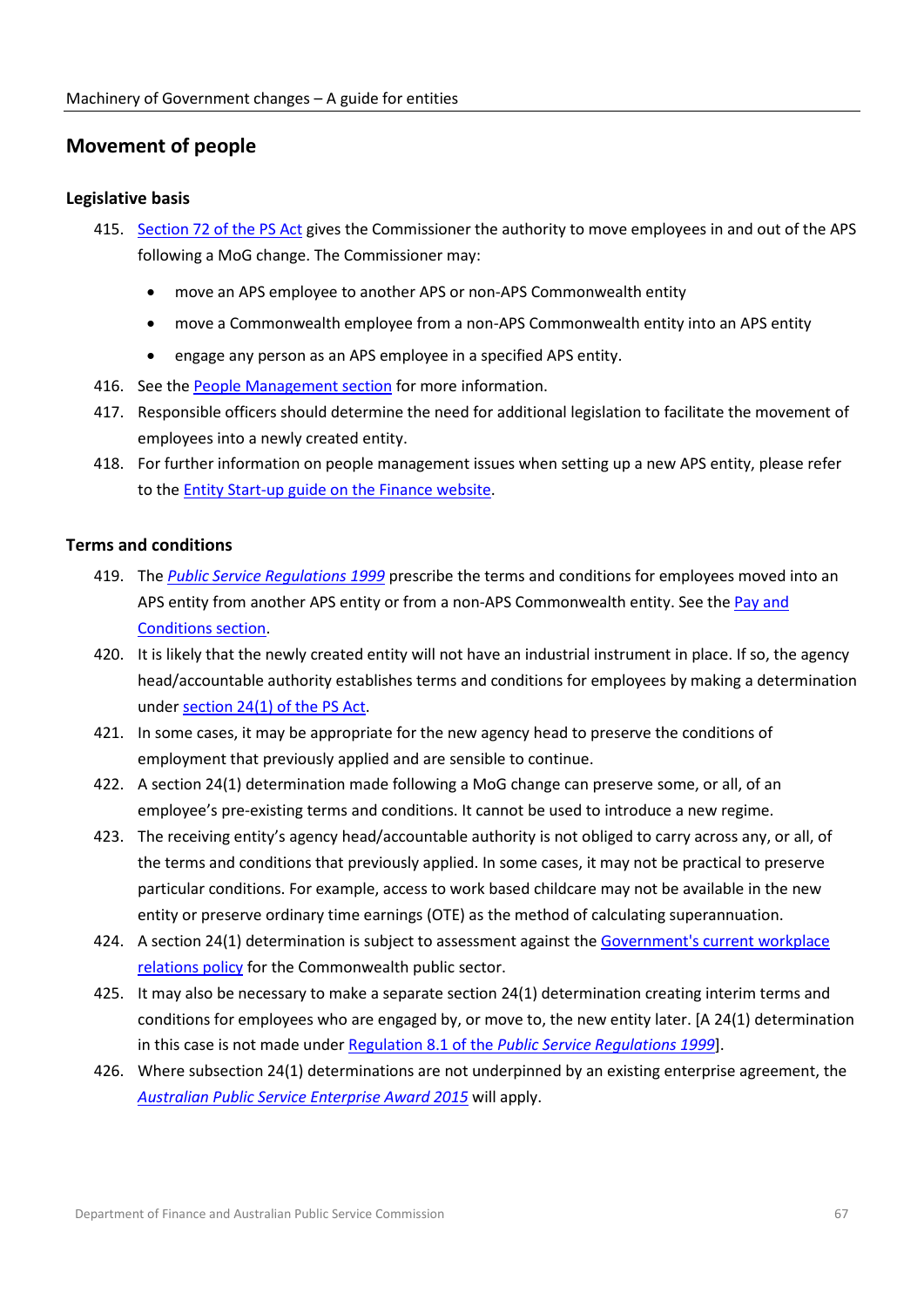427. Entities are advised to contact the APSC in relation to any proposed section 24 determination, and particularly in the circumstances described in the above paragraph.

### **Excess employees**

428. Where the newly created entity considers that it will require fewer employees to perform a function, it may be appropriate to facilitate redeployment within the current entity or to other APS entities before the administration of the completion of the MoG change.

## **Working in the APS**

429. See the Non-APS Commonwealth [entity to APS entity](#page-62-0) section.

### **Records management**

430. Responsible officers must take immediate steps to establish a means to record important initial decisions about the legal warrant for the entity, its functions, policy scope and structure. The NAA can provide specific advice and assistance with systems required for these steps via its [Agency Service](#page-71-0)  [Centre.](#page-71-0) See the [Records Management](#page-55-0) section.

### **Governance and financial management**

431. For advice on governance, funding, banking and financial reporting arrangements, please contact [Finance.](#page-71-0)

### **Property management and procurement**

- 432. For property management and leasing arrangements, please contact the [PCD in Finance.](#page-71-0)
- 433. For procurement advice, please contact the [Procurement Agency Advice Team in Finance.](#page-71-0)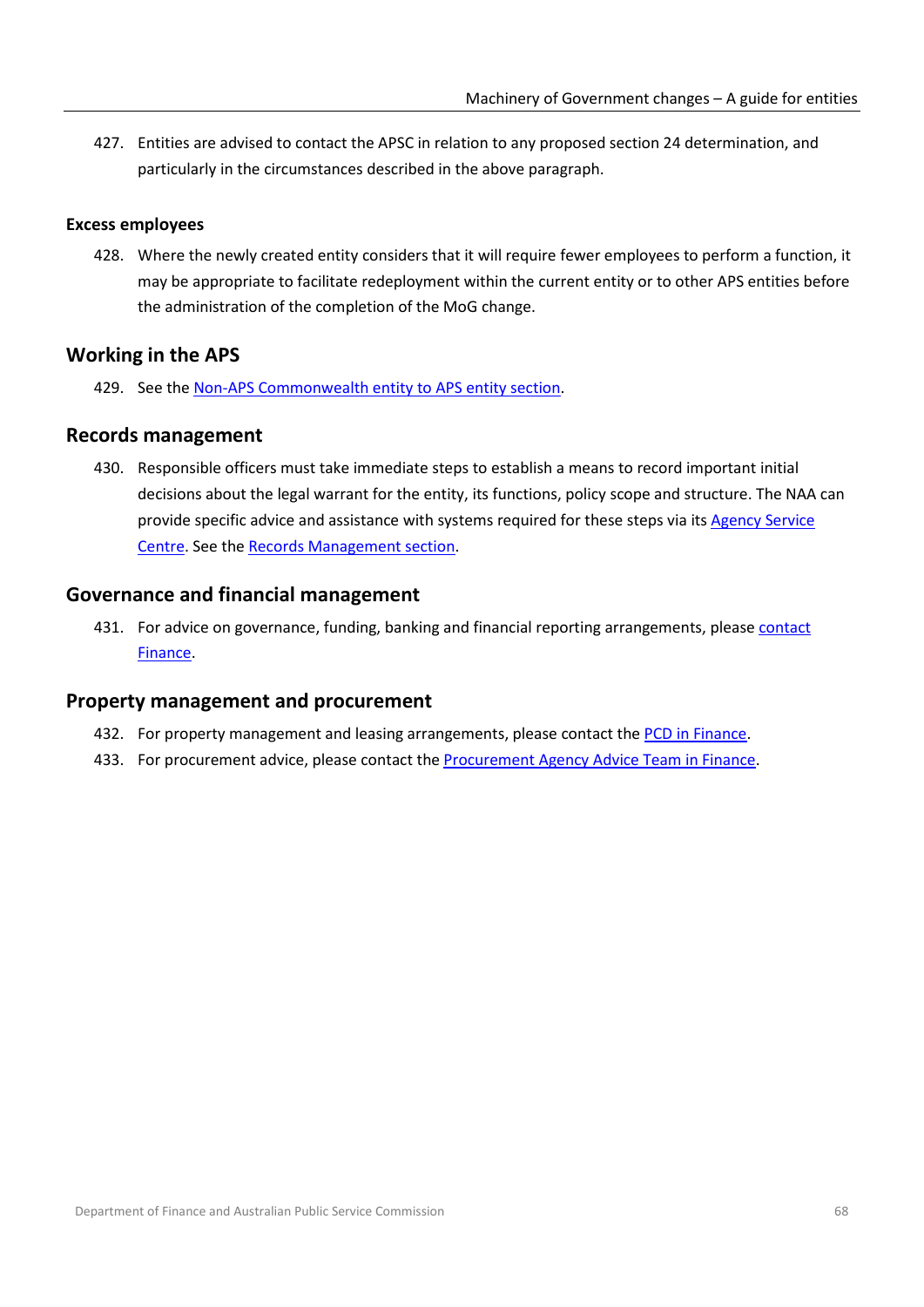# **14. Glossary**

| <b>Term</b>              | <b>Description</b>                                                                                                                                              |  |
|--------------------------|-----------------------------------------------------------------------------------------------------------------------------------------------------------------|--|
| AAIs                     | Accountable Authority Instructions                                                                                                                              |  |
| <b>AAO</b>               | Administrative Arrangements Order                                                                                                                               |  |
| AAUs                     | <b>Agency Advice Units, within the Department of Finance</b>                                                                                                    |  |
| <b>ABN</b>               | <b>Australian Business Number</b>                                                                                                                               |  |
| Accountable<br>authority | Accountable authority, as defined in section 12 of the Public Governance, Performance and<br><b>Accountability Act 2013</b> . See also Agency head              |  |
| AGD                      | Attorney-General's Department                                                                                                                                   |  |
| <b>Agency Head</b>       | Agency Head, as defined in section 7 of the Public Service Act 1999. See also Accountable<br>authority                                                          |  |
| <b>AGSVA</b>             | Australian Government Security Vetting Agency                                                                                                                   |  |
| ANAO                     | Australian National Audit Office                                                                                                                                |  |
| AusTender                | AusTender website, providing centralised publication of Australian Government business<br>opportunities, annual procurement plans and contracts awarded         |  |
| <b>APS</b>               | <b>Australian Public Service</b>                                                                                                                                |  |
| APS entity               | Agency, as defined in section 7 of the Public Service Act 1999. Includes a department of<br>state, executive agency and statutory agency. See also Entity below |  |
| <b>APSC</b>              | Australian Public Service Commission                                                                                                                            |  |
| <b>ASIC</b>              | Australian Securities and Investments Commission                                                                                                                |  |
| ASL                      | Average Staffing Level                                                                                                                                          |  |
| <b>ATO</b>               | <b>Australian Taxation Office</b>                                                                                                                               |  |
| <b>BAS</b>               | <b>Business Activity Statement</b>                                                                                                                              |  |
| CALD                     | Culturally and Linguistically Diverse                                                                                                                           |  |
| <b>CBMS</b>              | Central Budget Management System                                                                                                                                |  |
| <b>CCE</b>               | Corporate Commonwealth Entity, as defined in paragraph 11(a) of the Public Governance,<br>Performance and Accountability Act 2013                               |  |
| <b>CFO</b>               | <b>Chief Finance Officer</b>                                                                                                                                    |  |
| <b>CLS</b>               | Commonwealth Leasing Strategy                                                                                                                                   |  |
| CM Module                | Cash Management Module of the Central Budget Management System (CBMS)                                                                                           |  |
| <b>CRF</b>               | <b>Consolidated Revenue Fund</b>                                                                                                                                |  |
| <b>CSC</b>               | Commonwealth Superannuation Corporation                                                                                                                         |  |
| <b>DTA</b>               | <b>Digital Transformation Agency</b>                                                                                                                            |  |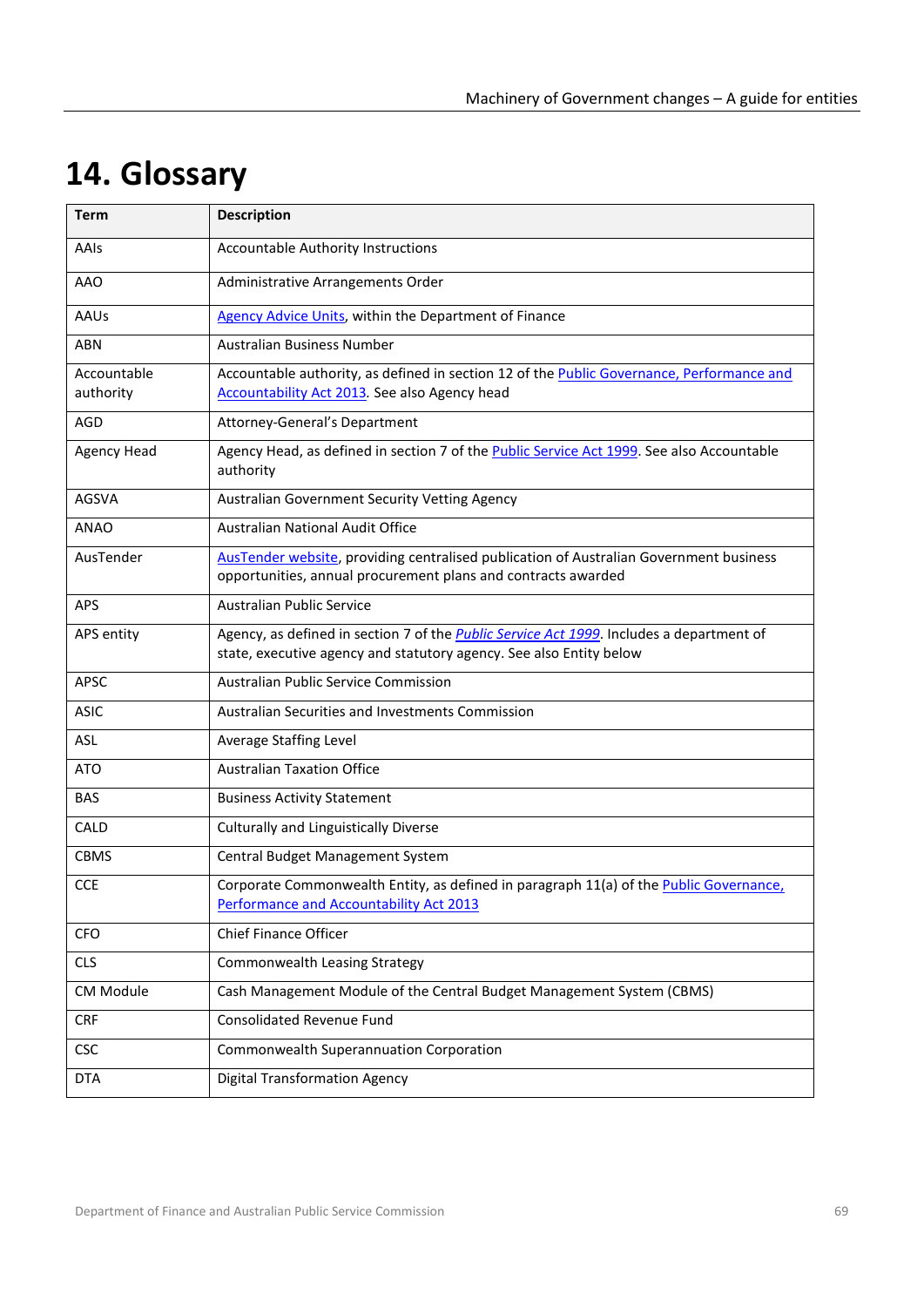| <b>Term</b>  | <b>Description</b>                                                                                                                                                                                                  |  |
|--------------|---------------------------------------------------------------------------------------------------------------------------------------------------------------------------------------------------------------------|--|
| Entity       | Has the same meaning as corporate Commonwealth entity (CCE) and non-corporate<br>Commonwealth entity (NCE) within the Public Governance, Performance and Accountability<br>Act 2013 (PGPA Act). See also APS entity |  |
| <b>FBT</b>   | <b>Fringe Benefits Tax</b>                                                                                                                                                                                          |  |
| Finance      | Department of Finance                                                                                                                                                                                               |  |
| <b>FMIS</b>  | Financial management information system                                                                                                                                                                             |  |
| FOI          | Freedom of Information                                                                                                                                                                                              |  |
| <b>FRR</b>   | Public Governance, Performance and Accountability (Financial Reporting) Rule 2015                                                                                                                                   |  |
| GGS          | General government sector                                                                                                                                                                                           |  |
| GrantConnect | GrantConnect website, providing centralised publication of forecast and current Australian<br>Government grant opportunities and grants awarded                                                                     |  |
| <b>GST</b>   | Goods and services tax                                                                                                                                                                                              |  |
| НR           | <b>Human Resources</b>                                                                                                                                                                                              |  |
| <b>ICT</b>   | Information and Communications Technology                                                                                                                                                                           |  |
| <b>ISAC</b>  | <b>Independent Selection Advisory Committee</b>                                                                                                                                                                     |  |
| LGBTIQ+      | Lesbian, Gay, Bisexual, Transgender, Intersex and Questioning/Queer +                                                                                                                                               |  |
| <b>LSL</b>   | Long Service Leave                                                                                                                                                                                                  |  |
| ML           | <b>Maternity Leave</b>                                                                                                                                                                                              |  |
| MoG          | Machinery of Government                                                                                                                                                                                             |  |
| MoU          | Memorandum of Understanding                                                                                                                                                                                         |  |
| <b>NAA</b>   | National Archives of Australia                                                                                                                                                                                      |  |
| <b>NCE</b>   | Non-Corporate Commonwealth Entity, as defined in paragraph 11(b) of the <i>Public</i><br>Governance, Performance and Accountability Act 2013                                                                        |  |
| OAIC         | Office of the Australian Information Commissioner                                                                                                                                                                   |  |
| OPA          | Official Public Account, managed by the Department of Finance on behalf of the<br>Commonwealth                                                                                                                      |  |
| OPC          | Office of the Parliamentary Counsel                                                                                                                                                                                 |  |
| <b>OTE</b>   | Ordinary time earnings                                                                                                                                                                                              |  |
| <b>PAES</b>  | <b>Portfolio Additional Estimates Statements</b>                                                                                                                                                                    |  |
| PAYG         | Pay As You Go                                                                                                                                                                                                       |  |
| <b>PBS</b>   | <b>Portfolio Budget Statements</b>                                                                                                                                                                                  |  |
| PCD          | Property and Construction Division, in Finance                                                                                                                                                                      |  |
| PGPA Act     | <b>Public Governance, Performance and Accountability Act 2013</b>                                                                                                                                                   |  |
| PGPA Rule    | <b>Public Governance, Performance and Accountability Rule 2014</b>                                                                                                                                                  |  |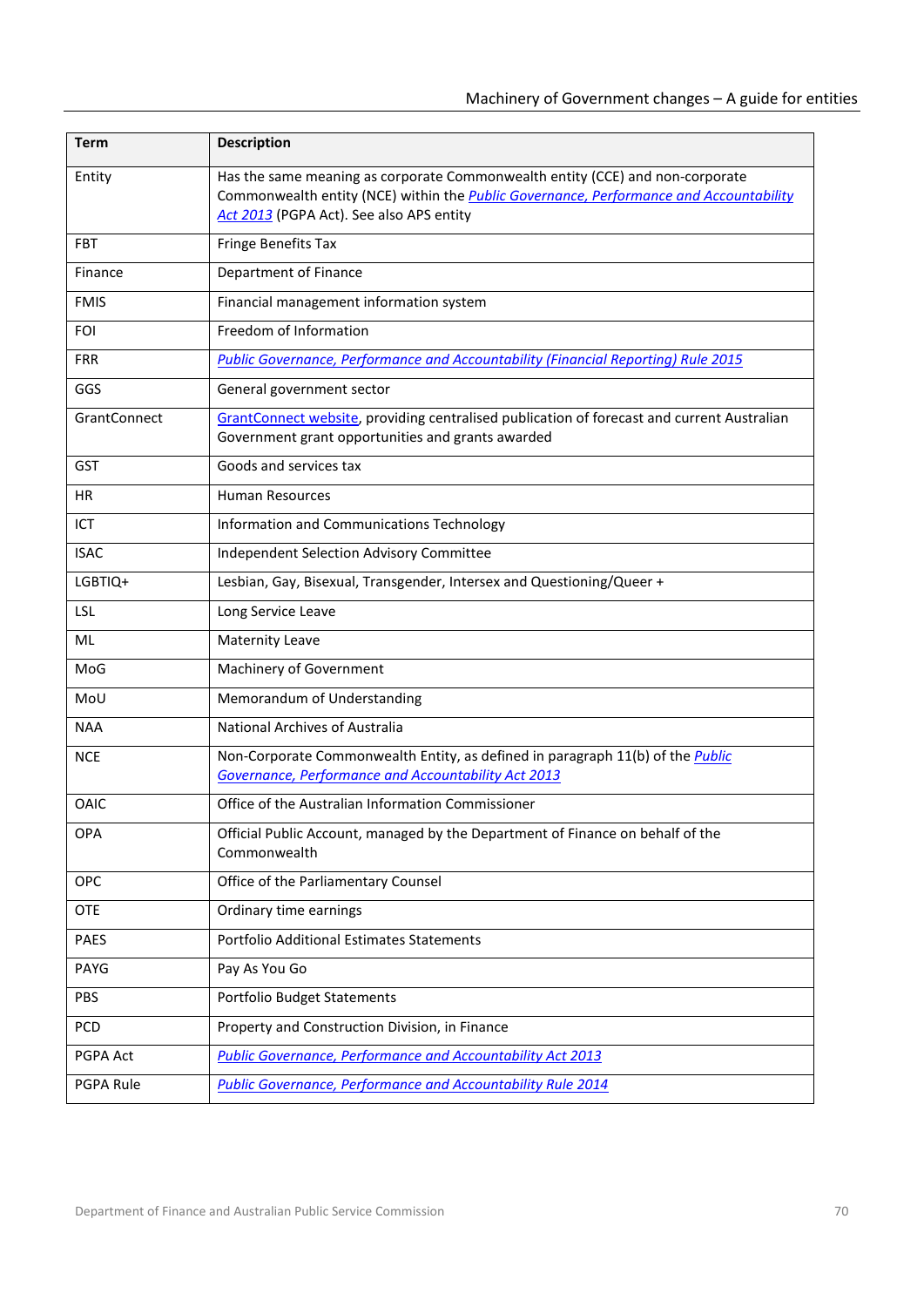### Machinery of Government changes – A guide for entities

| <b>Term</b>   | <b>Description</b>                                                                                        |
|---------------|-----------------------------------------------------------------------------------------------------------|
| PM&C          | Department of the Prime Minister and Cabinet                                                              |
| <b>PMP</b>    | Property Management Plan                                                                                  |
| <b>PS Act</b> | <b>Public Service Act 1999</b>                                                                            |
| <b>PSCP</b>   | <b>Property Services Coordinated Procurement</b>                                                          |
| <b>PSP</b>    | <b>Property Service Providers</b>                                                                         |
| <b>RDS</b>    | Reference Data Set, the framework for data entry and reporting in the Central Budget<br>Management System |
| <b>RMG</b>    | Resource Management Guide, issued by Finance                                                              |
| <b>SDCT</b>   | Standard Departmental Costing Template, issued by Finance                                                 |
| <b>SES</b>    | Senior Executive Service of the APS                                                                       |
| SGGA          | <b>Streamlining Government Grants Administration</b>                                                      |
| <b>SPA</b>    | <b>Strategic Property Adviser</b>                                                                         |
| WH&S          | Workplace health and safety                                                                               |

For definitions of key terms, please refer to the [PGPA Glossary on the Finance website.](https://www.finance.gov.au/about-us/glossary/pgpa)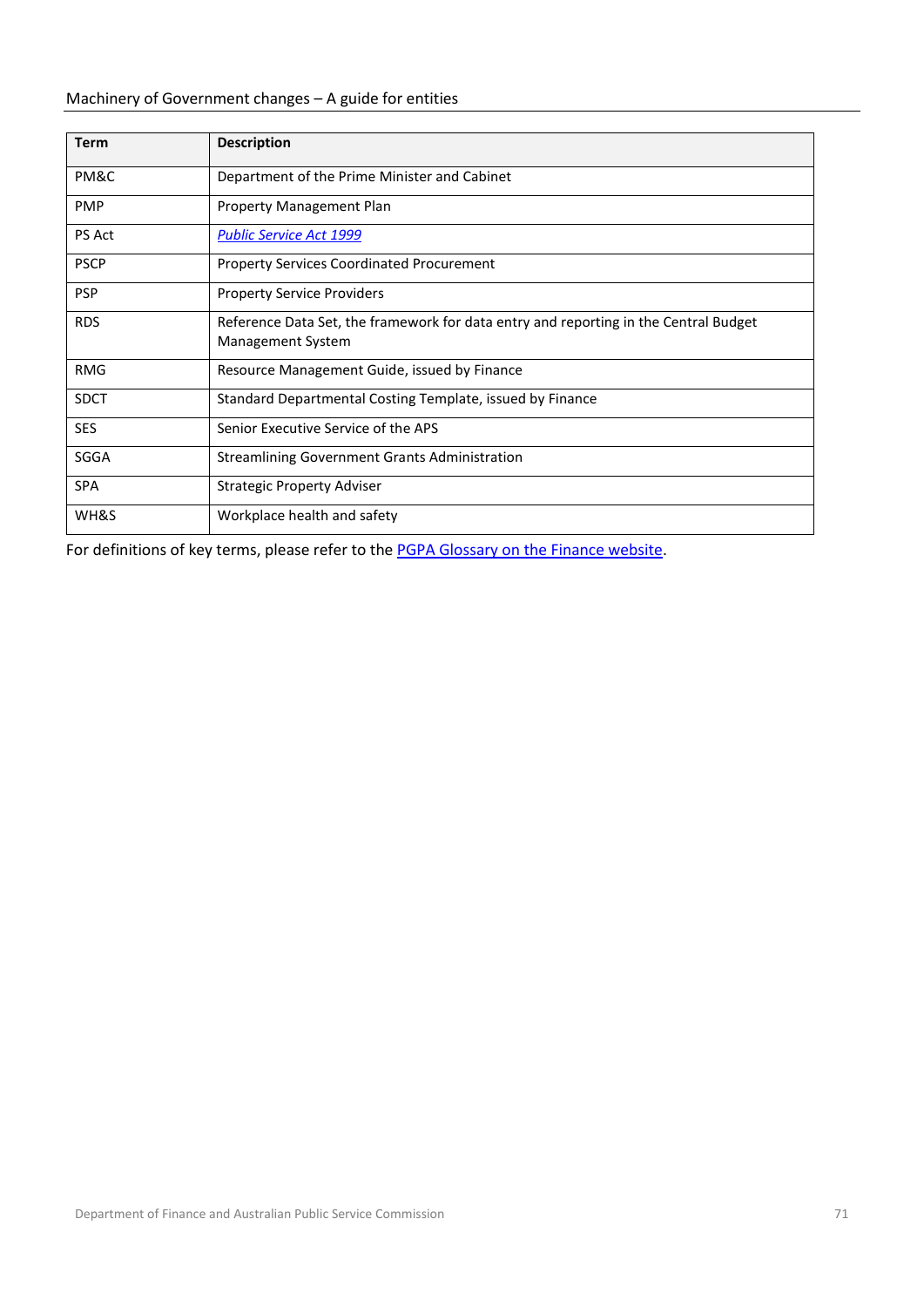# <span id="page-71-0"></span>**15. Key Contacts**

| <b>Topic</b>                            |                                                                                                                | <b>Contact</b>                                                        |  |  |
|-----------------------------------------|----------------------------------------------------------------------------------------------------------------|-----------------------------------------------------------------------|--|--|
| <b>Central entities for MoG changes</b> |                                                                                                                |                                                                       |  |  |
| Finance responsibilities                |                                                                                                                | MOGAdvice@finance.gov.au                                              |  |  |
|                                         | Funding - annual appropriations, special<br>appropriations, special accounts and cost<br>recovery arrangements |                                                                       |  |  |
|                                         | Financial and budgetary reporting                                                                              |                                                                       |  |  |
|                                         | Banking by Commonwealth entities and<br>management of the Official Public Account<br>(OPA)                     |                                                                       |  |  |
|                                         | Grants                                                                                                         |                                                                       |  |  |
|                                         | Property management and leasing<br>arrangements                                                                |                                                                       |  |  |
|                                         | Comcover                                                                                                       |                                                                       |  |  |
|                                         | Procurement (except for ICT procurements)                                                                      |                                                                       |  |  |
|                                         | Annual reports and performance reporting                                                                       |                                                                       |  |  |
|                                         | Corporate plans                                                                                                |                                                                       |  |  |
|                                         | Average Staffing Levels (ASL)                                                                                  |                                                                       |  |  |
| ٠                                       | Public Governance, Performance and<br>Accountability Act 2013 (PGPA Act)                                       |                                                                       |  |  |
|                                         | <b>Shared Services Transformation Program</b>                                                                  |                                                                       |  |  |
|                                         | Communications advice                                                                                          |                                                                       |  |  |
|                                         | <b>Investment Funds and Superannuation</b>                                                                     |                                                                       |  |  |
|                                         | Commonwealth Investment Framework and<br><b>Government Business Enterprises (GBEs)</b>                         |                                                                       |  |  |
|                                         | APSC responsibilities                                                                                          | <b>Employment Policy</b>                                              |  |  |
|                                         | Public Service Act 1999 (PS Act)                                                                               | <b>PS Act</b><br>$\bullet$                                            |  |  |
|                                         | APS Commissioner's Directions 2016                                                                             | APS recruitment, engagement and<br>$\bullet$                          |  |  |
|                                         | Recruitment and employment in the                                                                              | separations                                                           |  |  |
|                                         | <b>Australian Public Service (APS)</b>                                                                         | SES caps<br>$\bullet$                                                 |  |  |
|                                         | Government's Senior Executive Service (SES)<br>Cap                                                             | Transfers of employees under section 72 of<br>$\bullet$<br>the PS Act |  |  |
|                                         | Merit and Transparency Policy (for APS                                                                         | employmentpolicy@apsc.gov.au<br>$\bullet$                             |  |  |
|                                         | agency heads)                                                                                                  | <b>Workplace Relations</b>                                            |  |  |
|                                         | Government's public sector workplace<br>relations policy                                                       | Industrial arrangements<br>$\bullet$                                  |  |  |
|                                         | Industrial instruments/industrial instruments                                                                  | Government's public sector workplace<br>$\bullet$<br>relations policy |  |  |
|                                         |                                                                                                                | workplacerelations@apsc.gov.au<br>$\bullet$                           |  |  |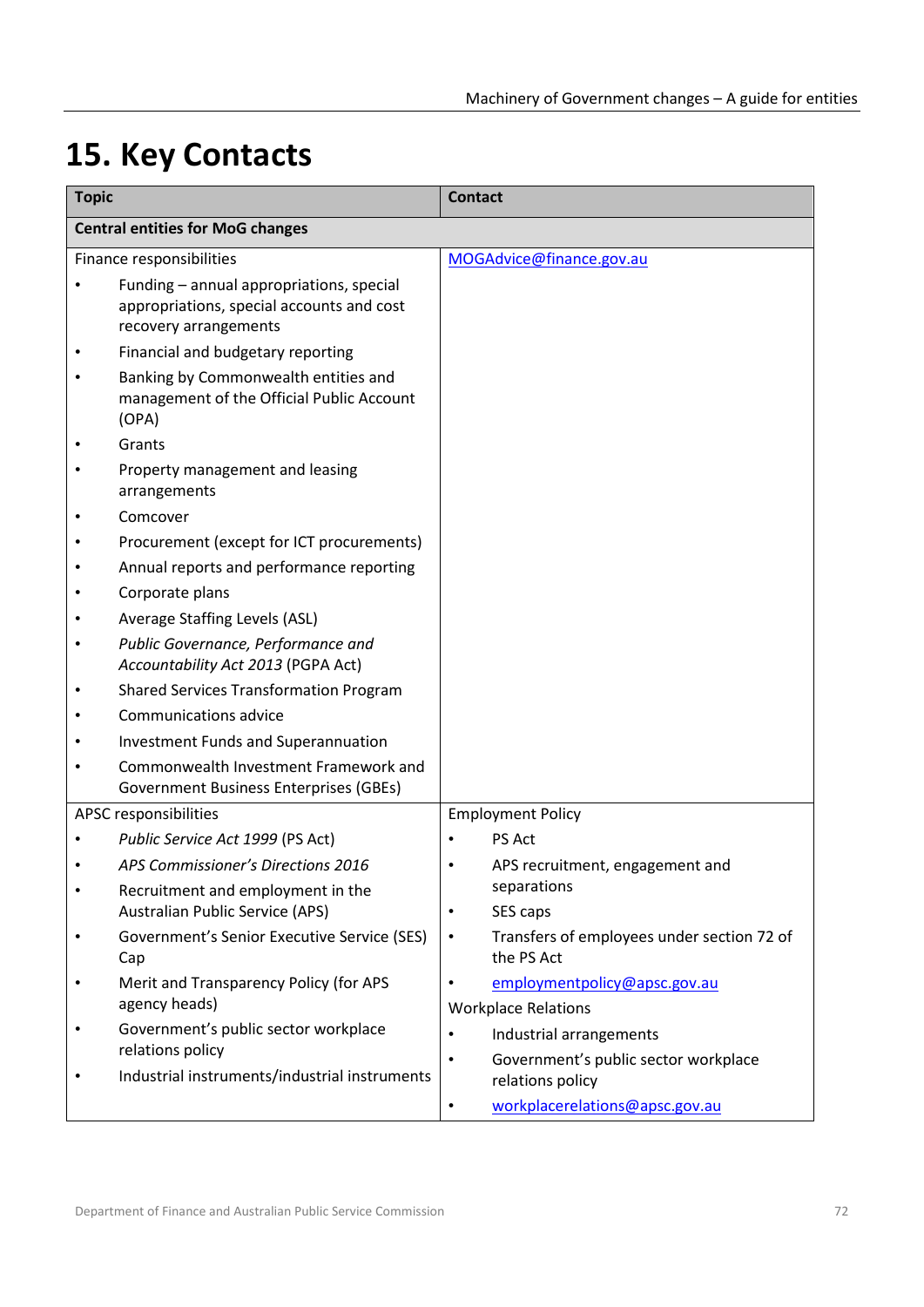| <b>Topic</b>                                      |                                                                           | <b>Contact</b>                                   |  |
|---------------------------------------------------|---------------------------------------------------------------------------|--------------------------------------------------|--|
|                                                   | CEO/agency head remuneration (the                                         | ExecRemStatOffices@apsc.gov.au                   |  |
|                                                   | <b>Remuneration Tribunal)</b>                                             |                                                  |  |
|                                                   | Moving APS employees as part of a<br>Machinery of Government change (MoG) |                                                  |  |
| PM&C responsibilities                             |                                                                           | AAO@pmc.gov.au                                   |  |
|                                                   | Administrative arrangement orders                                         |                                                  |  |
|                                                   | Policy advice on the Prime Minister's<br>decisions on MoG change          |                                                  |  |
|                                                   | NAA responsibilities                                                      | Via the online form on the NAA's Agency Service  |  |
|                                                   | Information, Records and Data management                                  | Centre website.                                  |  |
|                                                   | <b>Information Governance Framework</b>                                   |                                                  |  |
|                                                   | Archives Act 1983                                                         |                                                  |  |
| Other key contacts                                |                                                                           |                                                  |  |
|                                                   | Attorney-General's Department (AGD)                                       | Administrative law issues, including substituted |  |
|                                                   | responsibilities                                                          | reference orders                                 |  |
|                                                   | Acts Interpretation Act 1901                                              | adminlaw@ag.gov.au                               |  |
|                                                   | Legislation Act 2003                                                      | Sunsetting under the Legislation Act             |  |
|                                                   | <b>Protective Security Policy Framework</b>                               | sunsetting@ag.gov.au                             |  |
|                                                   | (security clearances)                                                     | <b>Protective Security Policy Framework</b>      |  |
|                                                   | <b>Commonwealth Fraud Prevention Centre</b>                               | PSPF@ag.gov.au<br>٠                              |  |
|                                                   | <b>Legal Services Directions</b>                                          | (02) 6141 3600                                   |  |
|                                                   | Australian Government Solicitor                                           | <b>Fraud Control</b>                             |  |
|                                                   | <b>Courts and tribunals</b>                                               | info@counterfraud.gov.au                         |  |
|                                                   | <b>Public Interest Disclosure</b>                                         | Office of Legal Services Coordination            |  |
|                                                   | Privacy                                                                   | olsc@ag.gov.au                                   |  |
|                                                   | Freedom of Information                                                    | Human Rights - Sex and Gender                    |  |
|                                                   | Human Rights                                                              | $\bullet$<br>sexandgender@ag.gov.au              |  |
|                                                   | Comcare responsibilities                                                  | Work Health and Safety Act                       |  |
|                                                   | <b>Workers' Compensation Insurance</b>                                    | WHS.help@comcare.gov.au                          |  |
|                                                   | Work and Health Safety Act 2011 and                                       | Safety, Rehabilitation and Compensation Act      |  |
|                                                   | Regulations                                                               | scheme.policy helpdesk@comcare.gov.au            |  |
|                                                   | Rehabilitation and Return to Work                                         |                                                  |  |
| Commonwealth Superannuation Corporation (CSC)     |                                                                           | <b>Employee Superannuation</b>                   |  |
|                                                   | responsibilities                                                          | employer.service@csc.gov.au                      |  |
|                                                   | Administration of Commonwealth employee<br>superannuation                 |                                                  |  |
| Australian Taxation Office (ATO) responsibilities |                                                                           | Australian Business Register                     |  |
|                                                   | Australian Business Numbers (ABN)                                         | abrenquiries@ato.gov.au                          |  |